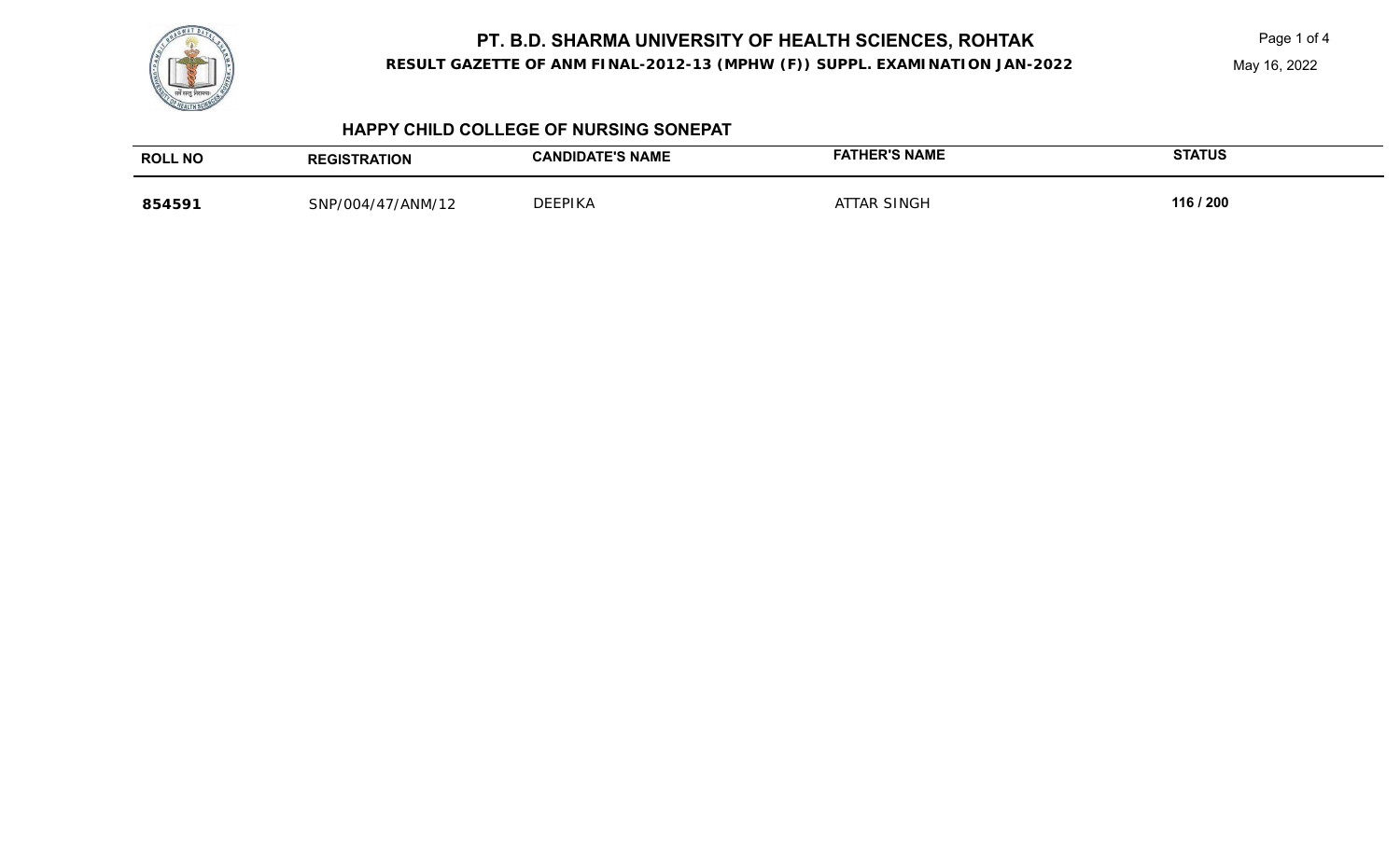

**RESULT GAZETTE OF ANM FINAL-2012-13 (MPHW (F)) SUPPL. EXAMINATION JAN-2022**

May 16, 2022

| <b>CHANDERMUKHI SCHOOL OF NURSING GOHANA</b> |  |  |
|----------------------------------------------|--|--|
|----------------------------------------------|--|--|

| <b>ROLL NO</b> | <b>REGISTRATION</b> | <b>CANDIDATE'S NAME</b> | <b>FATHER'S NAME</b> | <b>STATUS</b>        |
|----------------|---------------------|-------------------------|----------------------|----------------------|
| 854601         | SNP/003/52/ANM/12   | <b>POONAM</b>           | <b>RAJBIR</b>        | <b>R-MP-11 MP-12</b> |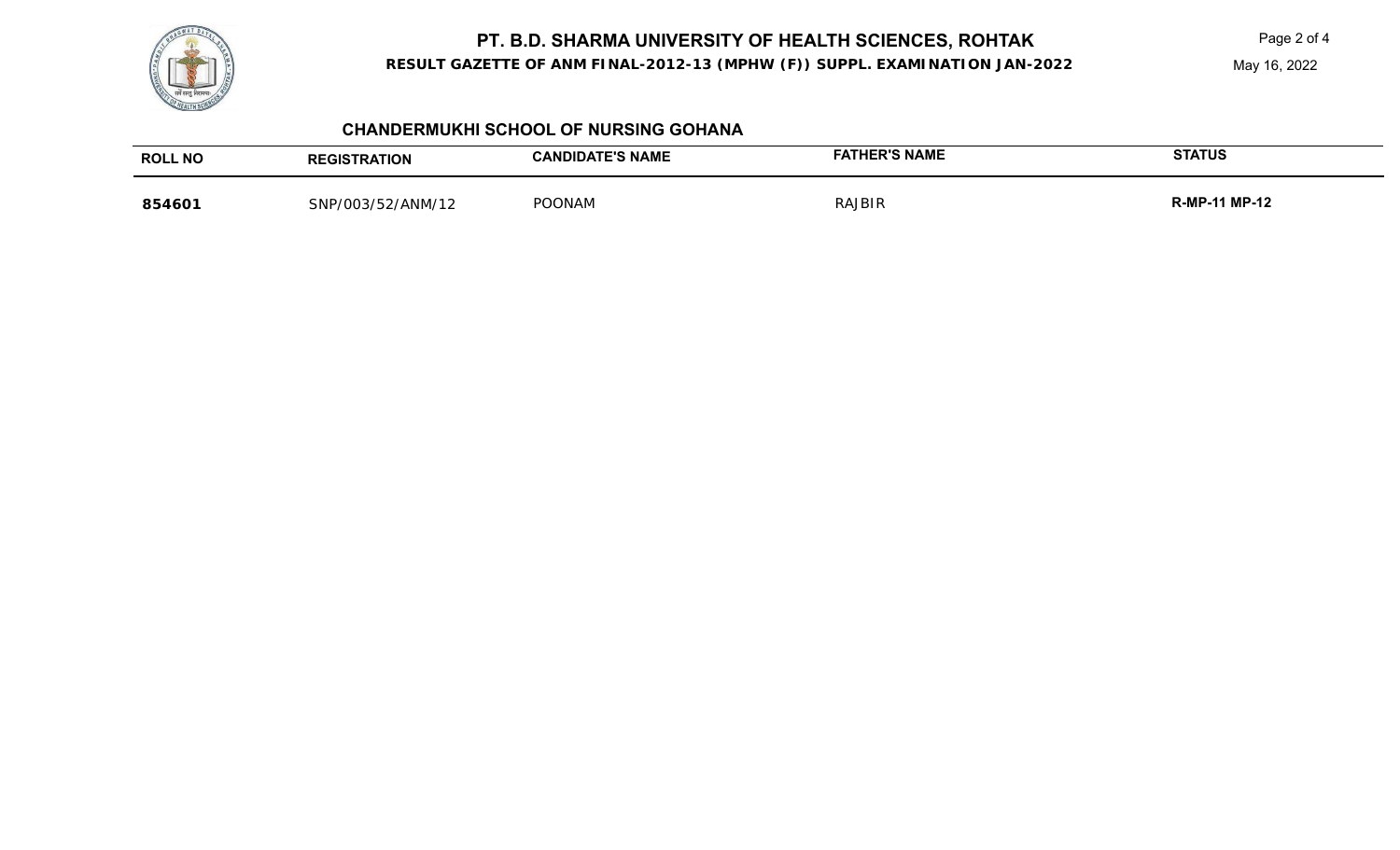

**RESULT GAZETTE OF ANM FINAL-2012-13 (MPHW (F)) SUPPL. EXAMINATION JAN-2022**

May 16, 2022

#### **JAI MATA SCHOOL OF NURSING BANBHORI HISAR**

| <b>ROLL NO</b> | <b>RATION</b>                                            | <b>ATE'S NAME</b><br><b>ANDIDAL</b> | <b>HER'S NAME</b>   | <b>STATUS</b> |
|----------------|----------------------------------------------------------|-------------------------------------|---------------------|---------------|
| 854611         | 2012.12<br>003-ANM<br>HSR-<br>ا ت ا− '<br>. <i>. .</i> . | <b>SNEL</b><br>$\sim$<br>.AI F      | <b>HAND</b><br>SHR! | 136 / 200     |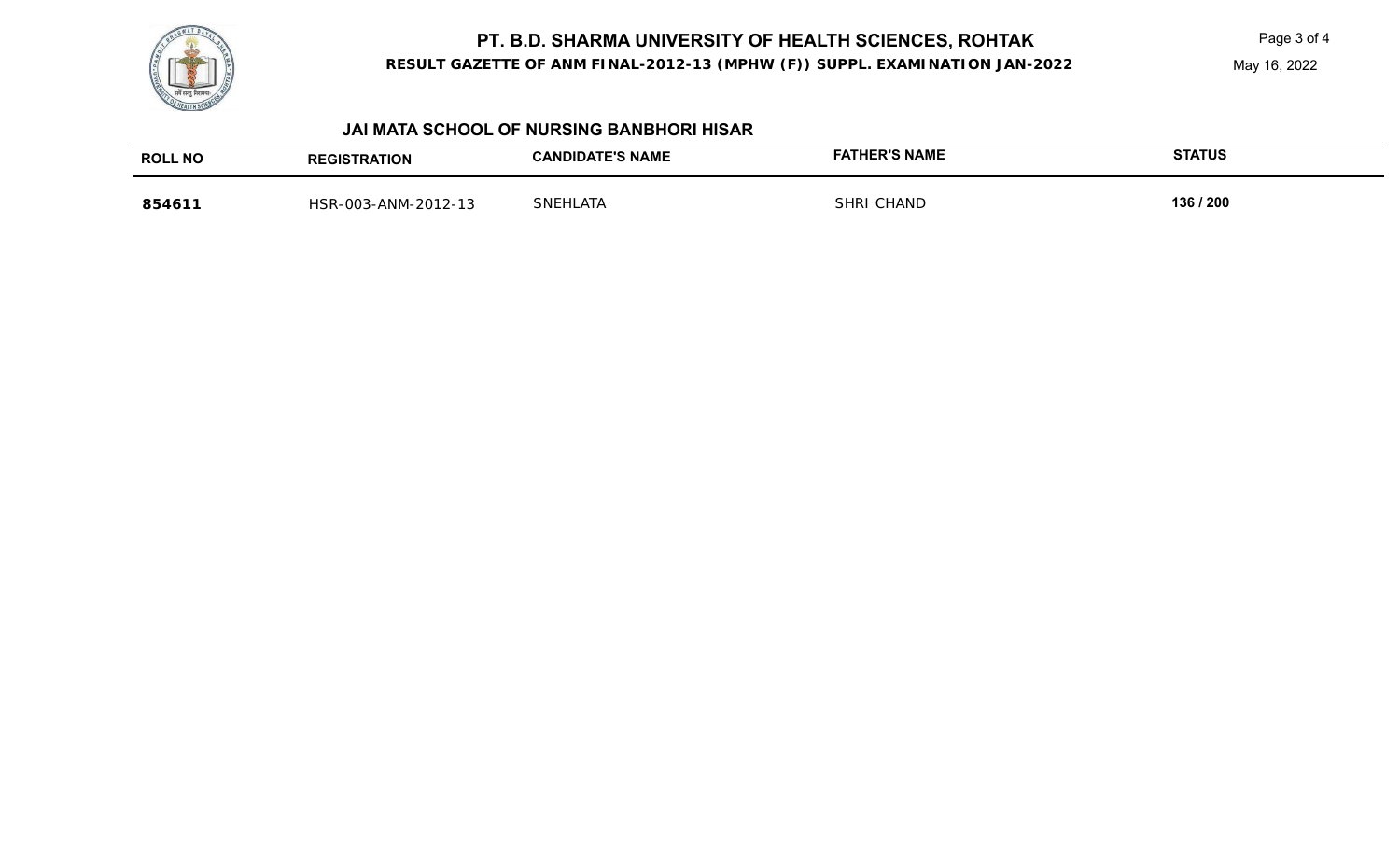

**RESULT GAZETTE OF ANM FINAL-2012-13 (MPHW (F)) SUPPL. EXAMINATION JAN-2022**

May 16, 2022

# **K.V.M. NURSING COLLEGE, LADHOT ROAD, ROHTAK**

| <b>ROLL NO</b> | <b>REGISTRATION</b> | <b>CANDIDATE'S NAME</b> | <b>FATHER'S NAME</b> | <b>STATUS</b>        |
|----------------|---------------------|-------------------------|----------------------|----------------------|
| 854621         | H-002-ANM-2012-30   | <b>POONAM</b>           | <b>ROHTASH</b>       | <b>R-MP-11 MP-12</b> |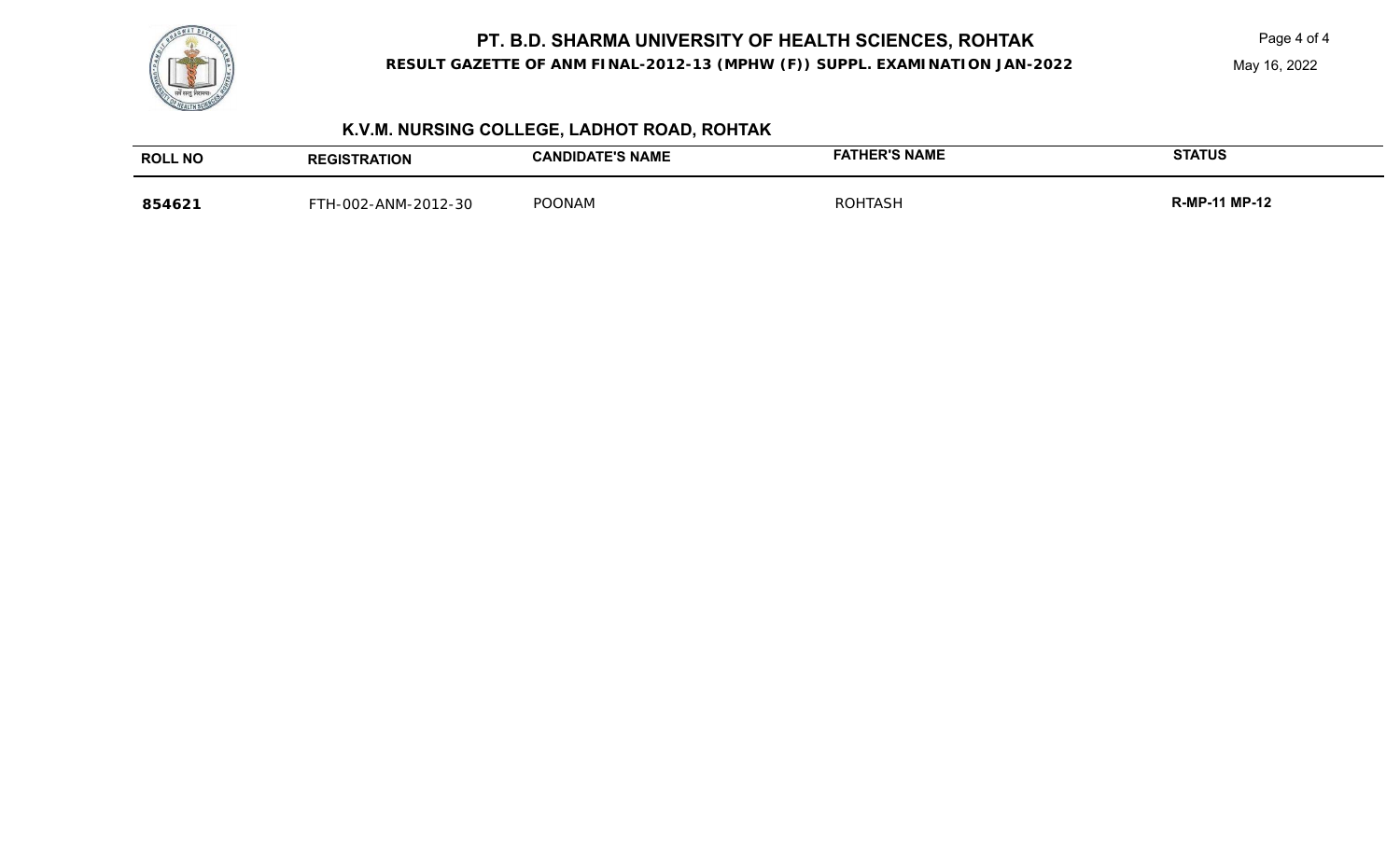**RESULT GAZETTE OF ANM FINAL 2013-14 EXAMINATION JAN-2022**

Page 1 of 17

# **RAMA SCHOOL OF NURSING KAITHAL**

| <b>ROLL NO</b> | <b>REGISTRATION</b>  | <b>CANDIDATE'S NAME</b> | <b>FATHER'S NAME</b> | <b>STATUS</b>        |
|----------------|----------------------|-------------------------|----------------------|----------------------|
| 854631         | RSN/KTL/ANM/2013/044 | <b>MANJEET KAUR</b>     | SATPAL               | <b>R-MP-32 MP-34</b> |

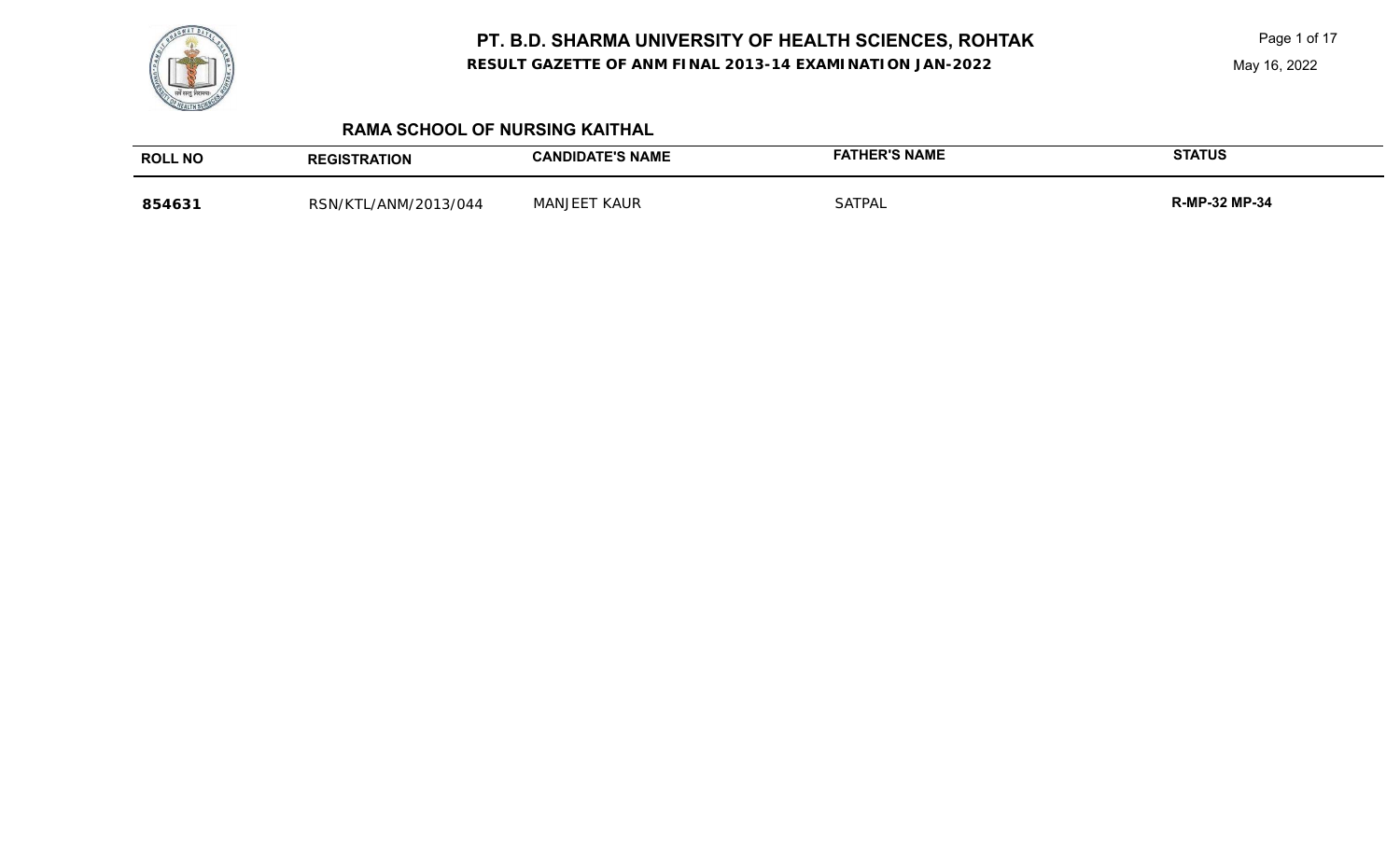

**RESULT GAZETTE OF ANM FINAL 2013-14 EXAMINATION JAN-2022**

Page 2 of 17

May 16, 2022

#### **GURU SAIN BHAGAT TRAINING CENTRE KARNAL**

| <b>ROLL NO</b> | <b>REGISTRATION</b>    | <b>CANDIDATE'S NAME</b> | FATHER'S NAME | <b>STATUS</b>        |
|----------------|------------------------|-------------------------|---------------|----------------------|
| 854641         | GSBSN-KNL-ANM-2013-031 | POOJA RANI              | MARNATH       | <b>R-MP-32 MP-34</b> |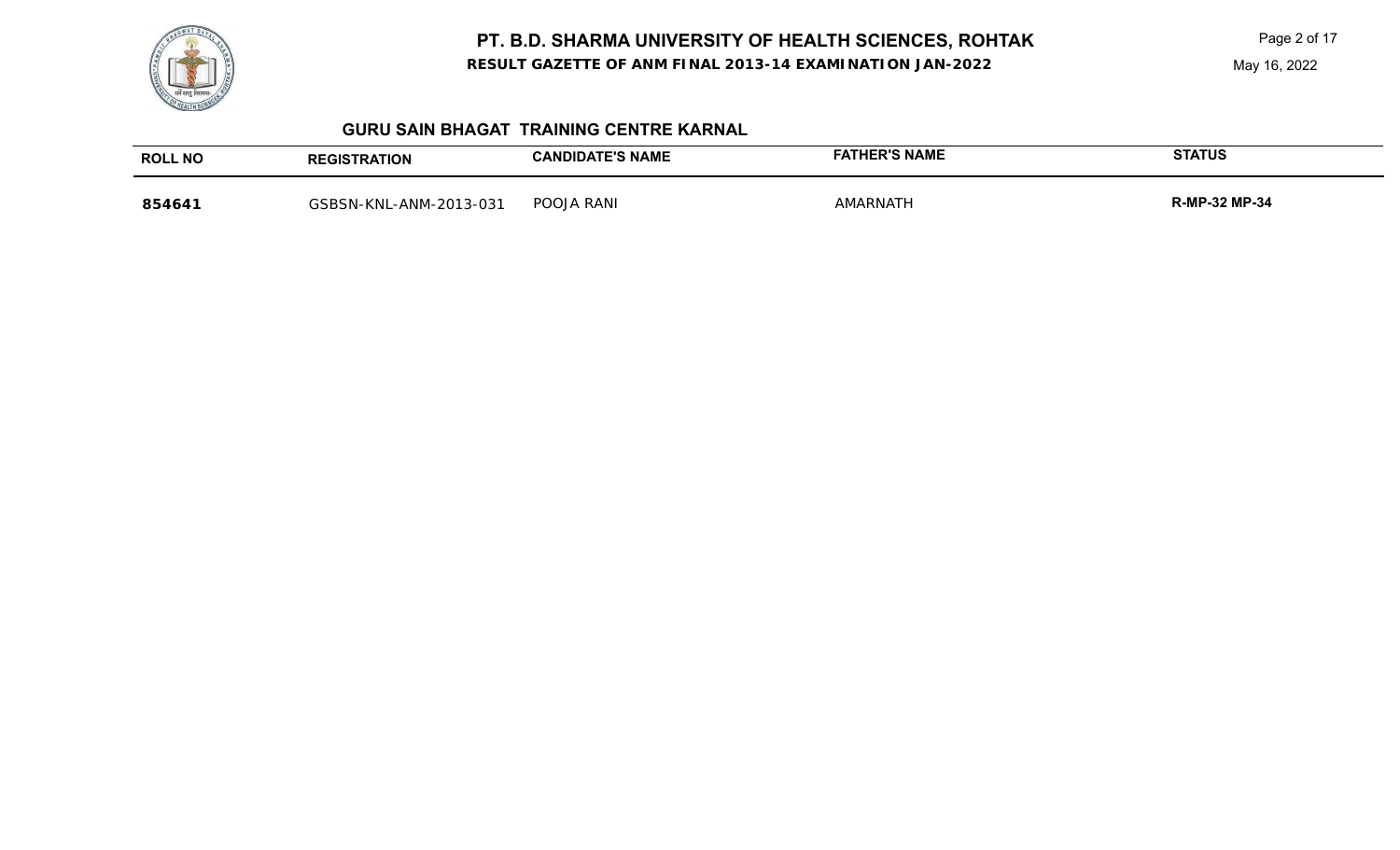**RESULT GAZETTE OF ANM FINAL 2013-14 EXAMINATION JAN-2022**

#### May 16, 2022

| <b>ROLL NO</b> | <b>REGISTRATION</b>        | CANDIDATE'S NAME | <b>HER'S NAME</b><br>FATH | <b>STATUS</b> |
|----------------|----------------------------|------------------|---------------------------|---------------|
| 854652         | /ANM/2013/013<br>KIHSN/KUK | <b>KAVITA</b>    | NATH                      | 362 / 600     |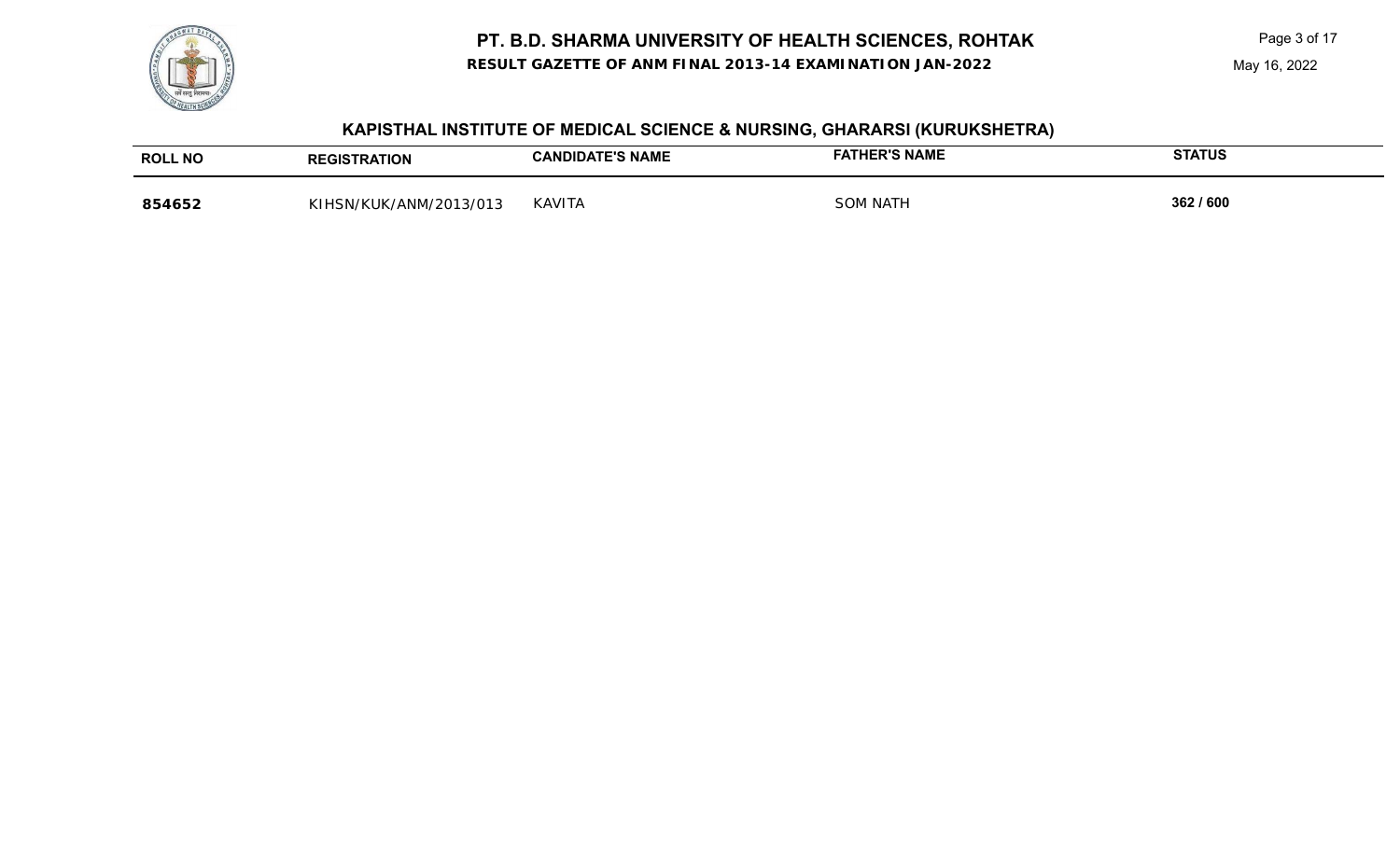**RESULT GAZETTE OF ANM FINAL 2013-14 EXAMINATION JAN-2022**

Page 4 of 17

May 16, 2022

#### **MUKHI SCHOOL OF NURSING GOHANA**

| <b>ROLL NO</b> | <b>REGISTRATION</b>  | <b>CANDIDATE'S NAME</b> | <b>FATHER'S NAME</b> | <b>STATUS</b>             |
|----------------|----------------------|-------------------------|----------------------|---------------------------|
| 854661         | MSN-SNP-ANM-2013-016 | MANJU DEVI              | <b>JAI KARAN</b>     | R-MP-31 MP-32 MP-33 MP-34 |
| 854671         | MSN-SNP-ANM-2013-019 | SEEMA DEVI              | SUKHBIR SINGH        | 388 / 600                 |

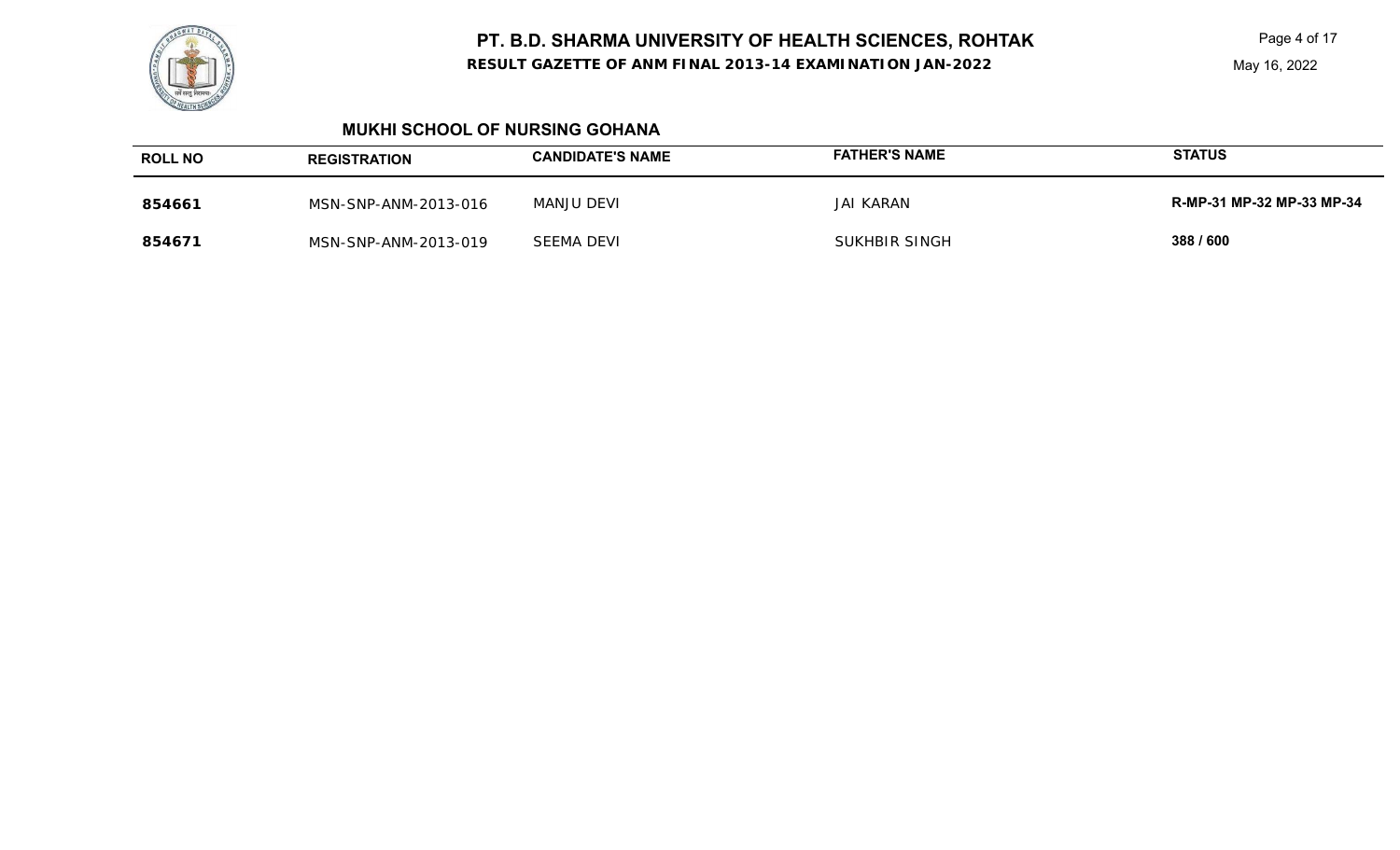

**RESULT GAZETTE OF ANM FINAL 2013-14 EXAMINATION JAN-2022**

Page 5 of 17

#### **ADARSH SCHOOL OF NURSING MADINA ROHTAK**

| <b>ROLL NO</b> | <b>REGISTRATION</b>  | <b>CANDIDATE'S NAME</b> | <b>FATHER'S NAME</b> | <b>STATUS</b>        |
|----------------|----------------------|-------------------------|----------------------|----------------------|
| 854681         | ASN-RTK-ANM-2013-001 | <b>JYOTI</b>            | SAMUNDER SINGH       | <b>R-MP-31 MP-33</b> |
| 854682         | ASN-RTK-ANM-2013-035 | MEENU                   | <b>BALRAJ</b>        | <b>R-MP-31 MP-33</b> |

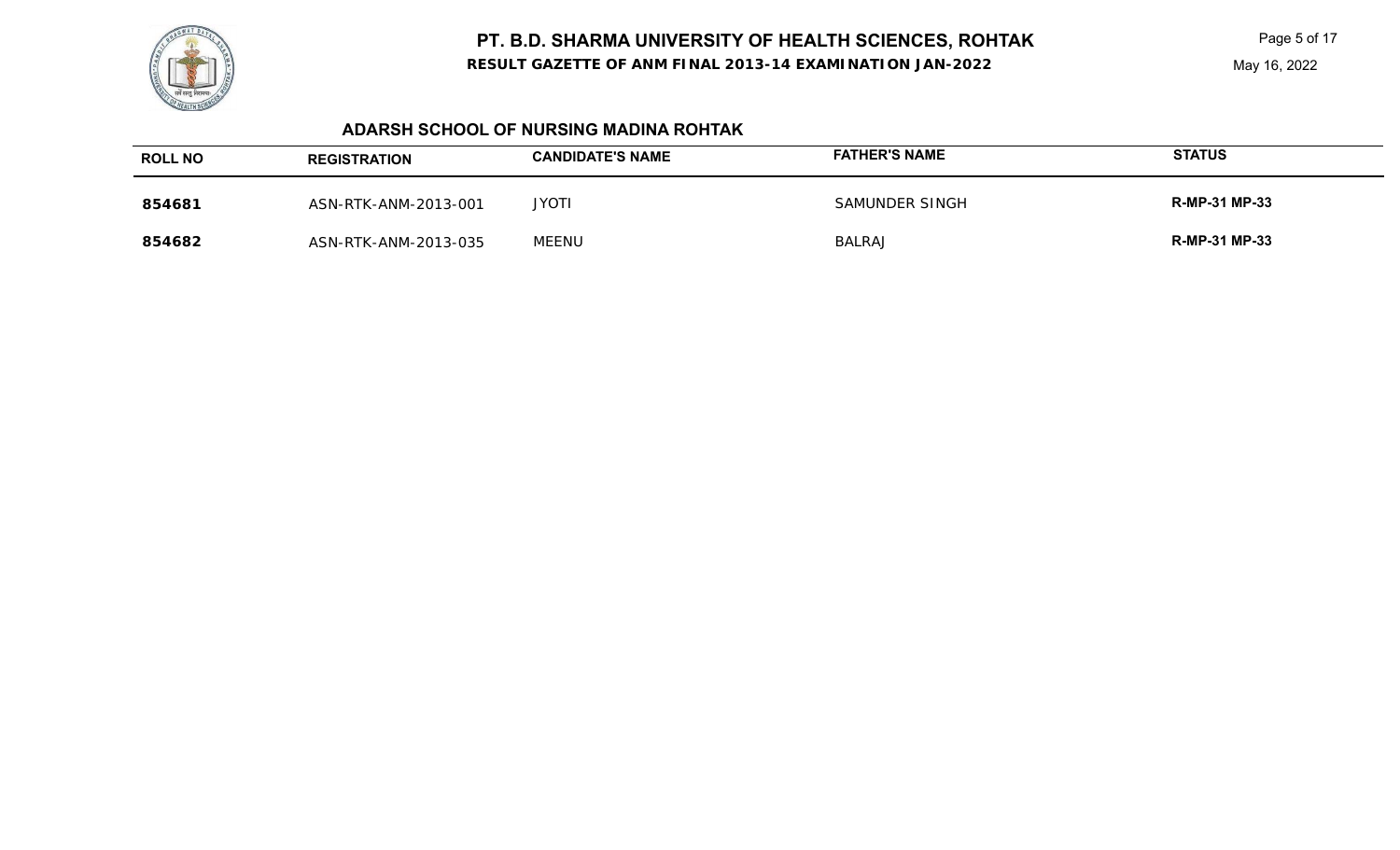

**RESULT GAZETTE OF ANM FINAL 2013-14 EXAMINATION JAN-2022**

Page 6 of 17

May 16, 2022

#### **SHREE BALAJI SCHOOL OF NURSING NARWANA JIND**

| <b>ROLL NO</b> | <b>REGISTRATION</b>  | <b>CANDIDATE'S NAME</b> | <b>FATHER'S NAME</b> | <b>STATUS</b> |
|----------------|----------------------|-------------------------|----------------------|---------------|
| 854691         | BSN/JND/ANM/2013/060 | <b>RENU BALA</b>        | <b>BALKAR SINGH</b>  | 375 / 600     |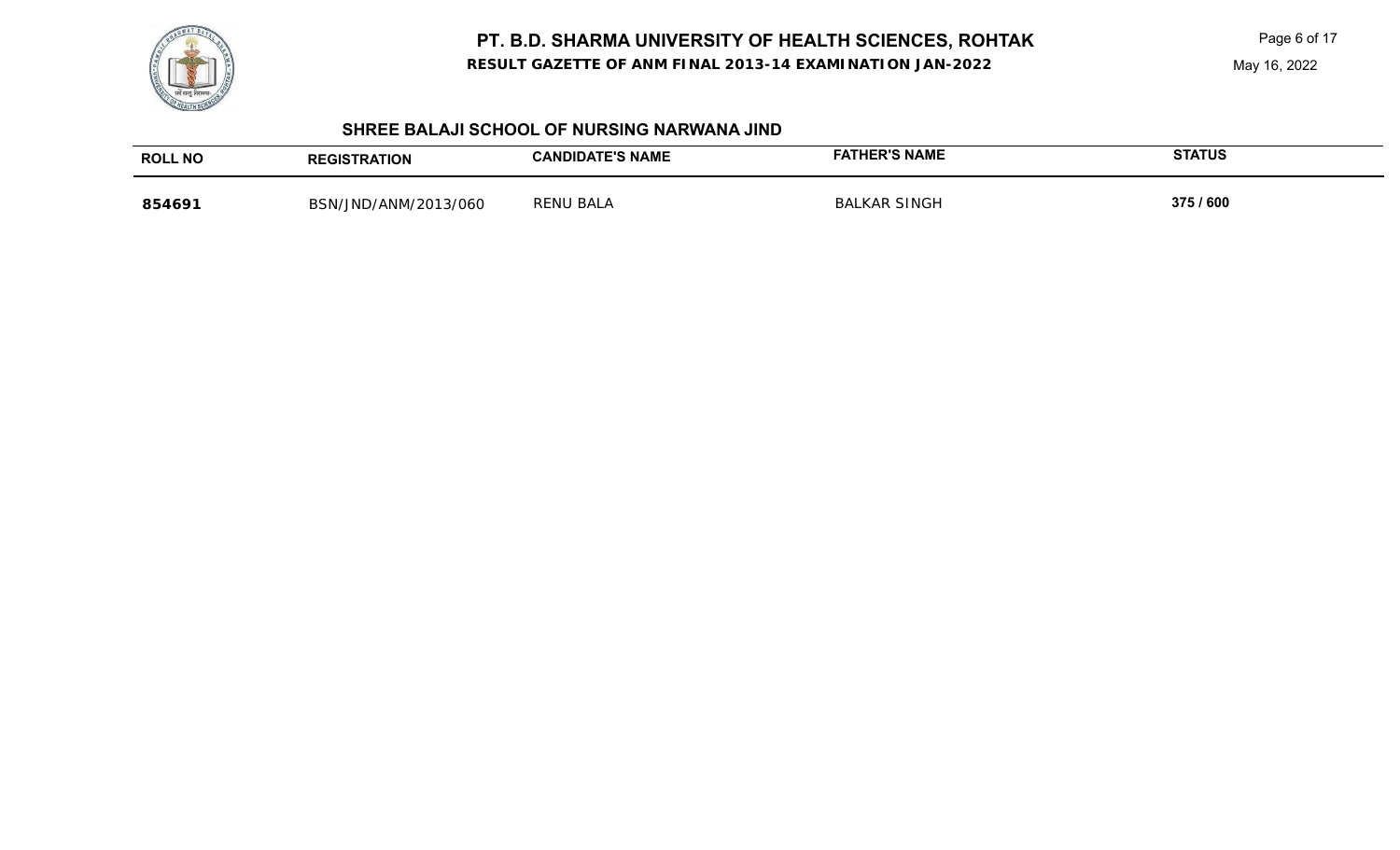

**RESULT GAZETTE OF ANM FINAL 2013-14 EXAMINATION JAN-2022**

Page 7 of 17

#### **MAYA CHAND MEMORIAL NURSING SCHOOL JIND**

| <b>ROLL NO</b> | <b>REGISTRATION</b>       | <b>ATE'S NAME</b><br><b>CANDIDA.</b> | <b>HER'S NAME</b><br>FAT | <b>STATUS</b> |
|----------------|---------------------------|--------------------------------------|--------------------------|---------------|
| 85470          | MCM-IND<br>D-ANM-2013-057 | ANITA<br>GAUTAM                      | KESHAV LAL               | 367 / 600     |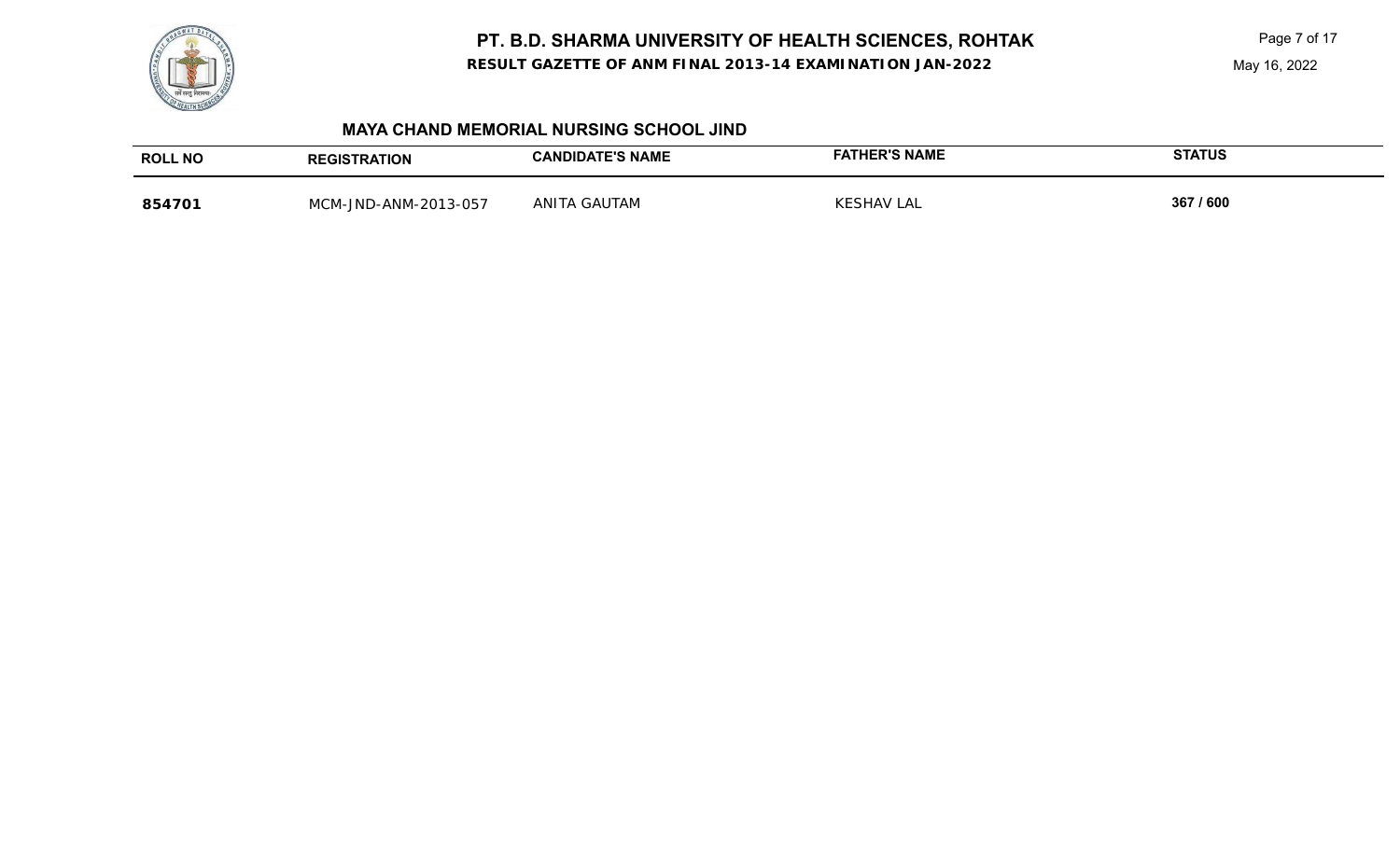

**RESULT GAZETTE OF ANM FINAL 2013-14 EXAMINATION JAN-2022**

Page 8 of 17

May 16, 2022

#### **SVM SCHOOL OF NURSING CHANG BHIWANI**

| <b>ROLL NO</b> | <b>GISTRATION</b>        | CANDIDATE'S NAME | <b>ER'S NAME</b> | <b>STATUS</b>   |
|----------------|--------------------------|------------------|------------------|-----------------|
| 854711         | V-ANM-2013-013<br>SVM-BH | <b>PINKEE</b>    | SINGH<br>TAR     | 1 MP-33<br>R-MP |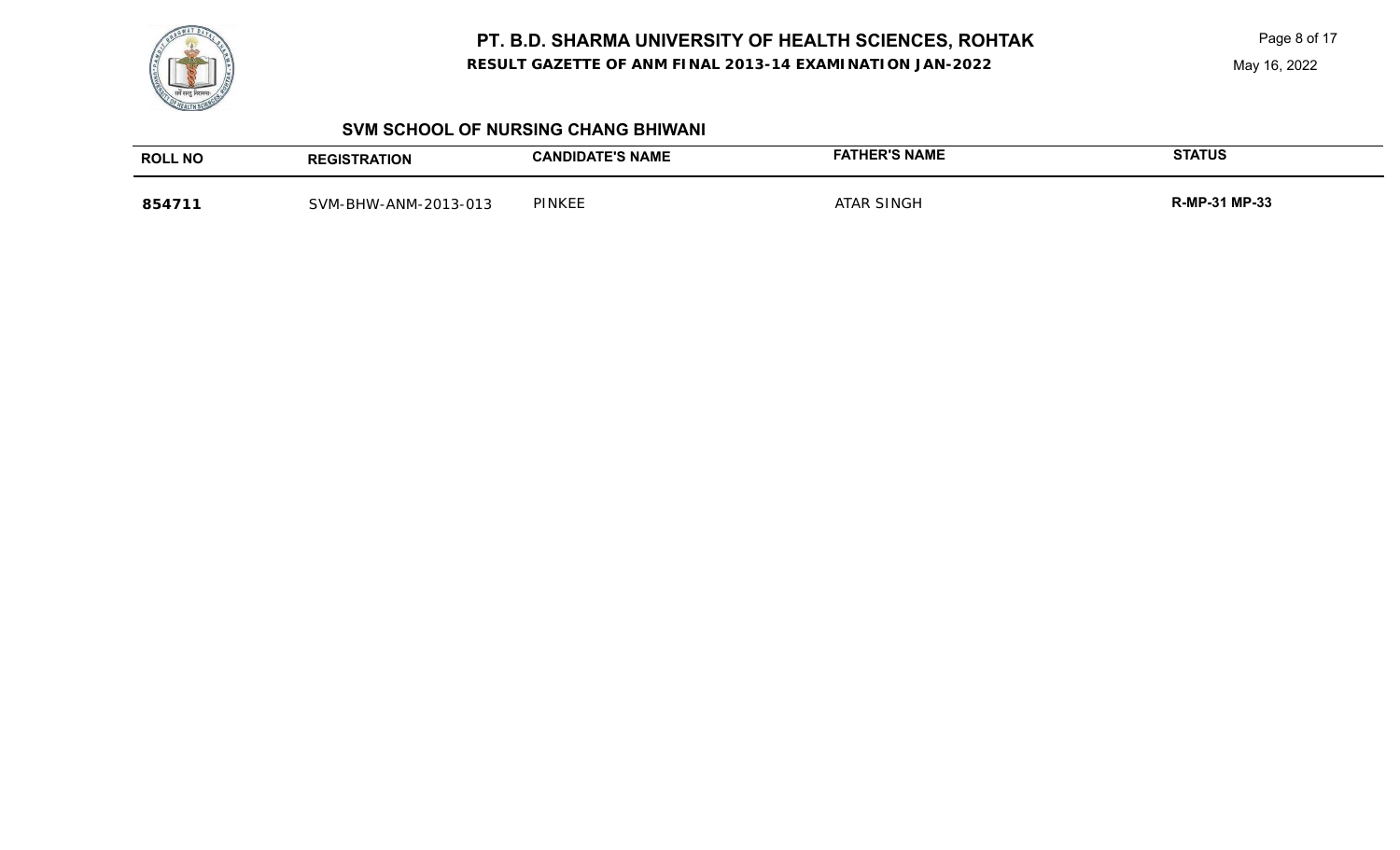

**RESULT GAZETTE OF ANM FINAL 2013-14 EXAMINATION JAN-2022**

Page 9 of 17

May 16, 2022

#### **SHARBATI SCHOOL OF NURSING MAHENDERGARH**

| <b>ROLL NO</b> | <b>REGISTRATION</b>     | <b>CANDIDATE'S NAME</b> | <b>FATHER'S NAME</b> | <b>STATUS</b>        |
|----------------|-------------------------|-------------------------|----------------------|----------------------|
| 854721         | $-2013-019$<br>SSN-MGH- | I YADAV<br>MANJU        | <b>RAM PAL</b>       | <b>R-MP-31 MP-33</b> |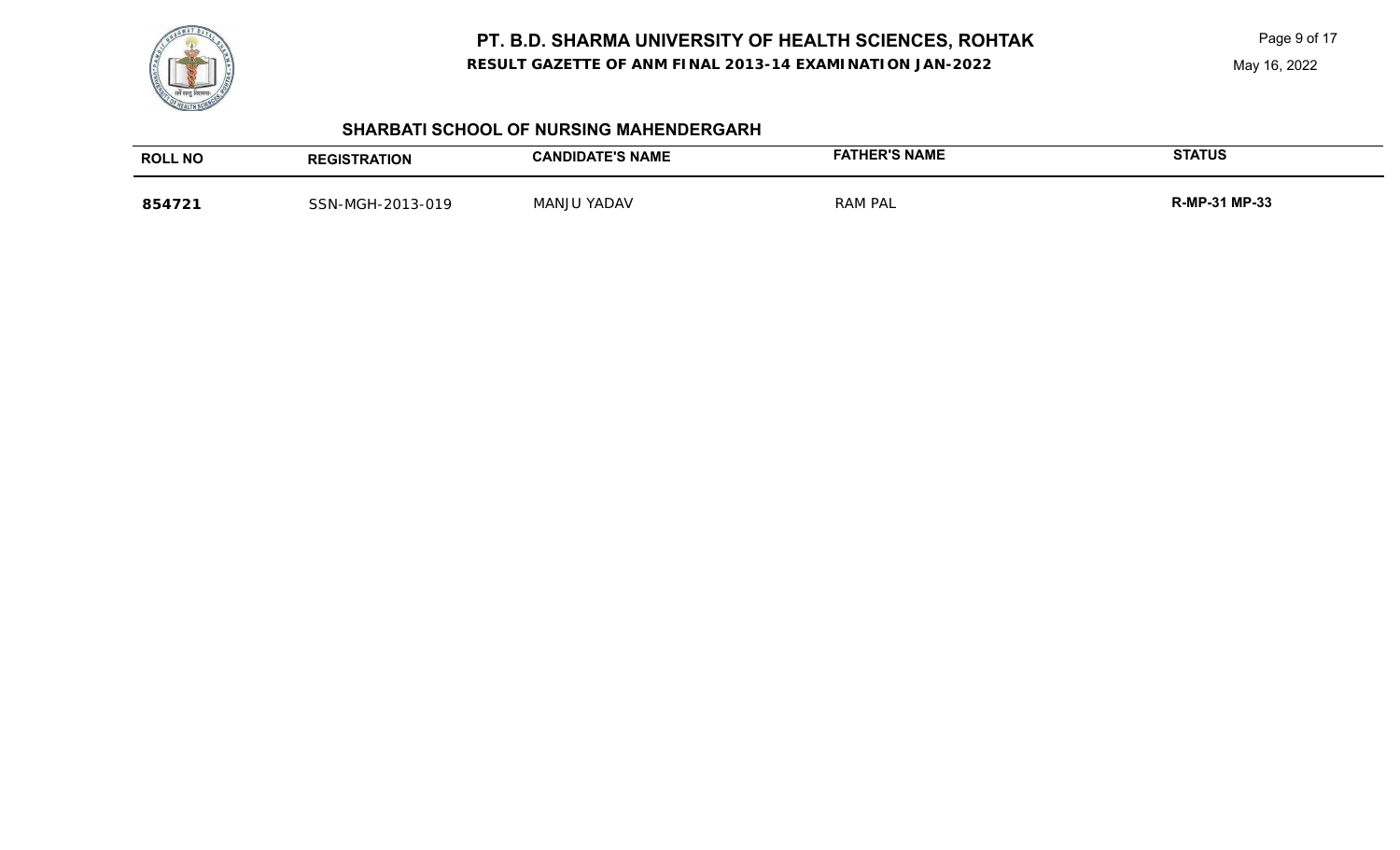

**RESULT GAZETTE OF ANM FINAL 2013-14 EXAMINATION JAN-2022**

Page 10 of 17

May 16, 2022

# **PHOGAT SCHOOL OF NURSING, LOHARU, BHIWANI**

| <b>ROLL NO</b> | <b>TRATION</b><br><b>REGIST</b>      | <b>CANDIDATE'S NAME</b> | <b>ER'S NAME</b>  | <b>STATUS</b> |
|----------------|--------------------------------------|-------------------------|-------------------|---------------|
| 85473          | 2013-049-،<br>ANM-<br><b>PSN-RHW</b> | ALKA                    | SINGH<br>SATYAVIR | 389 / 600     |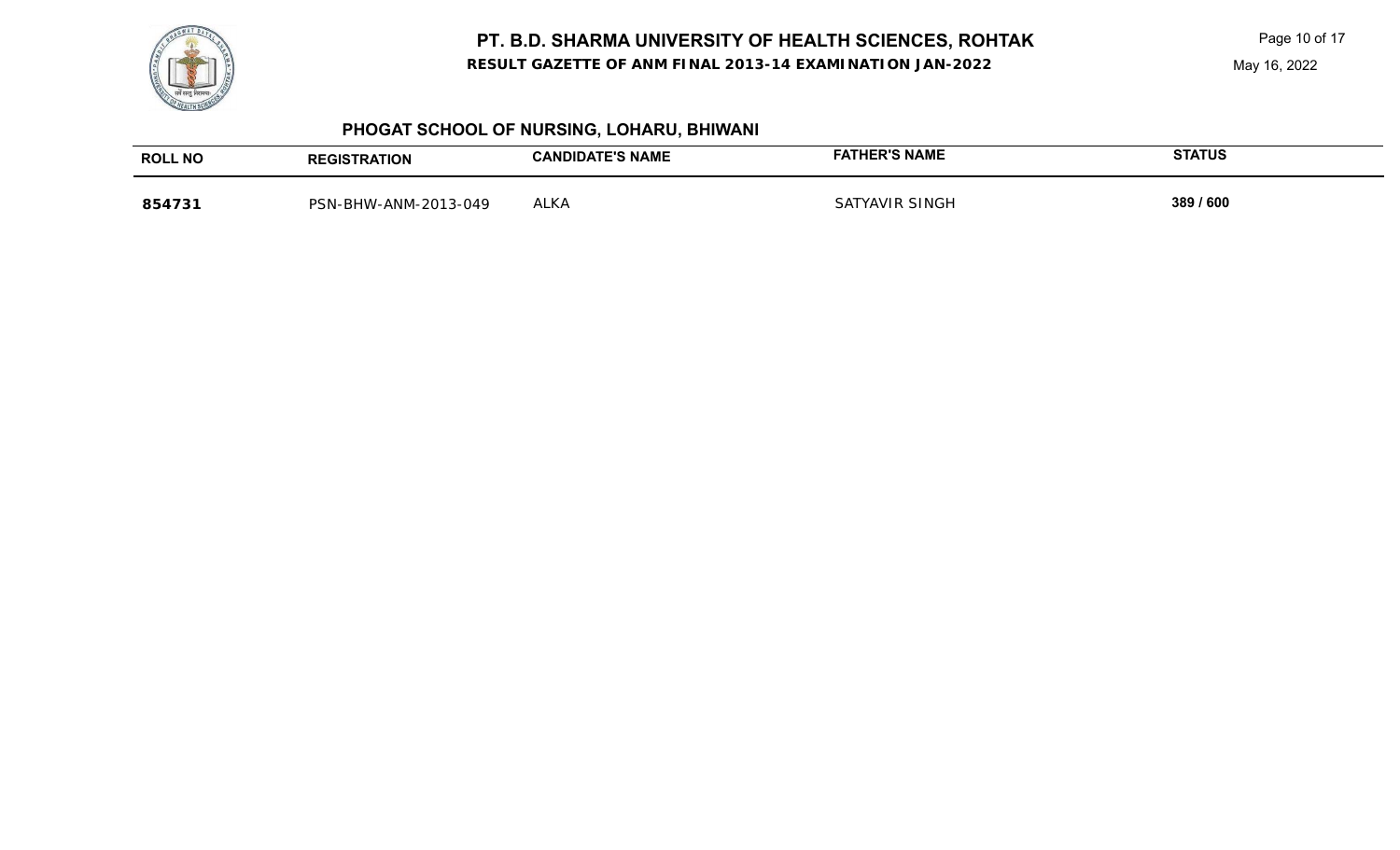**RESULT GAZETTE OF ANM FINAL 2013-14 EXAMINATION JAN-2022**

Page 11 of 17



#### **BABA SWAMI DAYAL SCHOOL OF NURSING MAHENDERGARH**

| <b>ROLL NO</b> | <b>TRATION</b>                              | <b>DATE'S NAME</b><br>DIDA<br>'ΑN. | ER'S NAME      | <b>STATUS</b>      |
|----------------|---------------------------------------------|------------------------------------|----------------|--------------------|
| 85474          | 1/4NM/2011<br>3/016<br><b>RSDSN</b><br>/MGH | <b>BINTA</b>                       | <b>RAMUTAR</b> | -31 MP-33<br>$R-M$ |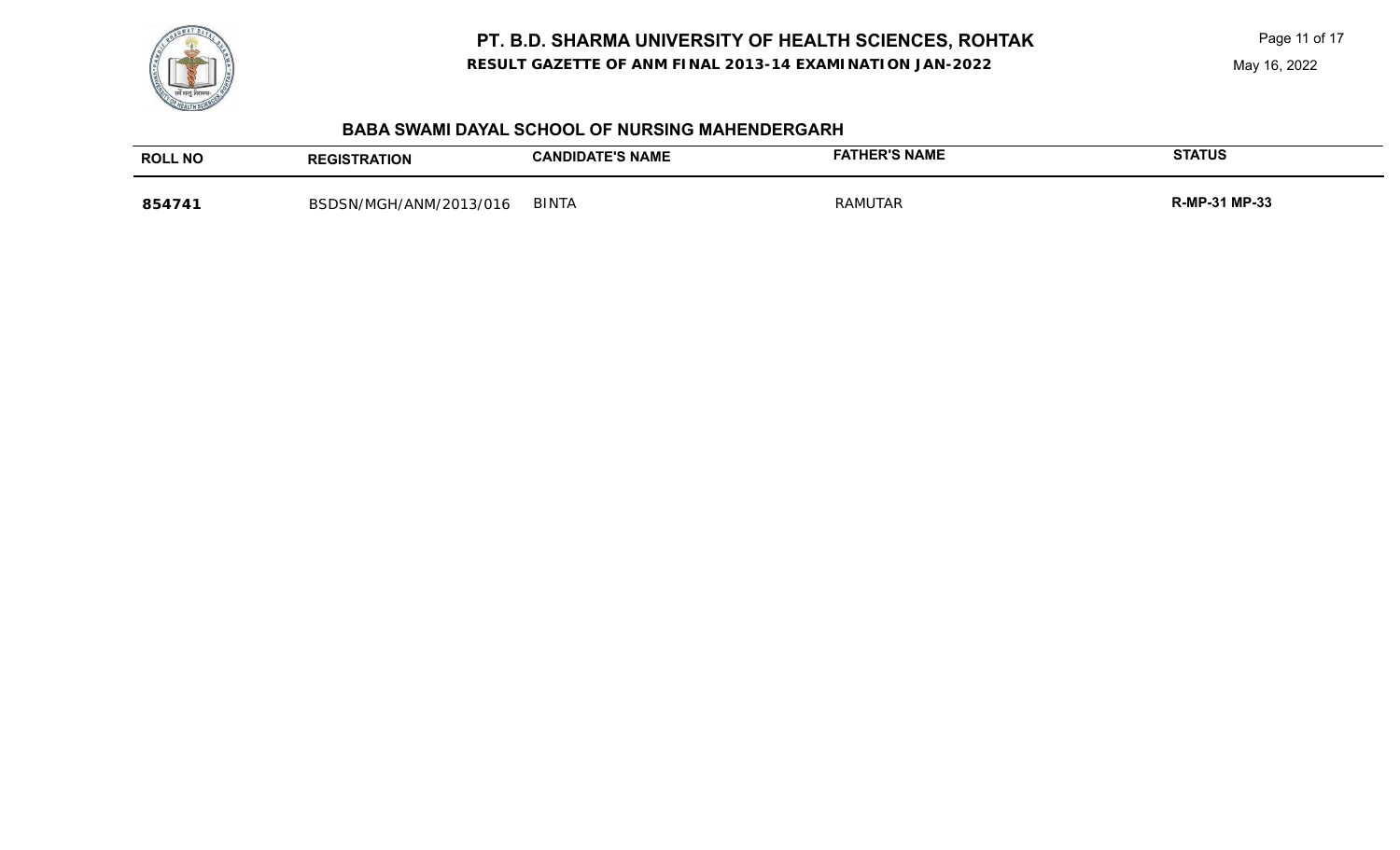**RESULT GAZETTE OF ANM FINAL 2013-14 EXAMINATION JAN-2022**

Page 12 of 17

#### **BRIGHT SCHOOL OF NURSING BHIWANI**

| <b>ROLL NO</b> | <b>REGISTRATION</b>                              | <b>CANDIDATE'S NAME</b> | <b>HER'S NAME</b><br>≅АТН              | <b>STATUS</b>        |
|----------------|--------------------------------------------------|-------------------------|----------------------------------------|----------------------|
| 85475          | -ANM-2013-032<br>BSN-<br>` <sup>N</sup> -BHW-Ar. | ASHWANT'                | SINGH<br>$\triangle$ IN $\blacksquare$ | <b>R-MP-31 MP-33</b> |

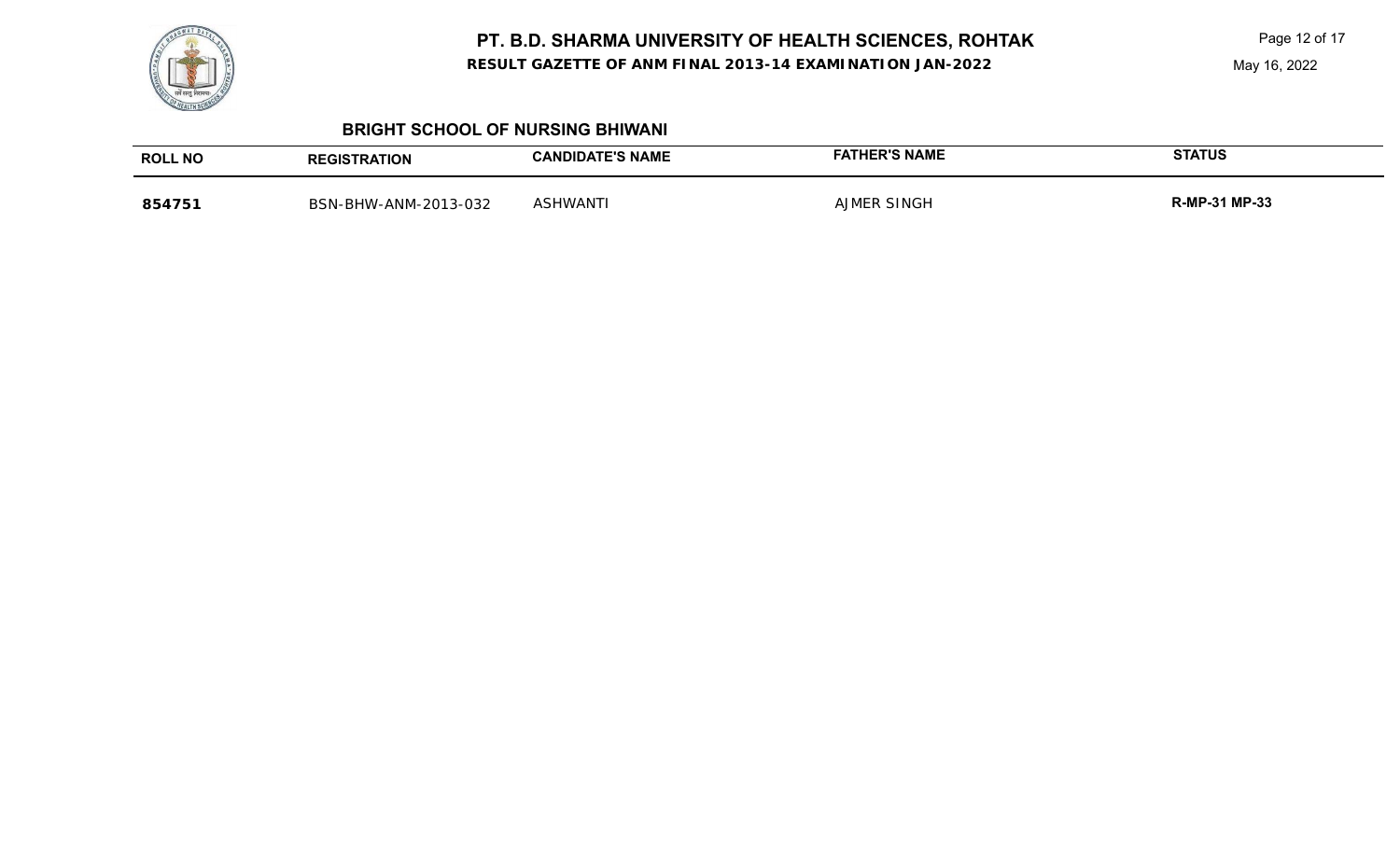

**RESULT GAZETTE OF ANM FINAL 2013-14 EXAMINATION JAN-2022**

Page 13 of 17

May 16, 2022

#### **HERITAGE SCHOOL OF NURSING TOHANA**

| <b>ROLL NO</b> | <b>REGISTRATION</b>      | <b>CANDIDATE'S NAME</b> | <b>FATHER'S NAME</b> | <b>STATUS</b> |
|----------------|--------------------------|-------------------------|----------------------|---------------|
| 854771         | TB-ANM-2013-029<br>HSN-F | <b>SUMAN</b>            | <b>MUNSHI RAM</b>    | 410 / 600     |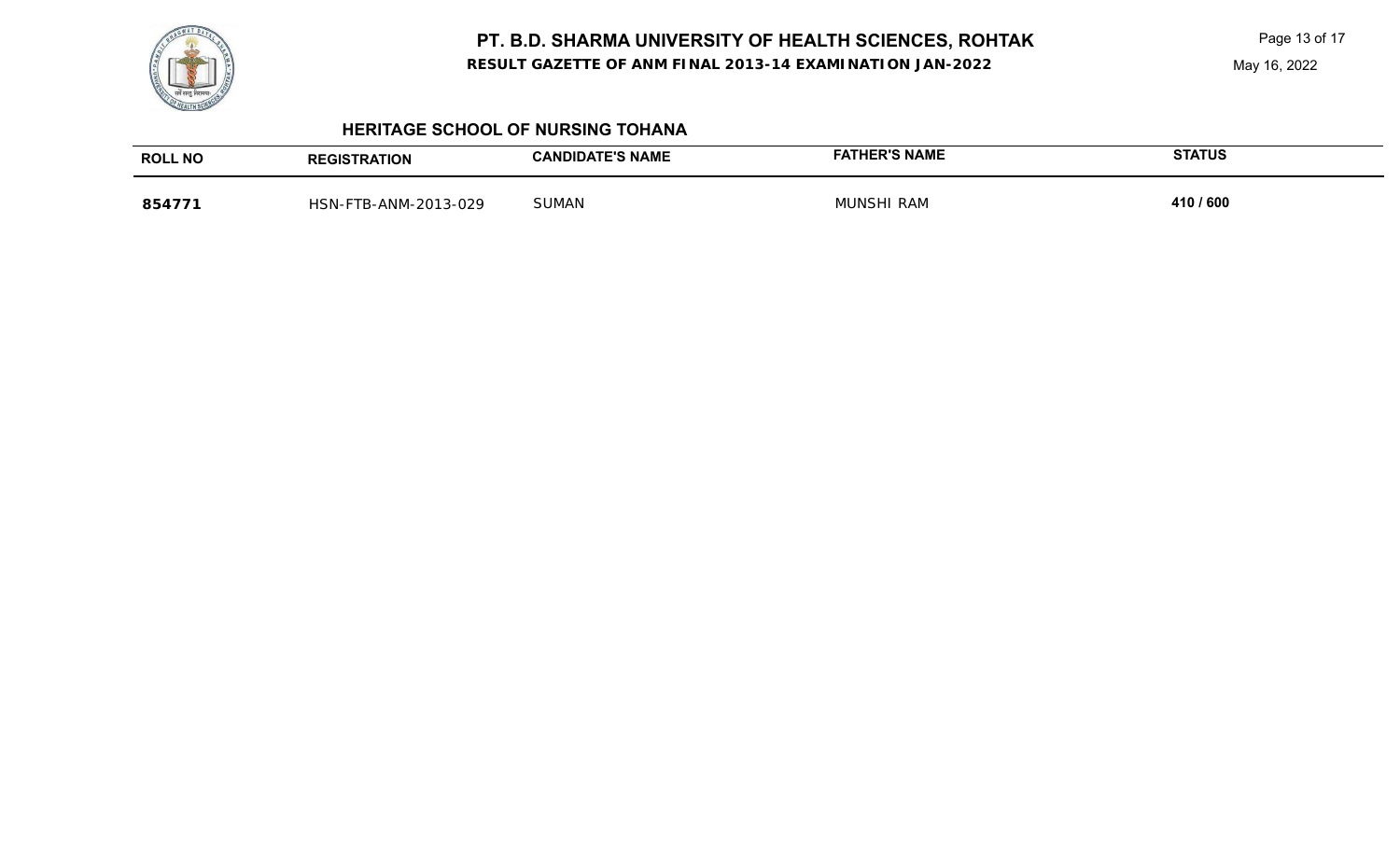**RESULT GAZETTE OF ANM FINAL 2013-14 EXAMINATION JAN-2022**



#### **MAHARISHI DAYANAND INST. OF NURSING CHAUDHARYWAS HISAR**

| <b>ROLL NO</b> | <b>REGISTRATION</b> | <b>CANDIDATE'S NAME</b> | FATHER'S NAME      | <b>STATUS</b> |
|----------------|---------------------|-------------------------|--------------------|---------------|
| 854781         | 2013008             | KAMLESH                 | <b>DIWAN SINGH</b> | R-MP-31 MP-33 |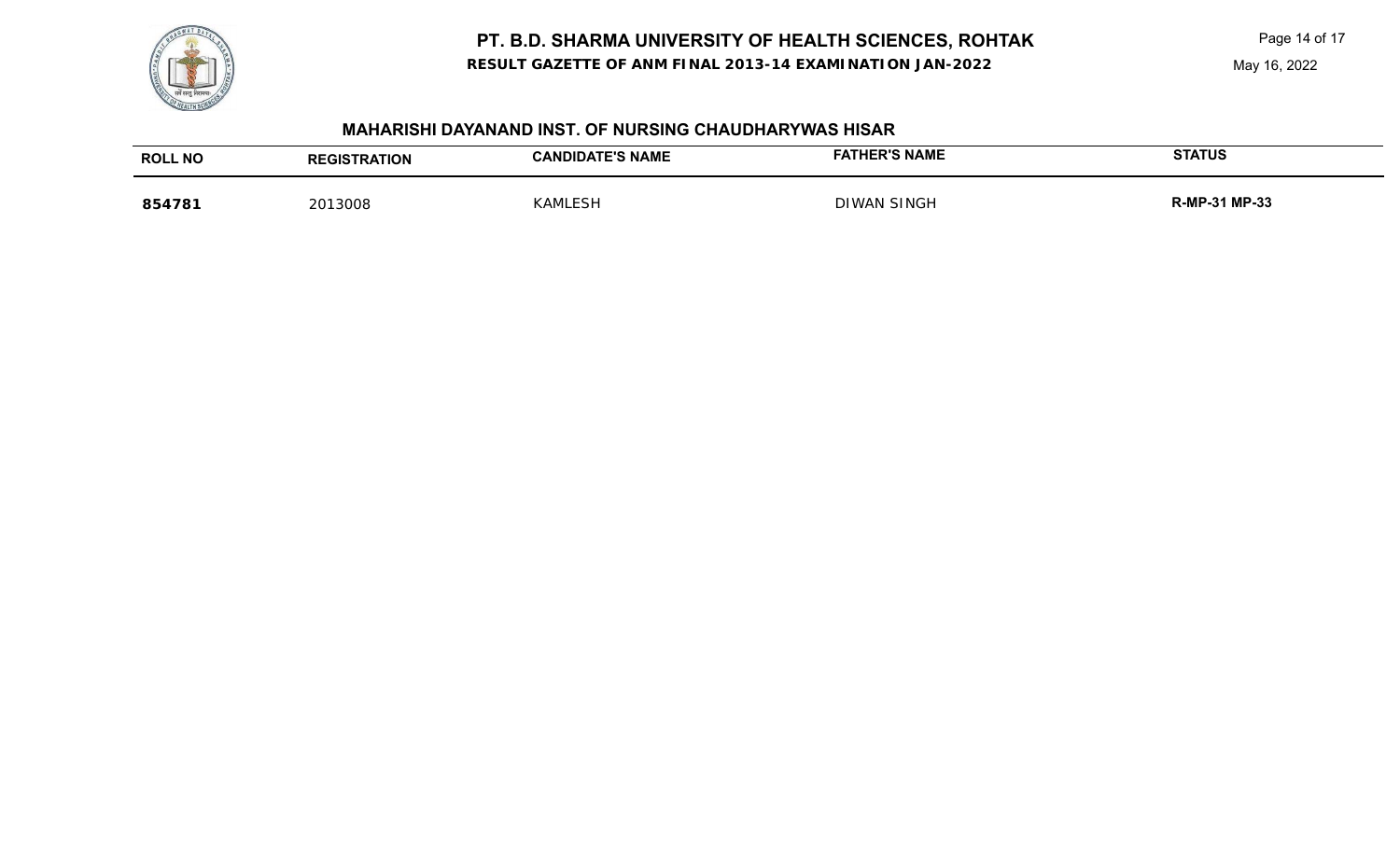**RESULT GAZETTE OF ANM FINAL 2013-14 EXAMINATION JAN-2022**

Page 15 of 17

May 16, 2022



#### **H.K.S.D SCHOOL OF NURSING KHERI LOCHAB NARNAUND HISAR**

| <b>ROLL NO</b> | <b>ATION</b><br>GIS                              | <b>E'S NAME</b><br><b>JAND</b><br>IDA | <b>FATHER'S NAME</b> | <b>STATUS</b>   |
|----------------|--------------------------------------------------|---------------------------------------|----------------------|-----------------|
| 854801         | 13-59<br>ົດດາ<br>HSR-<br>∴-ANM ∴<br>$\mathbf{v}$ | <b>JYOT</b>                           | SINGF                | -31 MP-33<br>лс |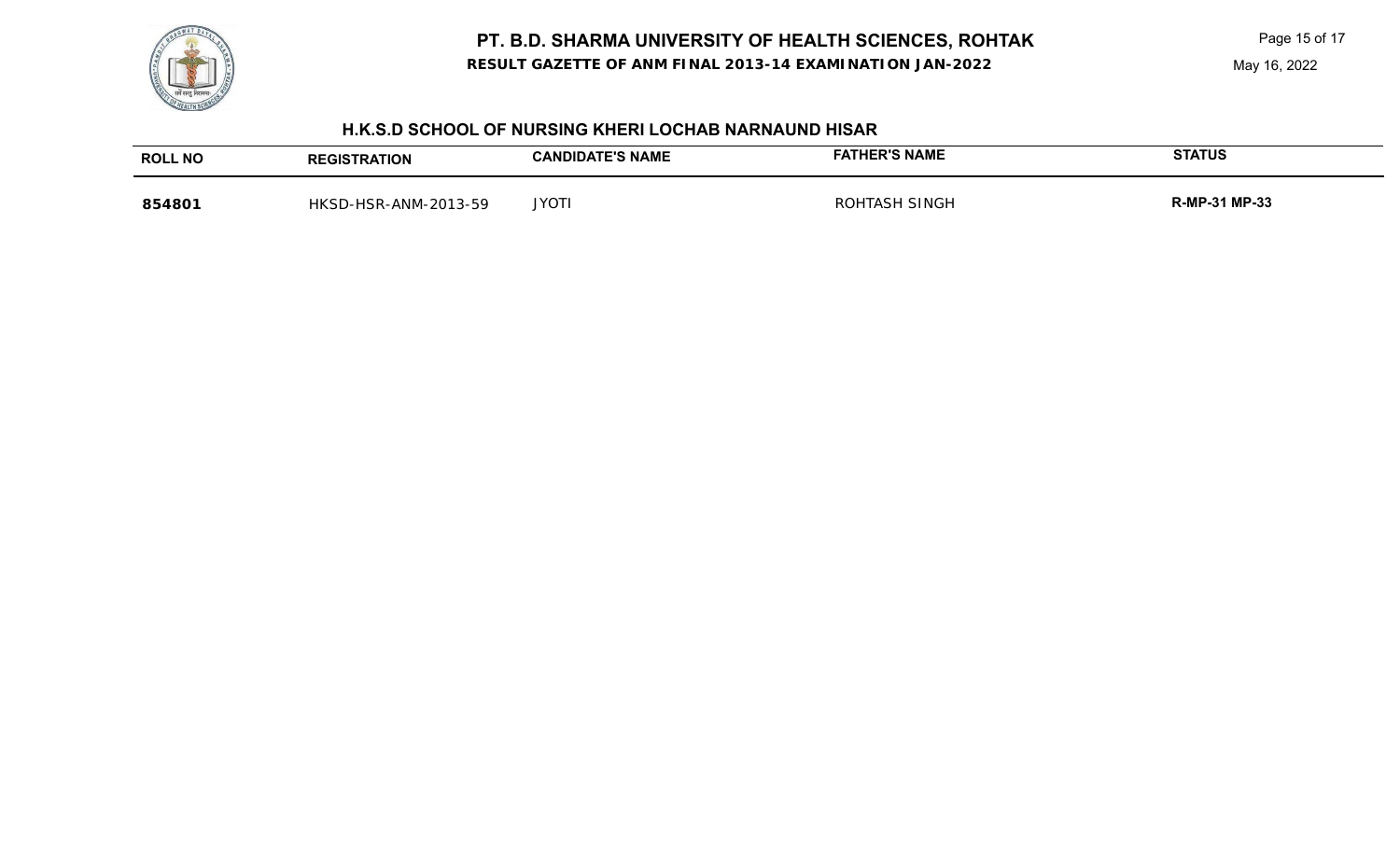

**RESULT GAZETTE OF ANM FINAL 2013-14 EXAMINATION JAN-2022**

Page 16 of 17

May 16, 2022

#### **SD COLLEGE OF NURSING ISHARWAL BHIWANI**

| <b>ROLL NO</b> | <b>REGISTRATION</b>   | <b>CANDIDATE'S NAME</b> | FATHER'S NAME | <b>STATUS</b>        |
|----------------|-----------------------|-------------------------|---------------|----------------------|
| 854811         | SDCN-BHW-ANM-2013-050 | <b>NEELAM</b>           | SURAJ BHAN    | <b>R-MP-31 MP-33</b> |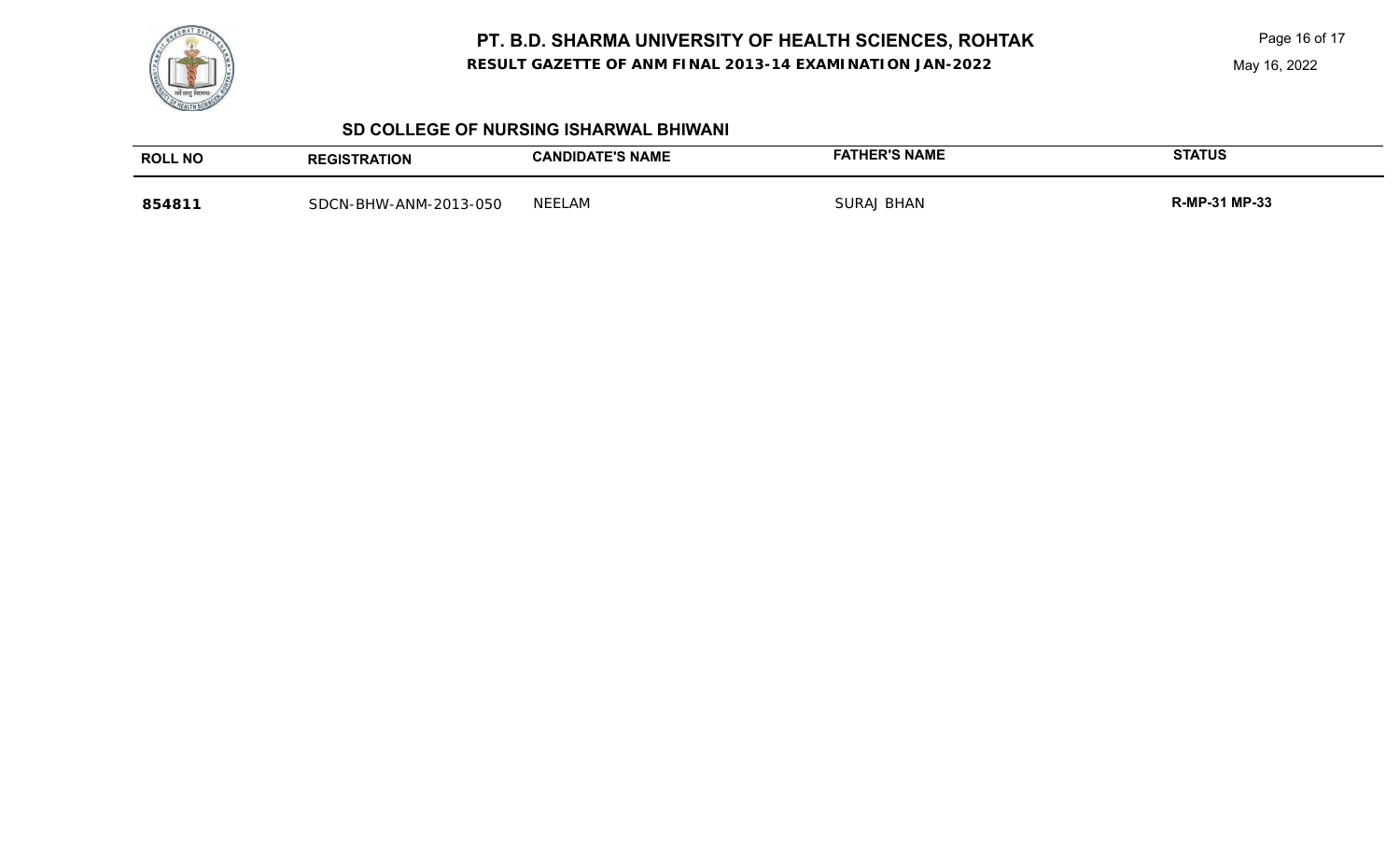

**RESULT GAZETTE OF ANM FINAL 2013-14 EXAMINATION JAN-2022**

Page 17 of 17

# **K.V.M. NURSING COLLEGE, LADHOT ROAD, ROHTAK**

| <b>ROLL NO</b> | <b>REGISTRATION</b>  | <b>CANDIDATE'S NAME</b> | <b>FATHER'S NAME</b> | <b>STATUS</b>             |
|----------------|----------------------|-------------------------|----------------------|---------------------------|
| 854821         | KNM-RTK-ANM-2013-051 | RENU                    | <b>SHYAM SINGH</b>   | R-MP-31 MP-32 MP-33 MP-34 |
| 854822         | KVM-RTK-ANM-2013-015 | SAGAR                   | MANJEET              | 417 / 600                 |
| 854823         | KVM-RTK-ANM-2013-025 | ANNU                    | CHAND RAM            | <b>R-MP-31 MP-33</b>      |

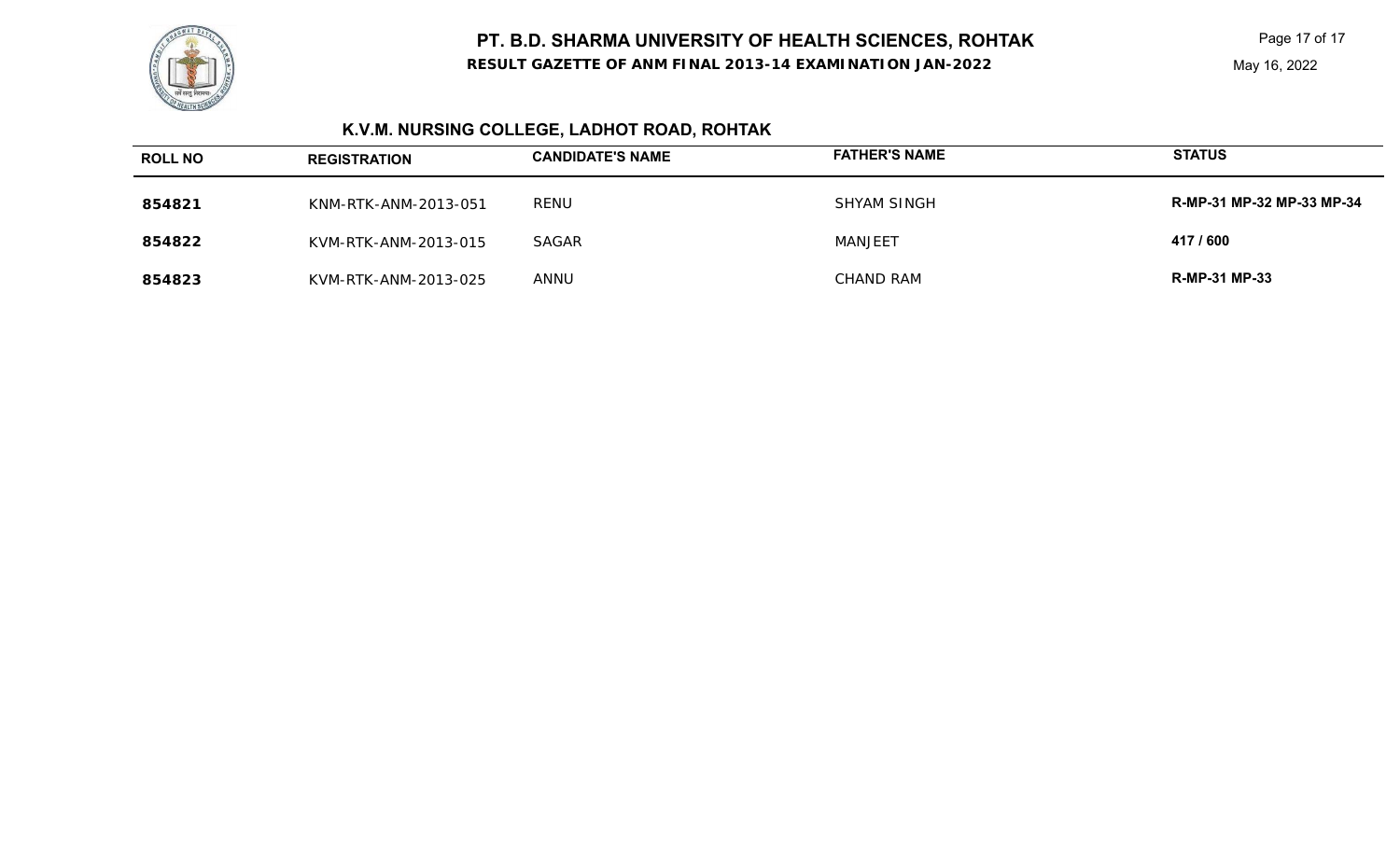

#### **RESULT GAZETTE OF ANM FINAL 2014-15 ANNUAL / SUPPL. EXAMINATION JAN-2022**

May 16, 2022

#### **SWAMI DEVI DAYAL SCHOOL OF NURSING BARWALA PANCHKULA**

| <b>ROLL NO</b> | <b>REGISTRATION</b>     | <b>CANDIDATE'S NAME</b> | <b>FATHER'S NAME</b> | <b>STATUS</b> |
|----------------|-------------------------|-------------------------|----------------------|---------------|
| 854832         | 5DDBN-PKL-ANM-2014-036  | NIRMAL DEVI             | KRIHSAN LAL          | 377 / 600     |
| 854833         | SDDSN-PKL-ANM,-2014-019 | MONIKA RANI             | MAHER CHAND          | 385 / 600     |
| 854834         | SDDSN-PKL-ANM-2014-007  | <b>HEENA DEVI</b>       | PHOOL CHAND          | 392 / 600     |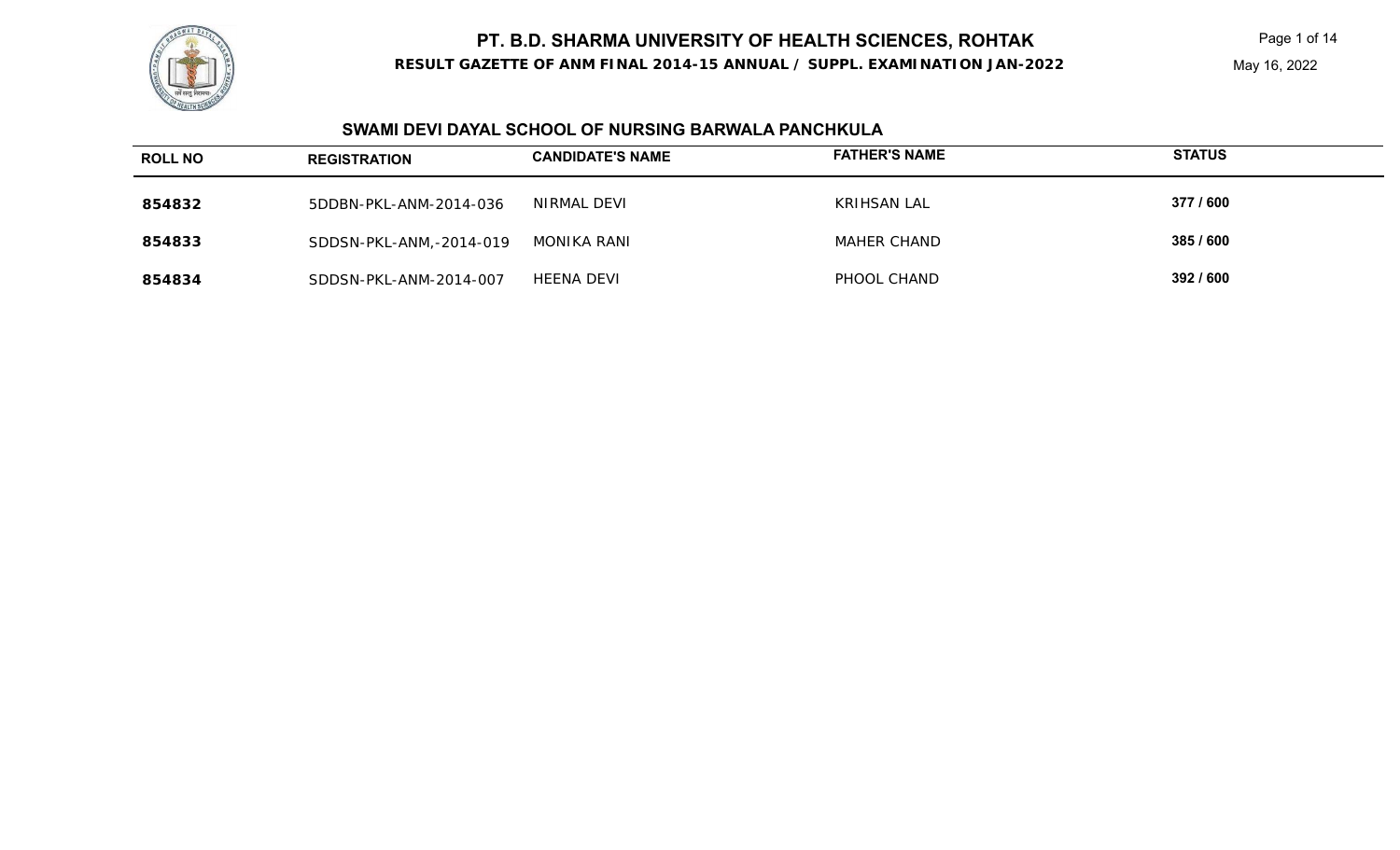

#### **RESULT GAZETTE OF ANM FINAL 2014-15 ANNUAL / SUPPL. EXAMINATION JAN-2022**

May 16, 2022

#### **ADARSH SCHOOL OF NURSING MADINA ROHTAK**

| <b>ROLL NO</b> | <b>REGISTRATION</b>  | <b>CANDIDATE'S NAME</b> | <b>FATHER'S NAME</b> | <b>STATUS</b>        |
|----------------|----------------------|-------------------------|----------------------|----------------------|
| 854851         | ASN-RTK-ANM-2014-005 | KIRAN                   | ROSHANLAL            | <b>R-MP-31 MP-33</b> |
| 854861         | ASN-RTK-ANM-2014-001 | MAMTA                   | RAMKISHAN            | 404 / 600            |
| 854862         | ASN-RTK-ANM-2014-010 | MAMTA RANI              | NAVRATTAN SINGH      | 392 / 600            |
| 854863         | ASN-RTK-ANM-2014-026 | <b>BABITA</b>           | VINOD KUMAR          | 389 / 600            |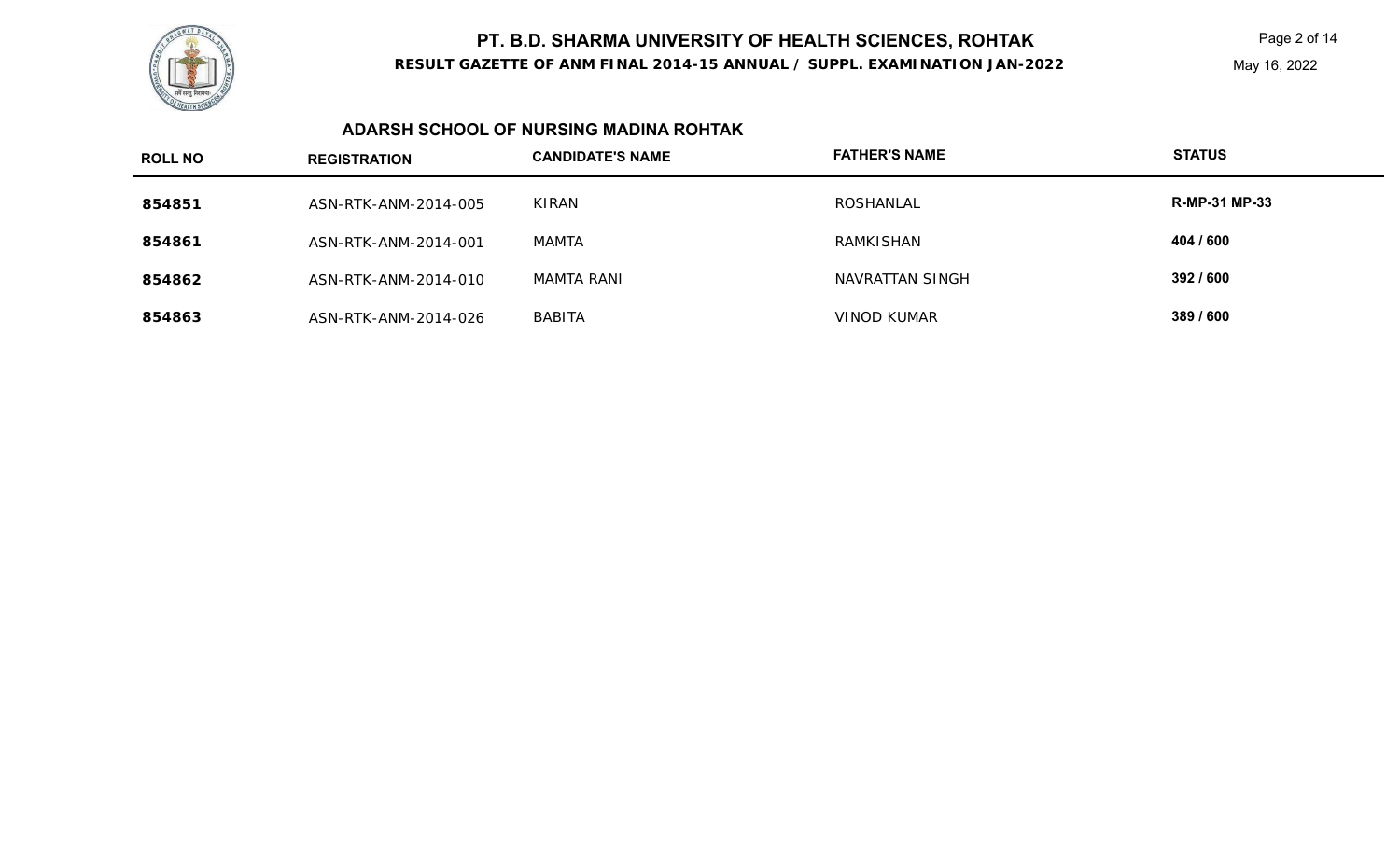

#### **RESULT GAZETTE OF ANM FINAL 2014-15 ANNUAL / SUPPL. EXAMINATION JAN-2022**

May 16, 2022

#### **SDM SCHOOL OF NURSING KABULPUR ROHTAK**

| <b>ROLL NO</b> | <b>REGISTRATION</b>  | <b>CANDIDATE'S NAME</b> | <b>FATHER'S NAME</b> | <b>STATUS</b>             |
|----------------|----------------------|-------------------------|----------------------|---------------------------|
| 854871         | SDM-RTK-ANM-2014-027 | <b>AARTI</b>            | RAKESH               | 390 / 600                 |
| 854872         | SDM-RTK-ANM-2014-037 | <b>INDU</b>             | <b>SHRI RAM</b>      | R-MP-31 MP-32 MP-33 MP-34 |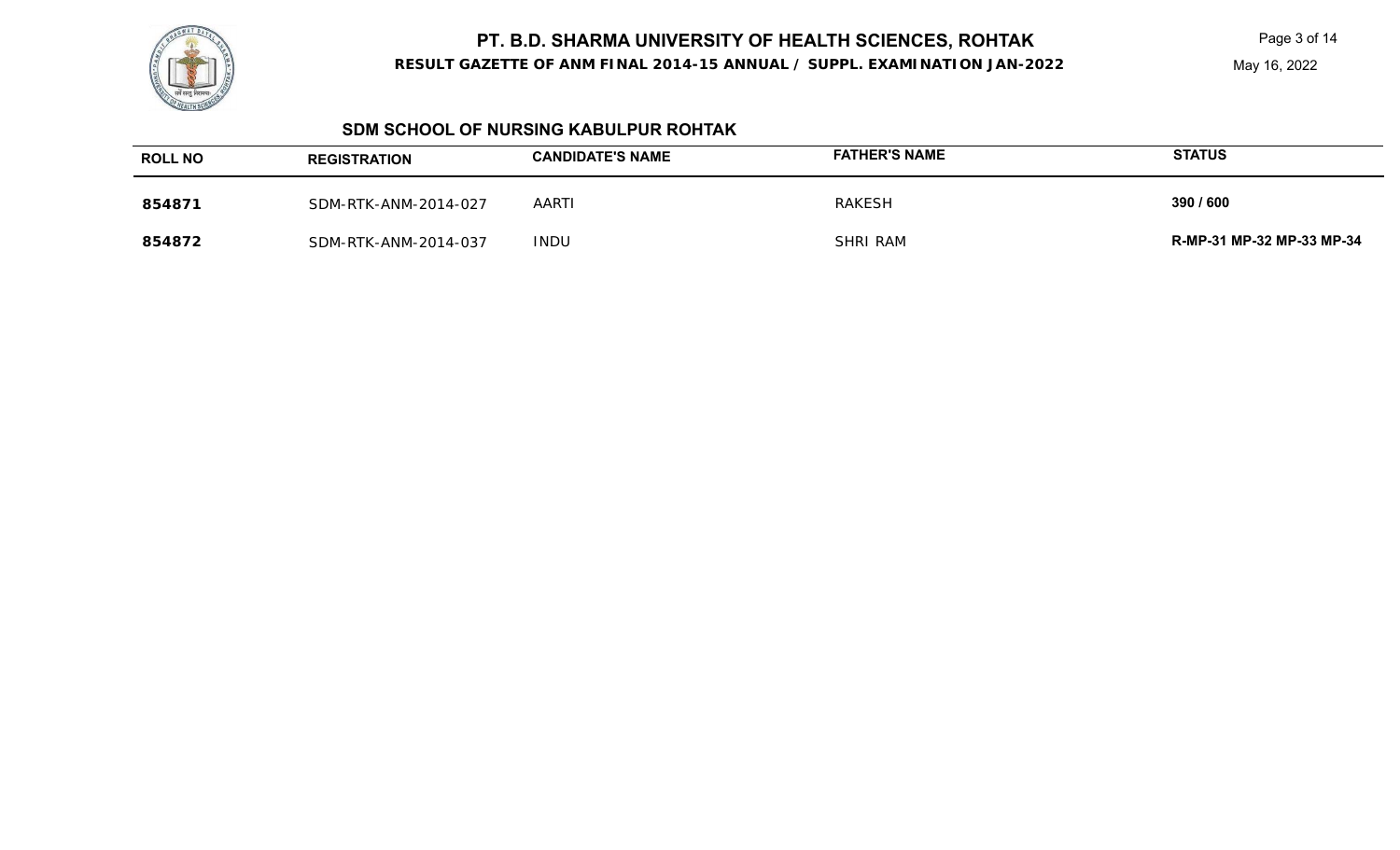

**RESULT GAZETTE OF ANM FINAL 2014-15 ANNUAL / SUPPL. EXAMINATION JAN-2022**

May 16, 2022

#### **SHREE BALAJI SCHOOL OF NURSING NARWANA JIND**

| <b>ROLL NO</b> | <b>REGISTRATION</b>   | <b>CANDIDATE'S NAME</b> | <b>FATHER'S NAME</b> | <b>STATUS</b> |
|----------------|-----------------------|-------------------------|----------------------|---------------|
| 854881         | BSN-JND-ANM-2014-016  | KUSUM DEVI              | <b>BALBIR</b>        | 389 / 600     |
| 854882         | BSON-JND-ANM-2014-028 | SONU                    | <b>ZILE SINGH</b>    | 379 / 600     |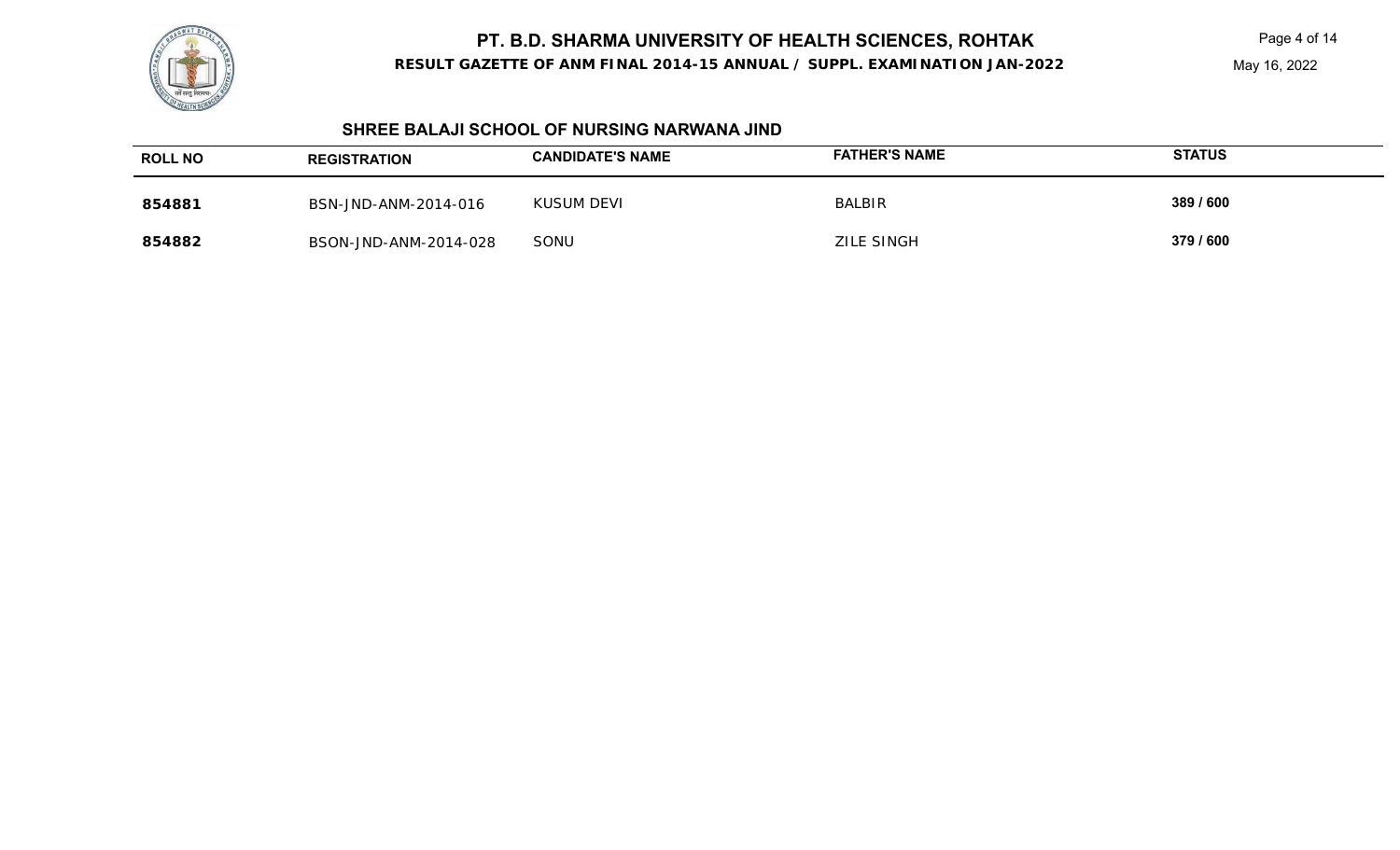

**RESULT GAZETTE OF ANM FINAL 2014-15 ANNUAL / SUPPL. EXAMINATION JAN-2022**

May 16, 2022

#### **KHUSHI SCHOOL OF NURSING SAFIDON JIND**

| <b>ROLL NO</b> | <b>REGISTRATION</b>  | <b>CANDIDATE'S NAME</b> | <b>HER'S NAME</b><br>FATI | <b>STATUS</b>        |
|----------------|----------------------|-------------------------|---------------------------|----------------------|
| 854901         | KSN-JND-ANM-2014-030 | NEHA SHARMA             | RANDHIR SHARMA            | <b>R-MP-31 MP-33</b> |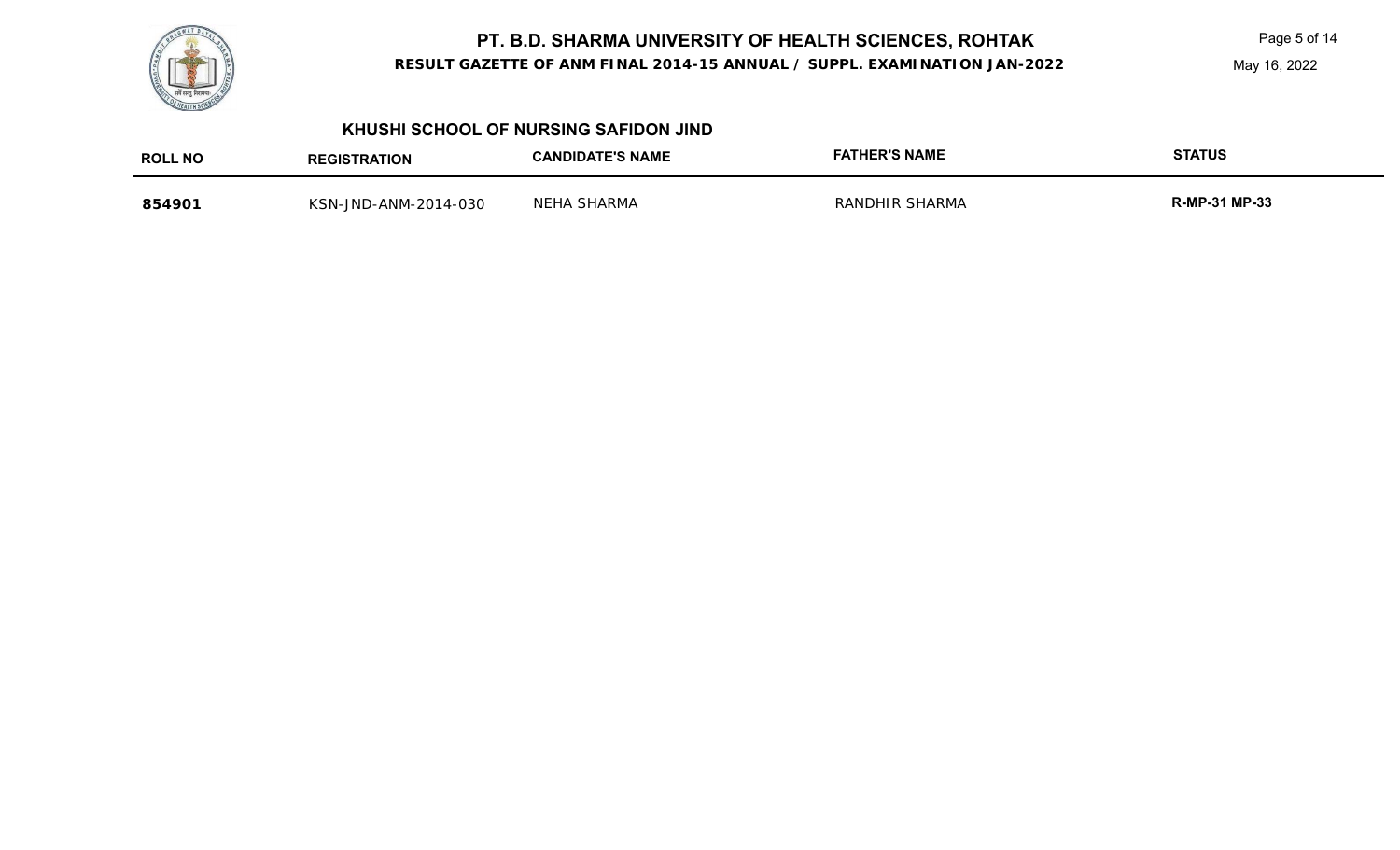

**RESULT GAZETTE OF ANM FINAL 2014-15 ANNUAL / SUPPL. EXAMINATION JAN-2022**

May 16, 2022

#### **SATYA COLLEGE OF NURSING SISAR KHAS MEHAM**

| <b>ROLL NO</b> | <b>REGISTRATION</b>  | <b>CANDIDATE'S NAME</b> | <b>FATHER'S NAME</b> | <b>STATUS</b>             |
|----------------|----------------------|-------------------------|----------------------|---------------------------|
| 854911         | SCN-RTK-ANM-2014-022 | SHEELA DEVI             | <b>MAHABIR SINGH</b> | R-MP-31 MP-32 MP-33 MP-34 |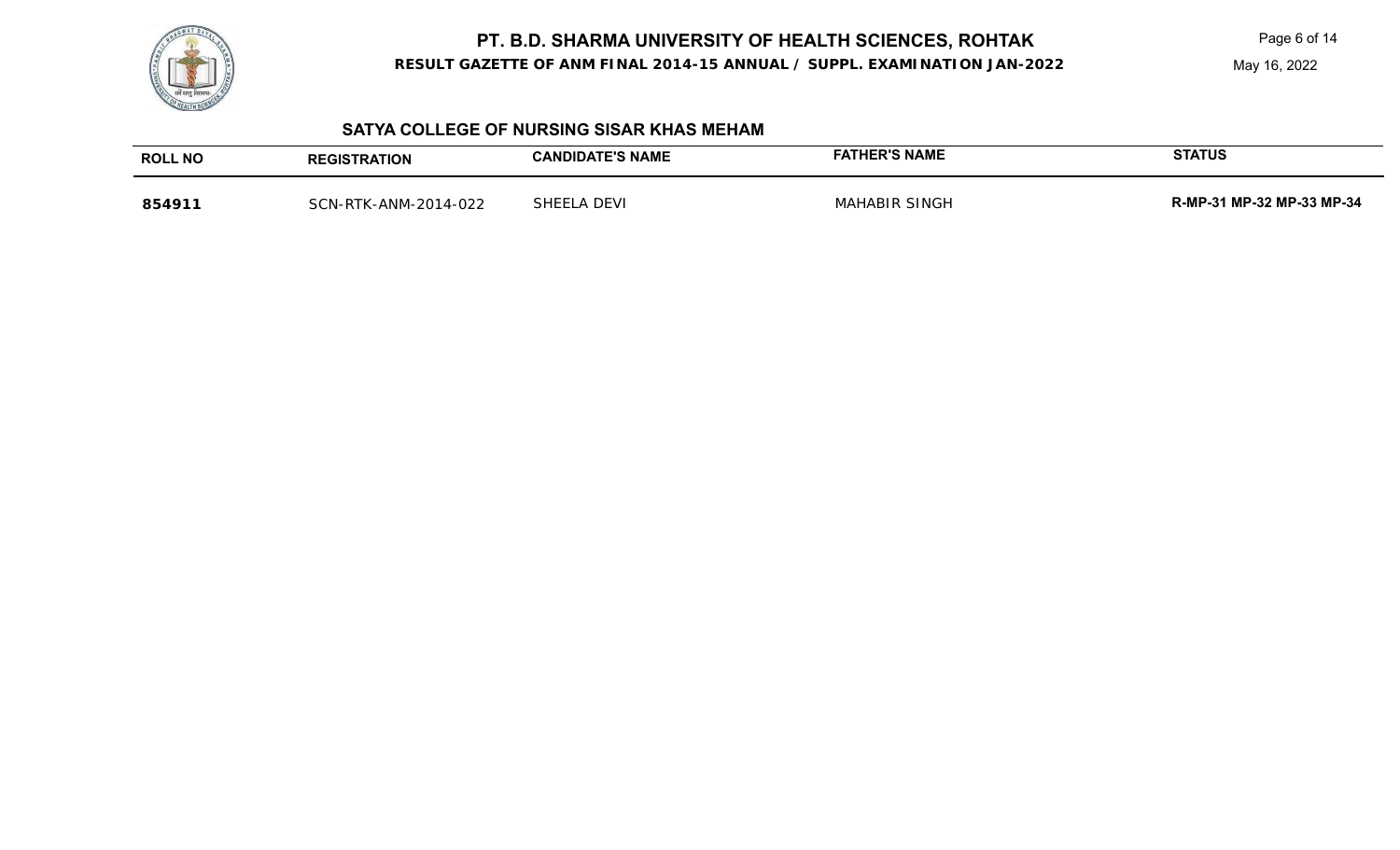

**RESULT GAZETTE OF ANM FINAL 2014-15 ANNUAL / SUPPL. EXAMINATION JAN-2022**

May 16, 2022

# **PHOGAT SCHOOL OF NURSING, LOHARU, BHIWANI**

| <b>ROLL NO</b> | <b>REGISTRATION</b>  | <b>CANDIDATE'S NAME</b> | <b>FATHER'S NAME</b> | <b>STATUS</b> |
|----------------|----------------------|-------------------------|----------------------|---------------|
| 854921         | PSN-BHW-ANM-2014-027 | <b>SARITA</b>           | <b>HARI SINGH</b>    | R-MP-31 MP-33 |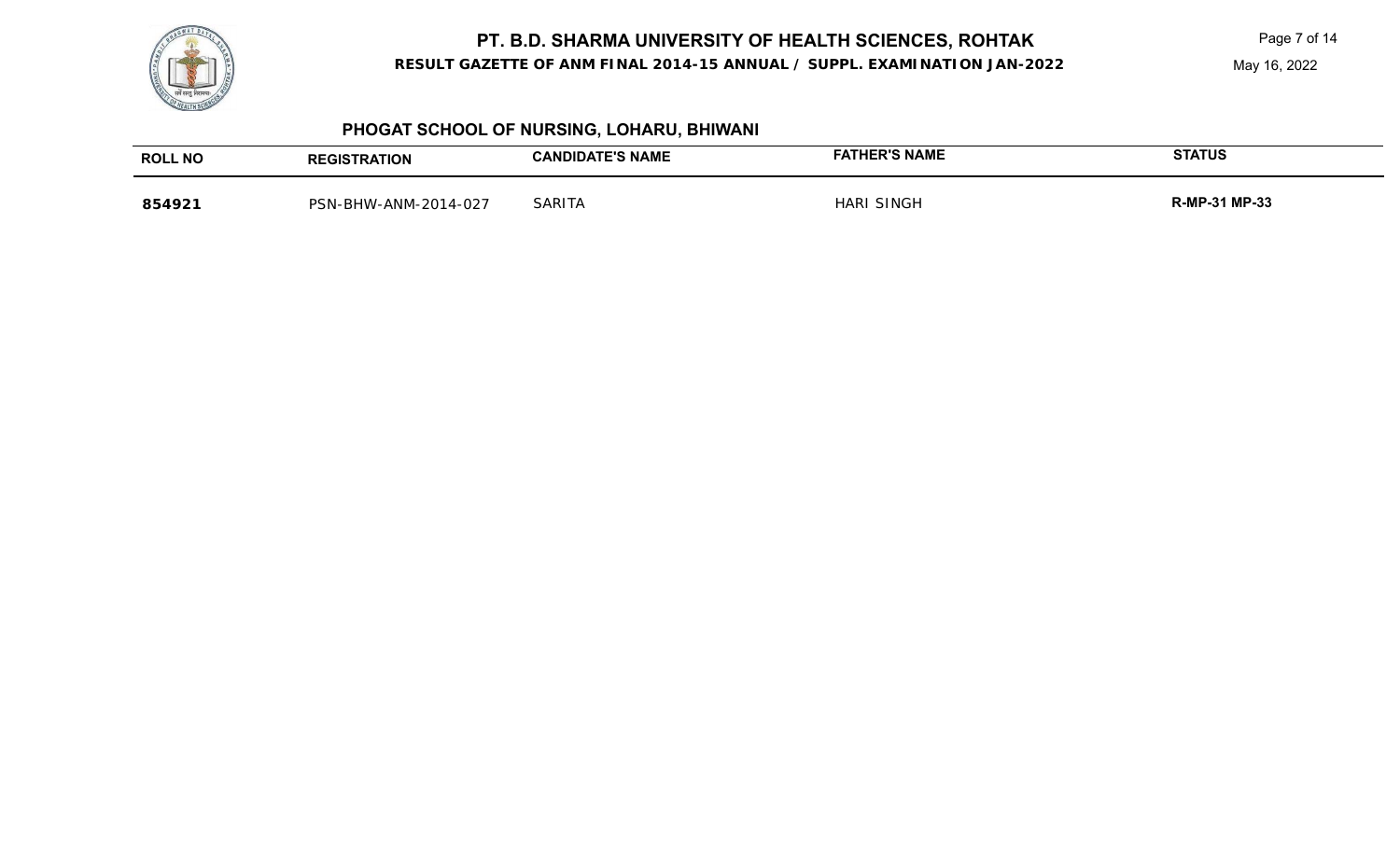

**RESULT GAZETTE OF ANM FINAL 2014-15 ANNUAL / SUPPL. EXAMINATION JAN-2022**

May 16, 2022

#### **ADARSH SCHOOL OF NURSING NIWAZ NAGAR NARNAUL**

| <b>ROLL NO</b> | <b>REGISTRATION</b>  | <b>CANDIDATE'S NAME</b> | <b>FATHER'S NAME</b> | <b>STATUS</b> |
|----------------|----------------------|-------------------------|----------------------|---------------|
| 854931         | ASN/MGH/ANM/0014/026 | <b>MUNESH</b>           | <b>JAI BHAGWAN</b>   | 376 / 600     |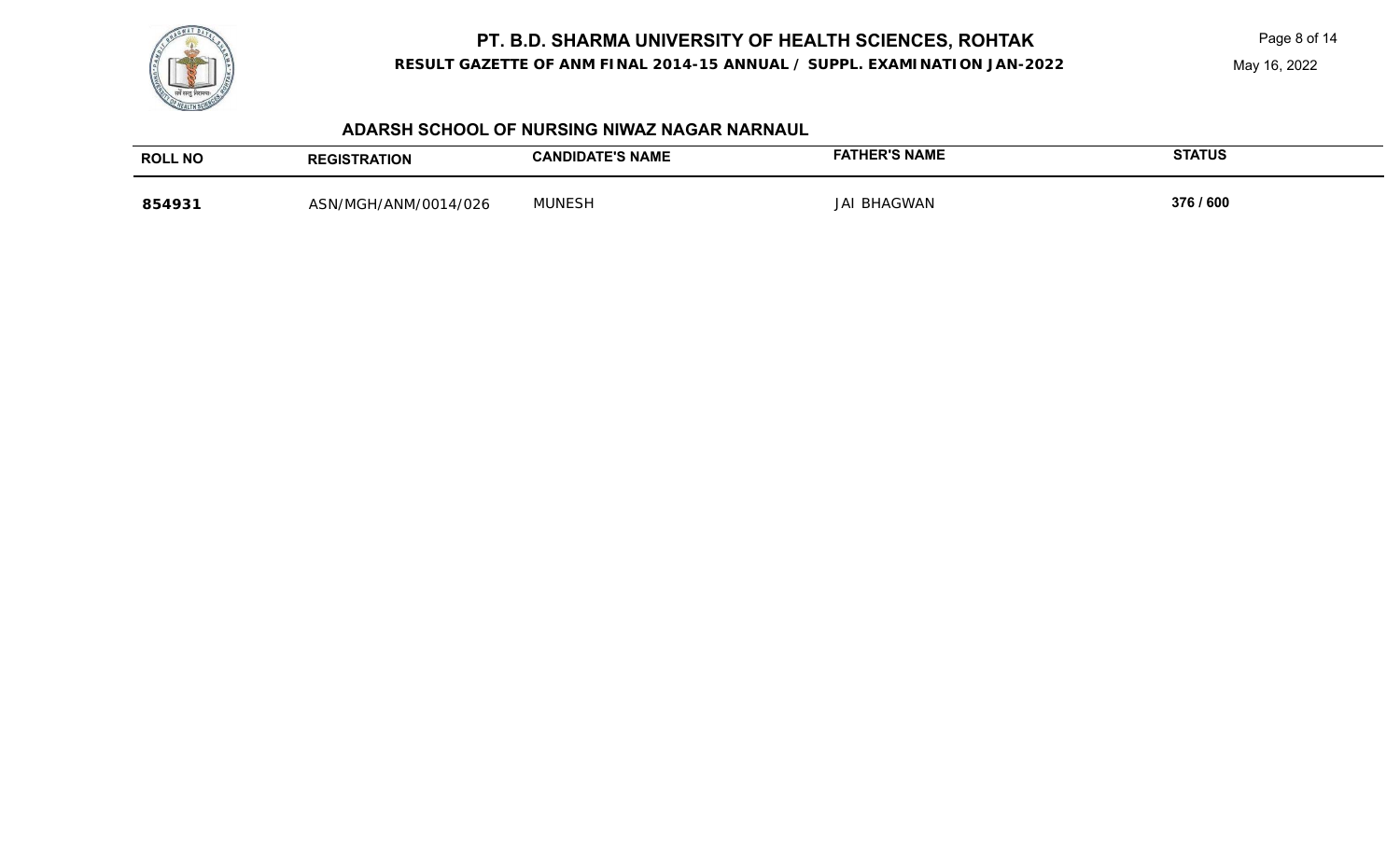

**RESULT GAZETTE OF ANM FINAL 2014-15 ANNUAL / SUPPL. EXAMINATION JAN-2022**

May 16, 2022

#### **BABA SWAMI DAYAL SCHOOL OF NURSING MAHENDERGARH**

| <b>ROLL NO</b> | <b>REGISTRATION</b>    | <b>CANDIDATE'S NAME</b> | <b>FATHER'S NAME</b> | STATUS                    |
|----------------|------------------------|-------------------------|----------------------|---------------------------|
| 854941         | BSDSN-MGH-ANM-2014-023 | <b>MANJU DEVI</b>       | RAGHUNATH SINGH      | R-MP-31 MP-32 MP-33 MP-34 |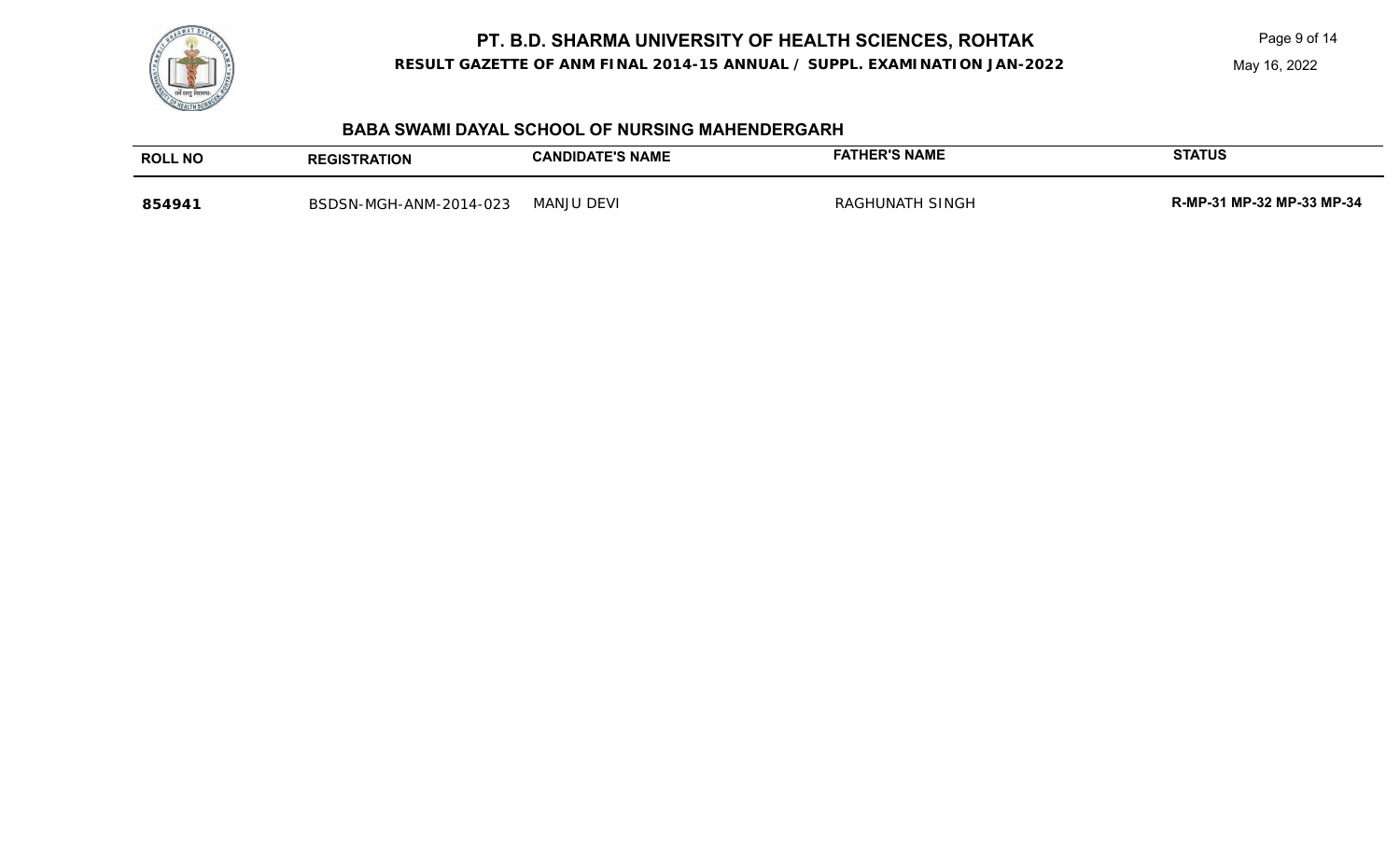**RESULT GAZETTE OF ANM FINAL 2014-15 ANNUAL / SUPPL. EXAMINATION JAN-2022**

May 16, 2022

#### **BRIGHT SCHOOL OF NURSING BHIWANI**

| <b>ROLL NO</b> | <b>REGISTRATION</b>  | <b>CANDIDATE'S NAME</b> | <b>FATHER'S NAME</b> | <b>STATUS</b>             |
|----------------|----------------------|-------------------------|----------------------|---------------------------|
| 854951         | BSN-SNP-ANM-2014-024 | <b>REKHA</b>            | ์ SINGH<br>711 F     | R-MP-31 MP-32 MP-33 MP-34 |

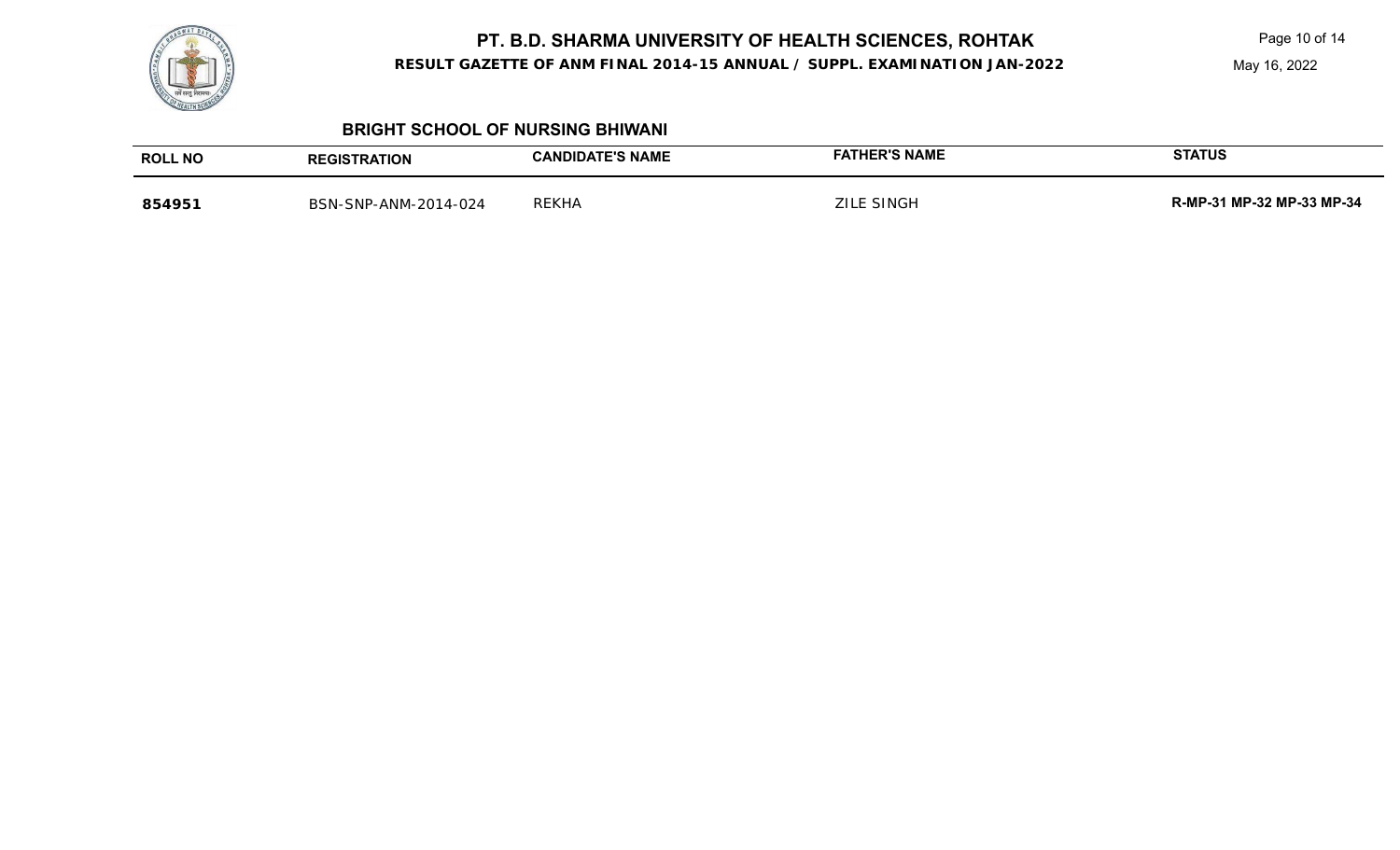

**RESULT GAZETTE OF ANM FINAL 2014-15 ANNUAL / SUPPL. EXAMINATION JAN-2022**

May 16, 2022

#### **JAI MATA SCHOOL OF NURSING BANBHORI HISAR**

| <b>ROLL NO</b> | <b>REGISTRATION</b>         | <b>CANDIDATE'S NAME</b> | <b>FATHER'S NAME</b> | <b>STATUS</b> |
|----------------|-----------------------------|-------------------------|----------------------|---------------|
| 854961         | I-HSR-ANM-2014-030<br>IMSN. | DARSHNA RANI            | JAMNA DASS           | 396 / 600     |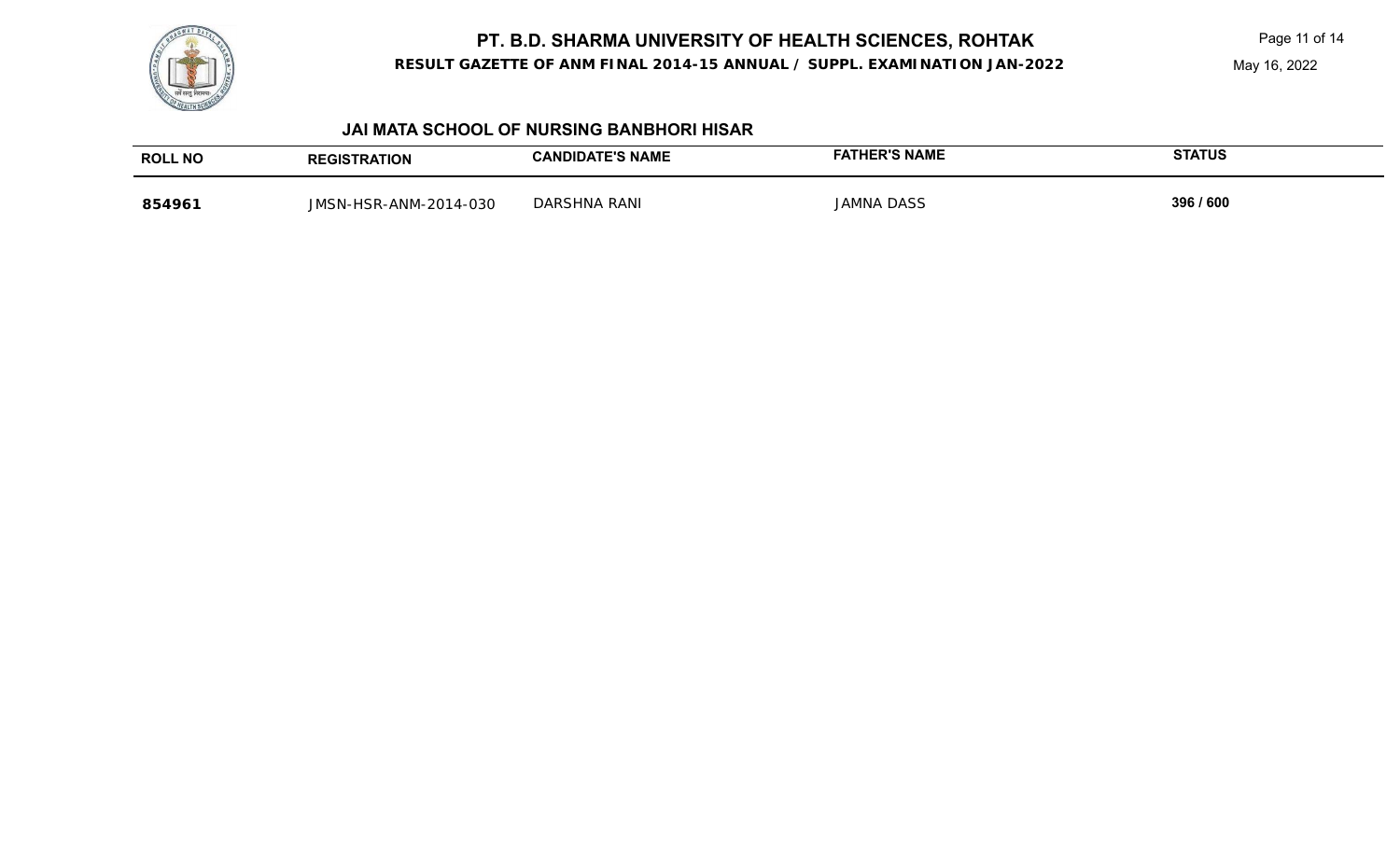

**RESULT GAZETTE OF ANM FINAL 2014-15 ANNUAL / SUPPL. EXAMINATION JAN-2022**

May 16, 2022

#### **KHUSHI SCHOOL & COLLEGE OF NURSING KAGSAR HISAR**

| <b>ROLL NO</b> | <b>TRATION</b>                       | <b>E'S NAME</b><br><b>ANDIDATL</b> | <b>SI'S NAME</b>                | <b>STATUS</b> |
|----------------|--------------------------------------|------------------------------------|---------------------------------|---------------|
| 854971         | -2014-029<br><b>VSN-</b><br>-HSR-ANM | <b>SAPNA</b>                       | <b>KUMAR</b><br>KRI'<br>`SHAN . | 401 / 600     |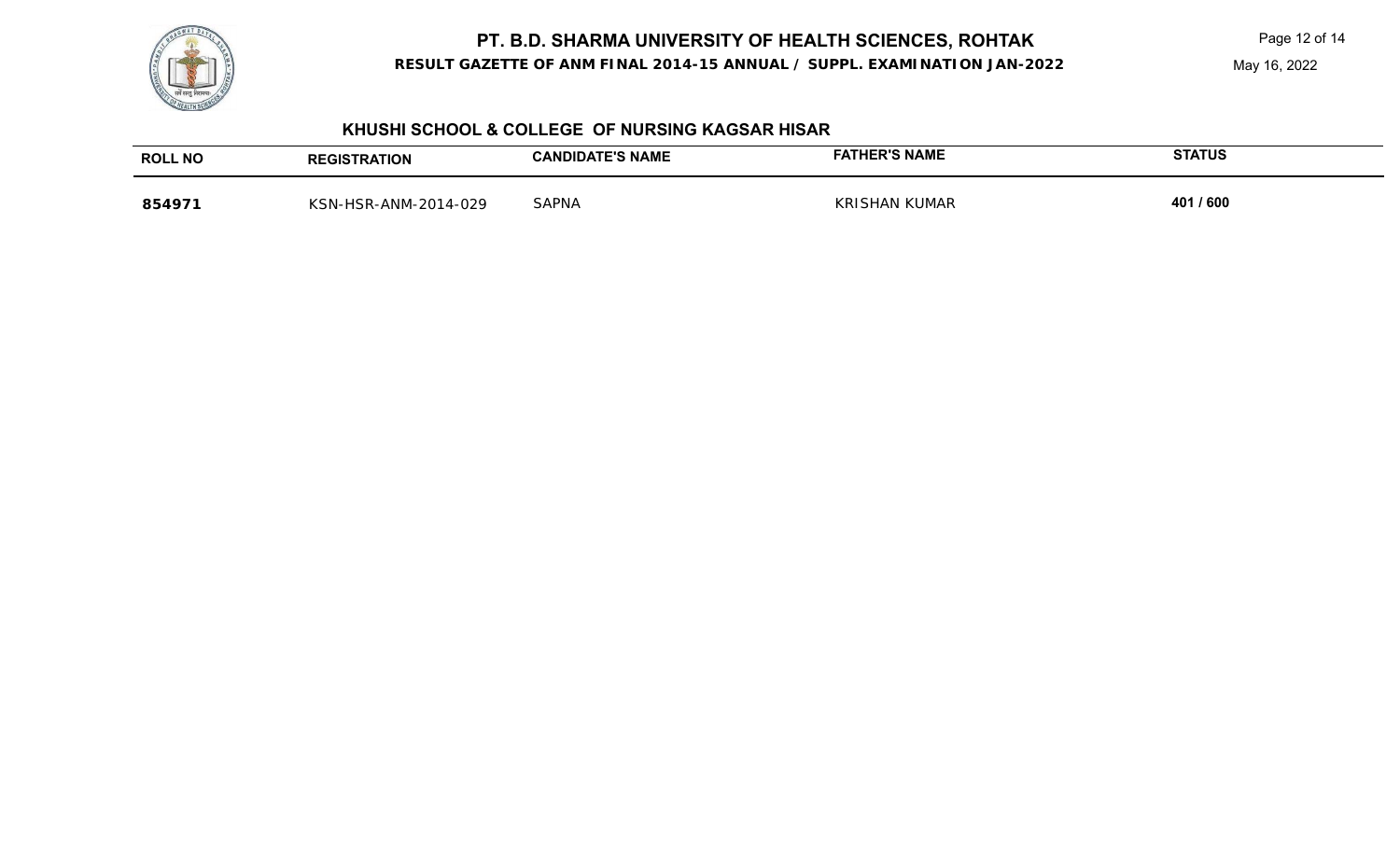

#### **RESULT GAZETTE OF ANM FINAL 2014-15 ANNUAL / SUPPL. EXAMINATION JAN-2022**

May 16, 2022

#### **SD COLLEGE OF NURSING ISHARWAL BHIWANI**

| <b>ROLL NO</b> | <b>REGISTRATION</b>   | <b>CANDIDATE'S NAME</b> | <b>FATHER'S NAME</b> | <b>STATUS</b>        |
|----------------|-----------------------|-------------------------|----------------------|----------------------|
| 854981         | SDCN-BHW-ANM-2014-005 | RAJANI                  | <b>TOKH RAJ</b>      | <b>R-MP-31 MP-33</b> |
| 854982         | SDCN-BHW-ANM-2014-019 | UMRESH                  | <b>RAM KUMAR</b>     | 445 / 600            |
| 854983         | SDCN-BHW-ANM-2014-026 | NEELAM RANI             | <b>SURESH KUMAR</b>  | 395 / 600            |
| 854984         | SDCN-BHW-ANM-2014-038 | BURFI RANI              | <b>BANWARI LAL</b>   | <b>R-MP-31 MP-33</b> |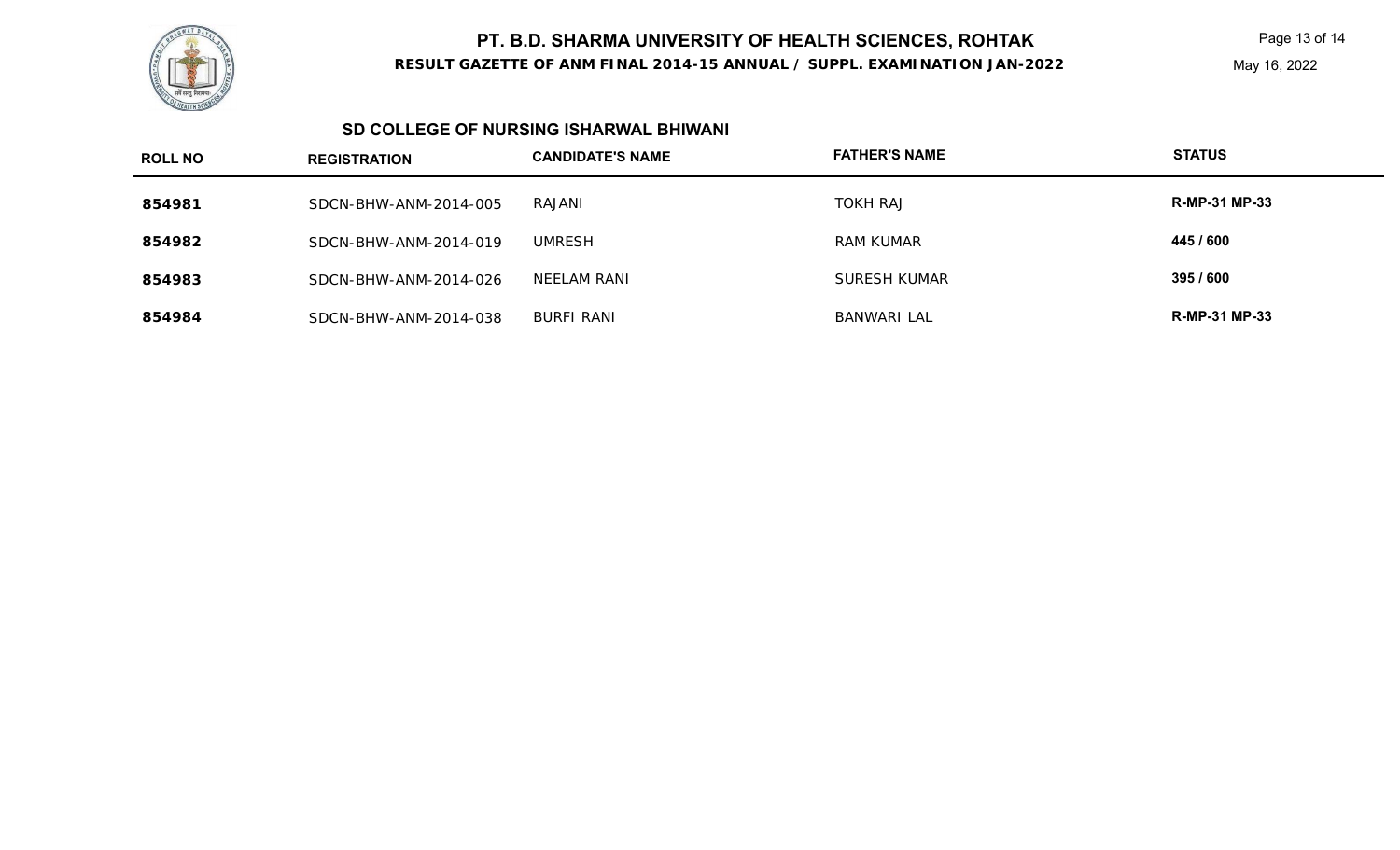

**RESULT GAZETTE OF ANM FINAL 2014-15 ANNUAL / SUPPL. EXAMINATION JAN-2022**

May 16, 2022

# **K.V.M. NURSING COLLEGE, LADHOT ROAD, ROHTAK**

| <b>ROLL NO</b> | REGISTRATION         | <b>CANDIDATE'S NAME</b> | <b>FATHER'S NAME</b> | <b>STATUS</b> |
|----------------|----------------------|-------------------------|----------------------|---------------|
| 854991         | KVM-RTK-ANM-2014-026 | SONIA                   | SINGH<br>BHAL        | 395 / 600     |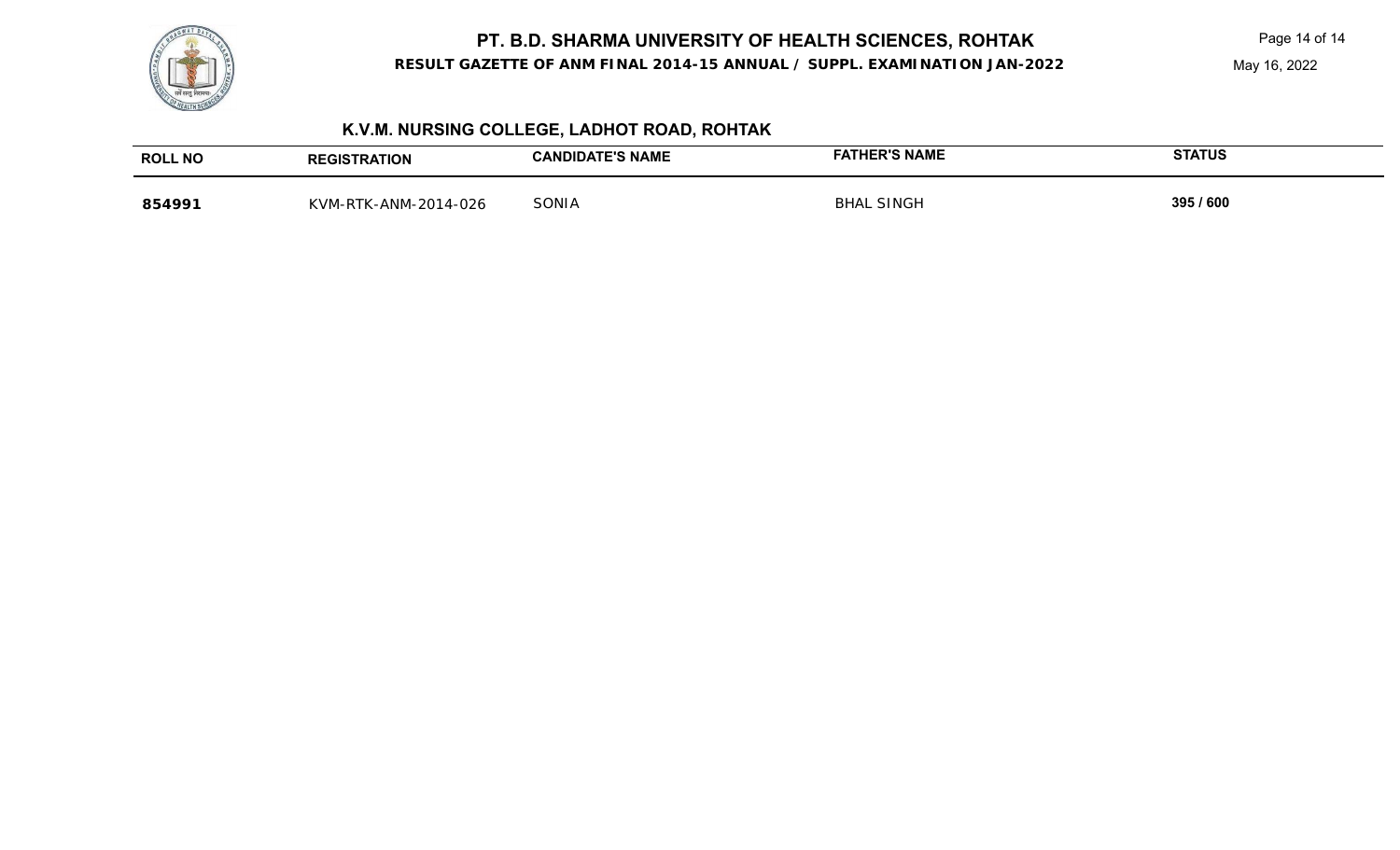

**RESULT GAZETTE OF ANM FINAL 2015-16 ANNUAL / SUPPL. EXAMINATION JAN-2022**

May 16, 2022

# **KAILASH INSTITUTE OF HEALTH & MEDICAL SCIENCES, PANCHKULA**

| <b>ROLL NO</b> | <b>REGISTRATION</b> | <b>CANDIDATE'S NAME</b> | <b>FATHER'S NAME</b>  | <b>STATUS</b>             |
|----------------|---------------------|-------------------------|-----------------------|---------------------------|
| 855001         | 15001405            | POONAM DEVI             | <b>MOHINDER SINGH</b> | R-MP-31 MP-32 MP-33 MP-34 |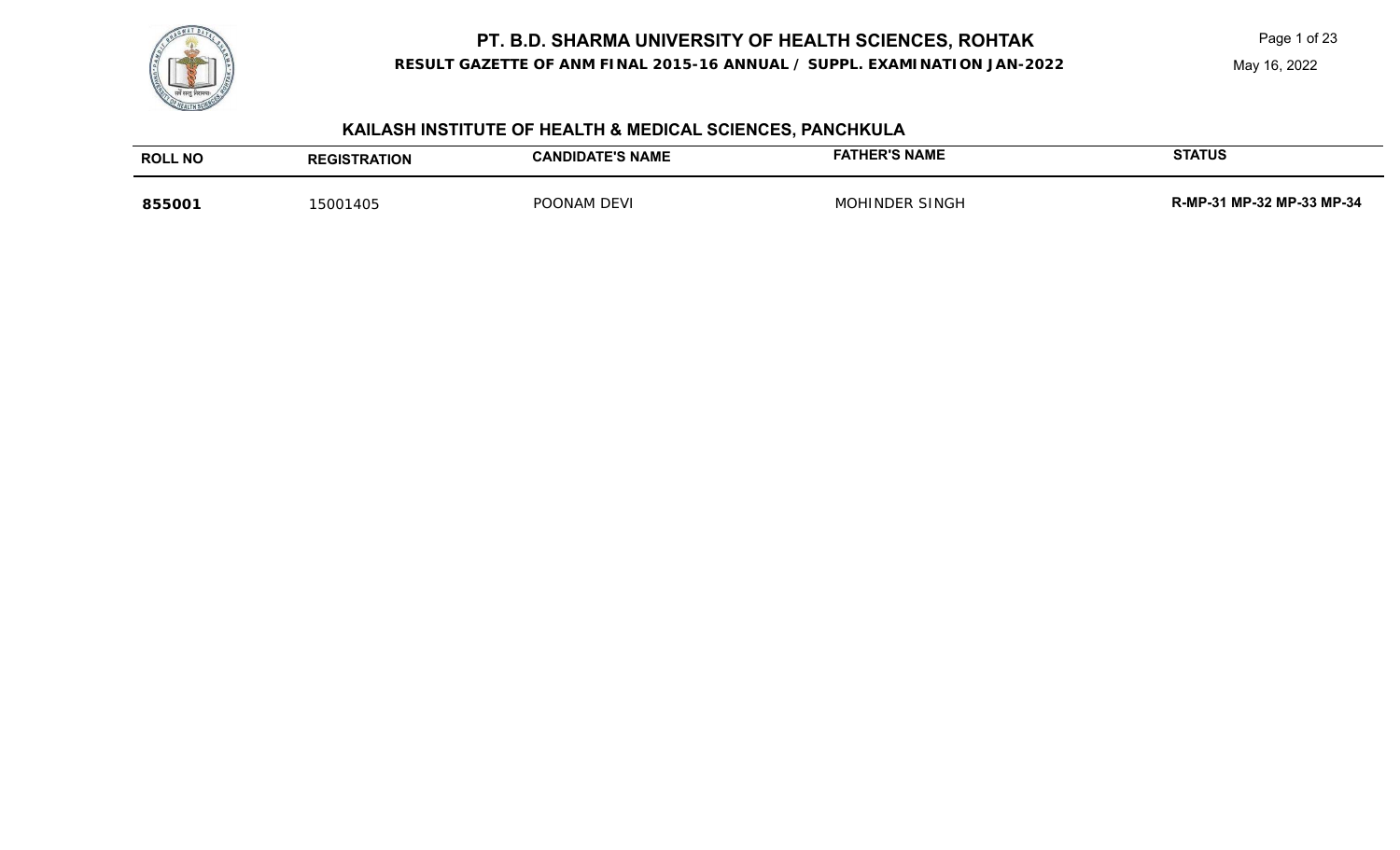

**RESULT GAZETTE OF ANM FINAL 2015-16 ANNUAL / SUPPL. EXAMINATION JAN-2022**

May 16, 2022

#### **GURU SAIN BHAGAT TRAINING CENTRE KARNAL**

| <b>ROLL NO</b> | <b><i>FRATION</i></b> | <b>CANDIDATE'S NAME</b> | <b>FATHER'S NAME</b> | <b>STATUS</b>        |
|----------------|-----------------------|-------------------------|----------------------|----------------------|
|                | <b>REGIS</b>          |                         |                      |                      |
| 85501          | 15003967              | RFF<br>)FVI             | SINGF<br>1Δ          | <b>R-MP-32 MP-34</b> |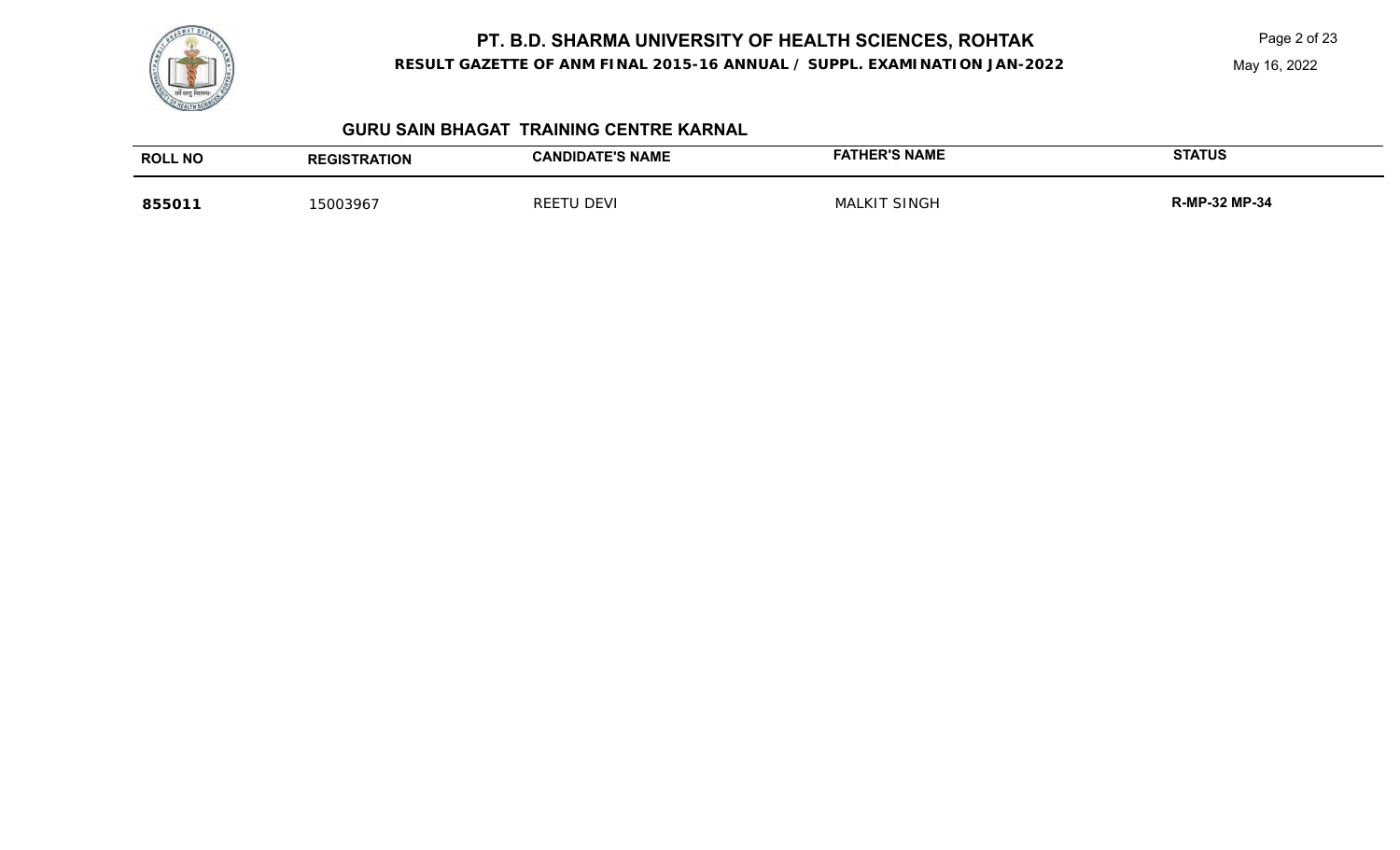

**RESULT GAZETTE OF ANM FINAL 2015-16 ANNUAL / SUPPL. EXAMINATION JAN-2022**

May 16, 2022

# **RURAL NURSING TRAINING INSTITUTE, SONEPAT**

| <b>ROLL NO</b> | <b><i>FRATION</i></b><br><b>REGIS</b> | <b>DATE'S NAME</b><br>$\overline{\phantom{a}}$<br>AULI | <b>HER'S NAME</b><br>≂АТ. | <b>STATUS</b> |
|----------------|---------------------------------------|--------------------------------------------------------|---------------------------|---------------|
| 85502          | 15004046                              | IMARI<br>IΔ                                            | I RIR SINGF<br>DAI        | 388 / 600     |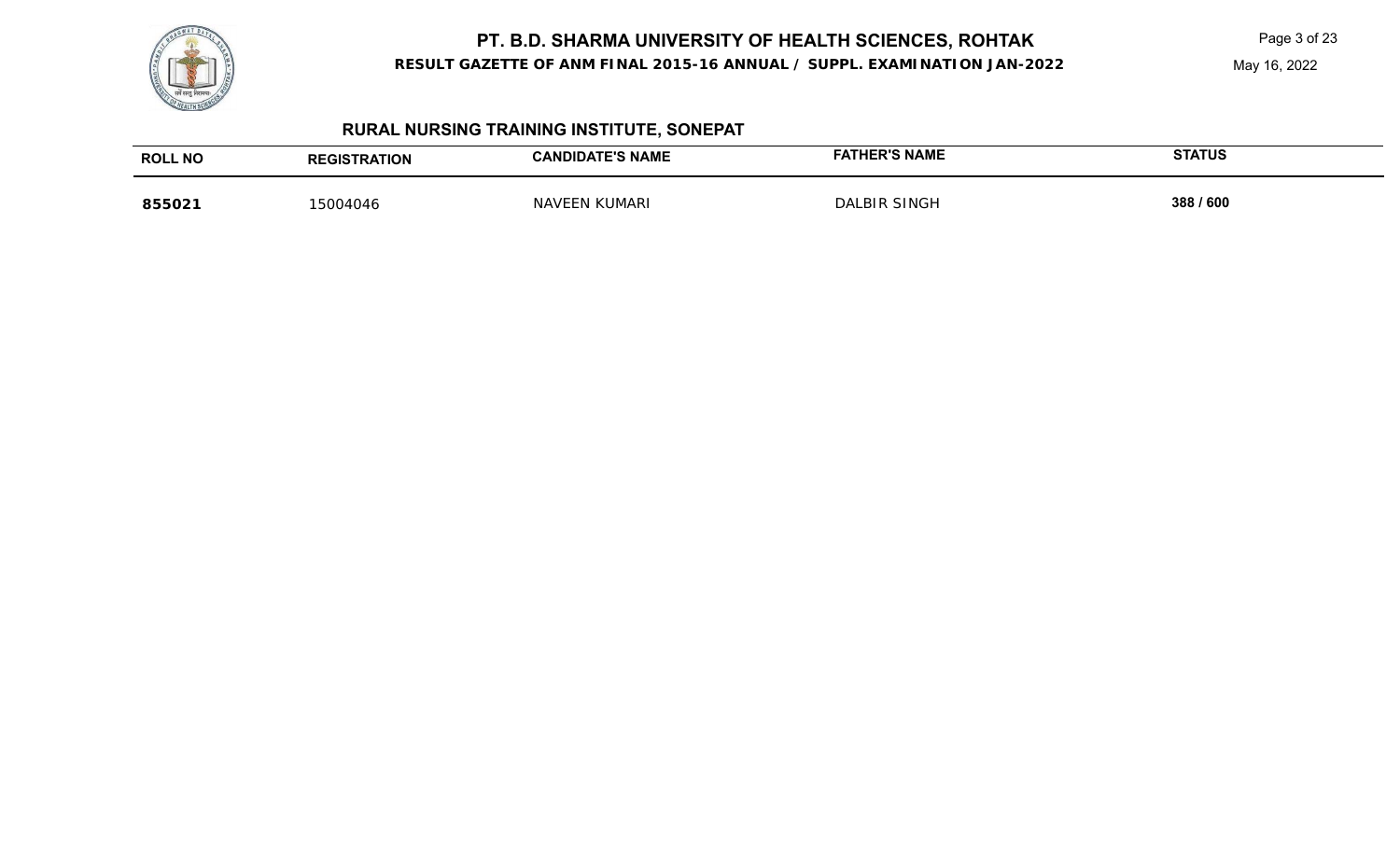

**RESULT GAZETTE OF ANM FINAL 2015-16 ANNUAL / SUPPL. EXAMINATION JAN-2022**

May 16, 2022

## **CHANDERMUKHI SCHOOL OF NURSING GOHANA**

| <b>ROLL NO</b> | <b>REGISTRATION</b> | <b>CANDIDATE'S NAME</b> | <b>HER'S NAME</b><br>FAT | <b>STATUS</b> |
|----------------|---------------------|-------------------------|--------------------------|---------------|
| 855031         | 5004753             | <b>DEVI</b><br>MANSA.   | <b>SURESH</b>            | 385 / 600     |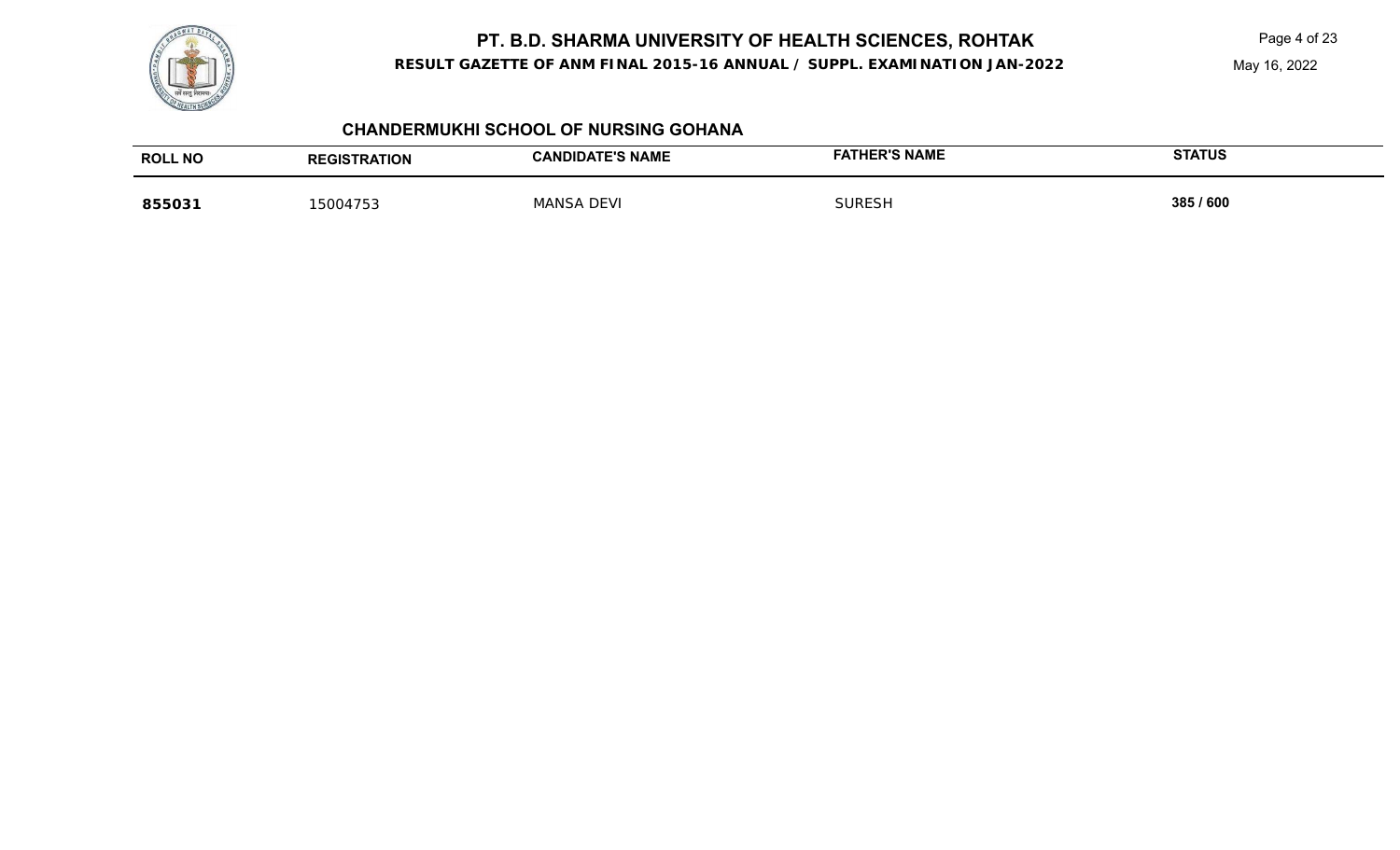

#### **RESULT GAZETTE OF ANM FINAL 2015-16 ANNUAL / SUPPL. EXAMINATION JAN-2022**

May 16, 2022

# **BHARAT INSTITUTE OF NURSING, SONIPAT**

| <b>ROLL NO</b> | <b>REGISTRATION</b> | <b>CANDIDATE'S NAME</b> | <b>FATHER'S NAME</b> | <b>STATUS</b> |
|----------------|---------------------|-------------------------|----------------------|---------------|
| 855051         | 5001474             | <b>JYOTI</b>            | <b>KRISHAN</b>       | 384 / 600     |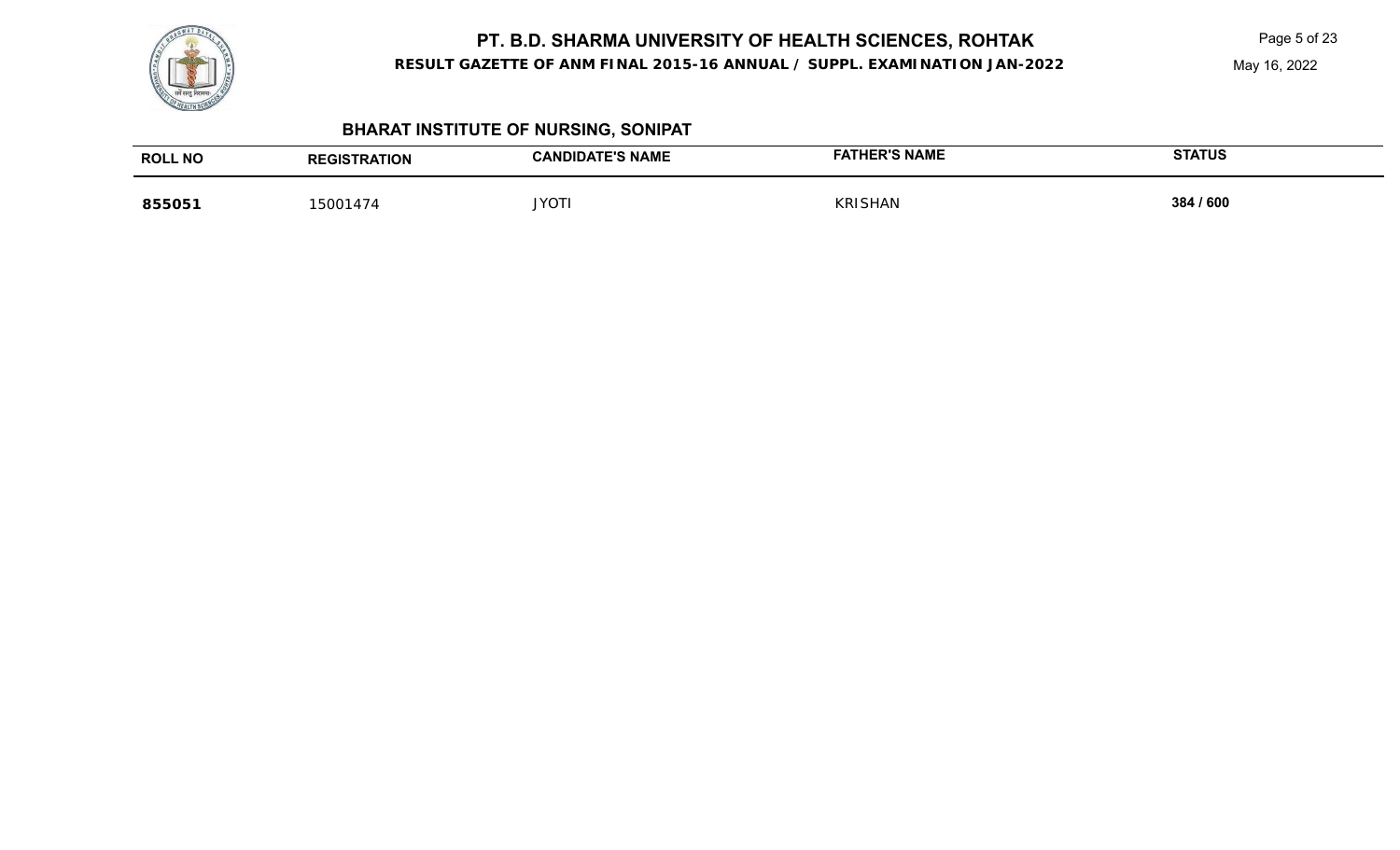

**RESULT GAZETTE OF ANM FINAL 2015-16 ANNUAL / SUPPL. EXAMINATION JAN-2022**

May 16, 2022

#### **ADARSH SCHOOL OF NURSING MADINA ROHTAK**

| <b>ROLL NO</b> | <b>REGISTRATION</b> | <b>CANDIDATE'S NAME</b> | <b>FATHER'S NAME</b> | <b>STATUS</b> |
|----------------|---------------------|-------------------------|----------------------|---------------|
| 855071         | 15002570            | I KUMARI<br>SUDESH      | OMPAL                | R-MP-31 MP-33 |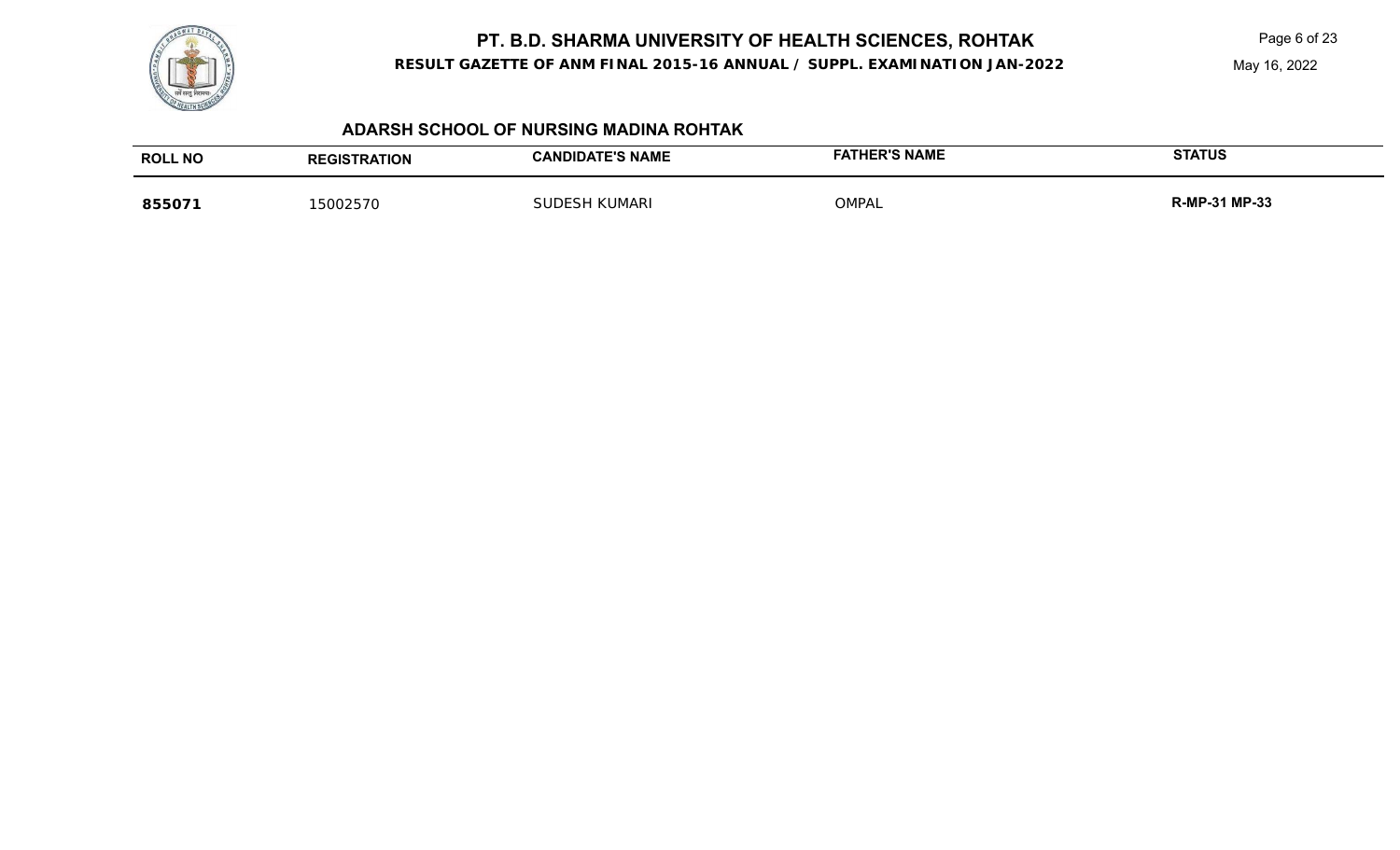

#### **RESULT GAZETTE OF ANM FINAL 2015-16 ANNUAL / SUPPL. EXAMINATION JAN-2022**

May 16, 2022

#### **SDM SCHOOL OF NURSING KABULPUR ROHTAK**

| <b>ROLL NO</b> | <b>REGISTRATION</b> | <b>CANDIDATE'S NAME</b> | <b>FATHER'S NAME</b> | <b>STATUS</b>        |
|----------------|---------------------|-------------------------|----------------------|----------------------|
| 855081         | 15002378            | <b>SHAWETA</b>          | <b>JORA SINGH</b>    | 393 / 600            |
| 855082         | 15002441            | <b>RACHANA</b>          | <b>BALNAN SINGH</b>  | <b>R-MP-31 MP-33</b> |
| 855083         | 15002910            | SONAM                   | NARENDER             | 391 / 600            |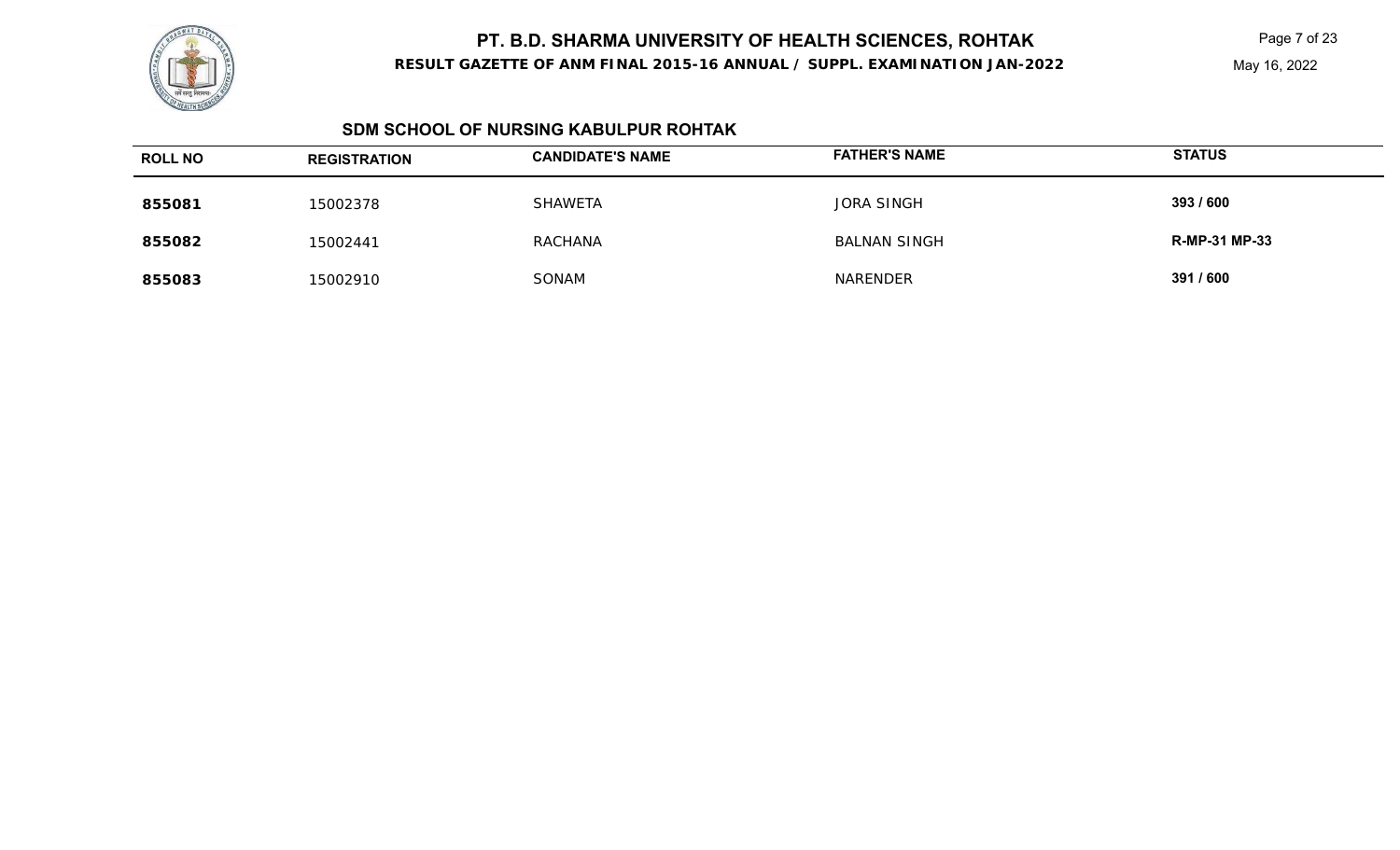

**RESULT GAZETTE OF ANM FINAL 2015-16 ANNUAL / SUPPL. EXAMINATION JAN-2022**

May 16, 2022

#### **SHREE BALAJI SCHOOL OF NURSING NARWANA JIND**

| <b>ROLL NO</b> | <b>REGISTRATION</b> | <b>CANDIDATE'S NAME</b> | <b>FATHER'S NAME</b> | <b>STATUS</b>        |
|----------------|---------------------|-------------------------|----------------------|----------------------|
| 855091         | 15004003            | <b>MEENA</b>            | DAYANAND             | <b>R-MP-31 MP-33</b> |
| 855092         | 15004022            | <b>ANCHAL</b>           | <b>DHARAM SINGH</b>  | 389 / 600            |
| 855093         | 155003979           | REENA RANI              | <b>NATHU RAM</b>     | 368 / 600            |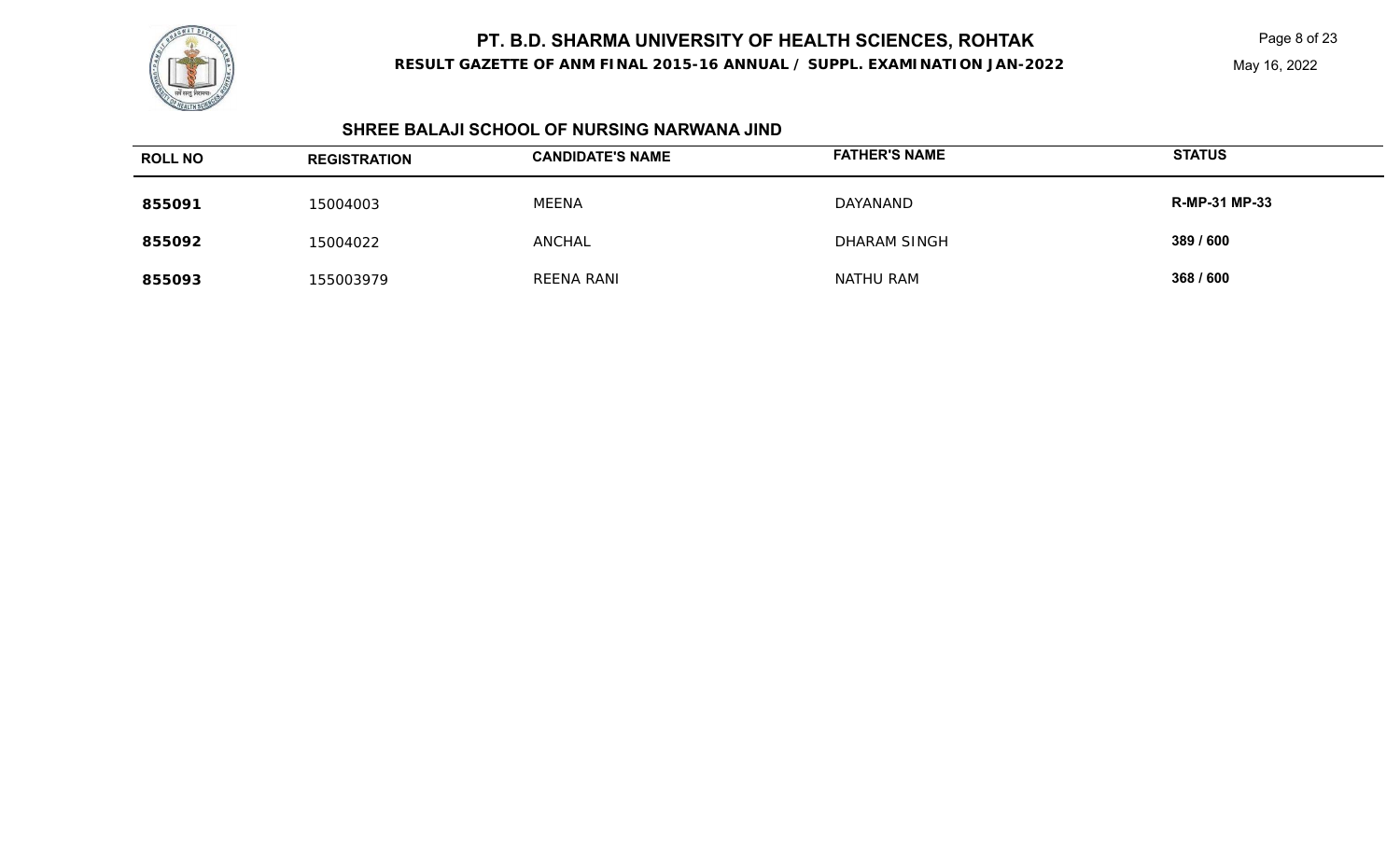

**RESULT GAZETTE OF ANM FINAL 2015-16 ANNUAL / SUPPL. EXAMINATION JAN-2022**

May 16, 2022

# **B.D.M. COLLEGE OF NURSING, CHHUCHHAKWAS, JHAJJAR**

| <b>ROLL NO</b> | <b><i>FRATION</i></b> | <b>E'S NAME</b><br><b>IDIDA</b><br>'ΔN | <b>ER'S NAME</b> | <b>STATUS</b>        |
|----------------|-----------------------|----------------------------------------|------------------|----------------------|
| 855101         | ᲐᲪᲮᲮᲮᲮ                | JMARI<br>RA.                           | HAR              | <b>MP-34</b><br>JZ M |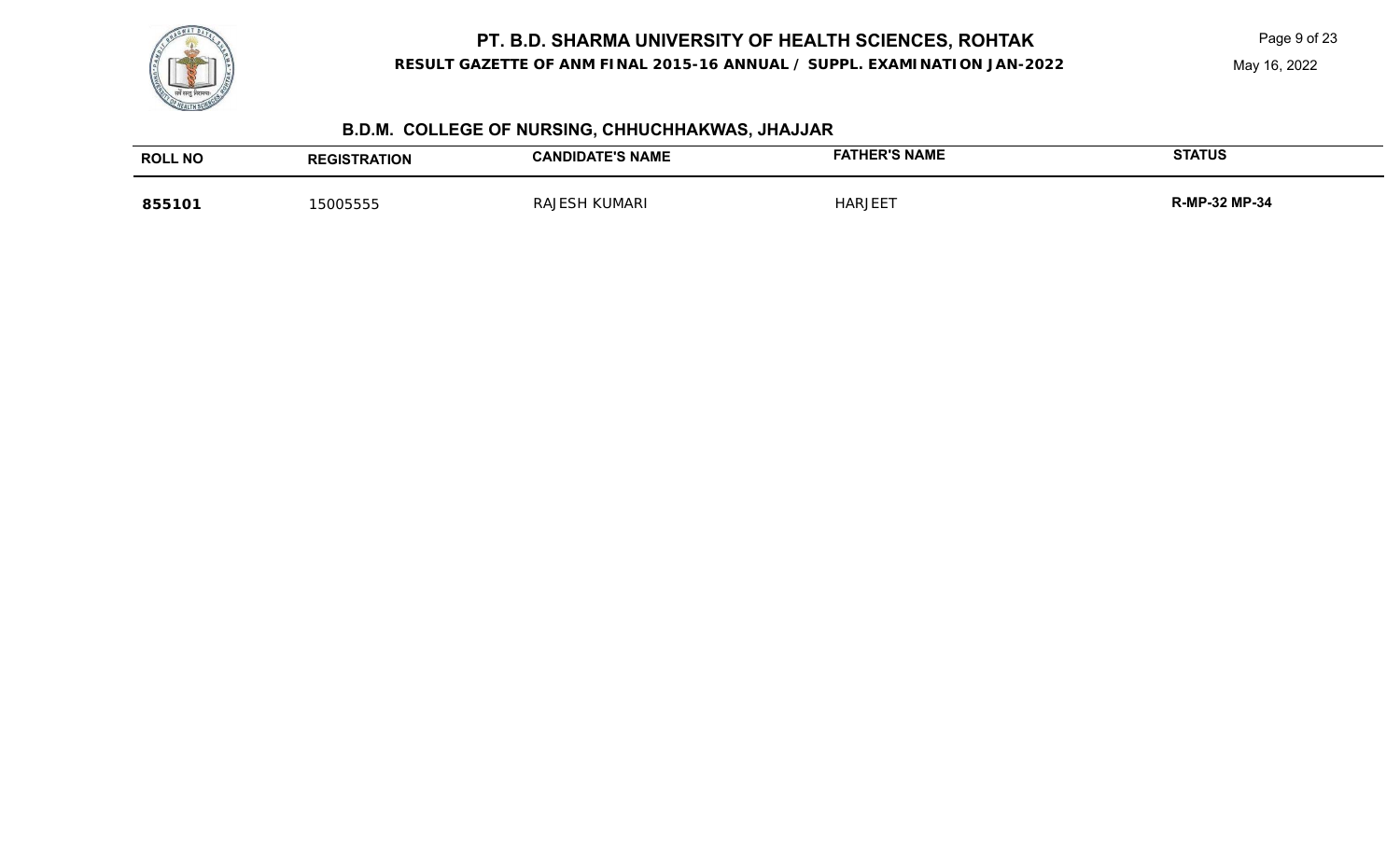

**RESULT GAZETTE OF ANM FINAL 2015-16 ANNUAL / SUPPL. EXAMINATION JAN-2022**

May 16, 2022

#### **MAYA CHAND MEMORIAL NURSING SCHOOL JIND**

| <b>ROLL NO</b> | <b><i>FRATION</i></b><br><b>REC</b> | CANDIDATE'S NAME | <b>HER'S NAME</b><br>FAT | <b>STATUS</b> |
|----------------|-------------------------------------|------------------|--------------------------|---------------|
| 854891         | 5005433                             | POOJA            | <b>CHARMBIR</b>          | 375 / 600     |
|                |                                     |                  |                          |               |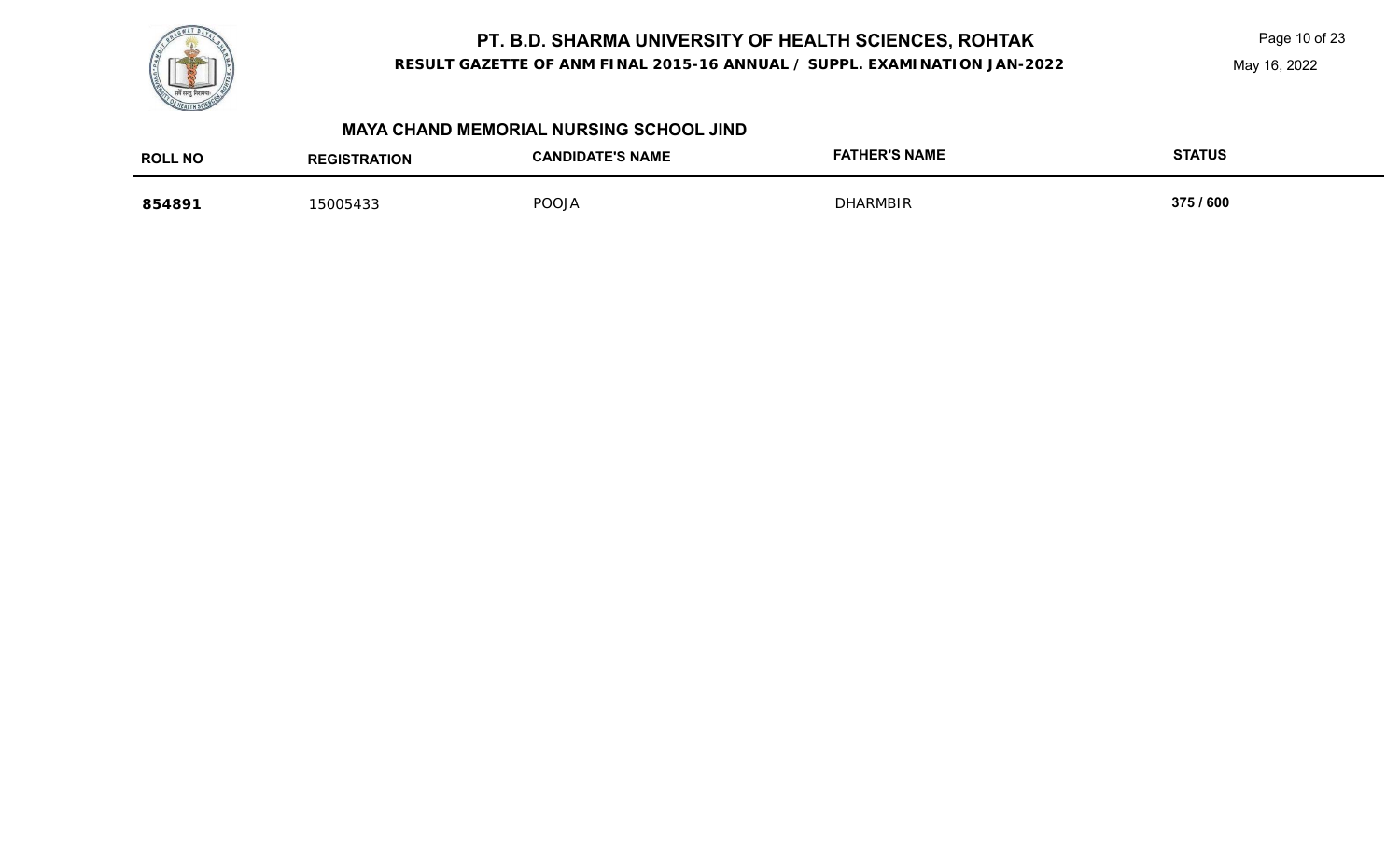

**RESULT GAZETTE OF ANM FINAL 2015-16 ANNUAL / SUPPL. EXAMINATION JAN-2022**

May 16, 2022

## **GAJRAJ INSTITUTE OF NURSING,GOHANA**

| <b>ROLL NO</b> | <b>RATION</b> | <b>CANDIDATE'S NAME</b> | <b>FATHER'S NAME</b> | <b>STATUS</b> |
|----------------|---------------|-------------------------|----------------------|---------------|
|                | .als          |                         |                      |               |
| 85511          | 15001484      | <b>MENKA</b>            | <b>SINGF</b>         | 377 / 600     |
|                |               |                         |                      |               |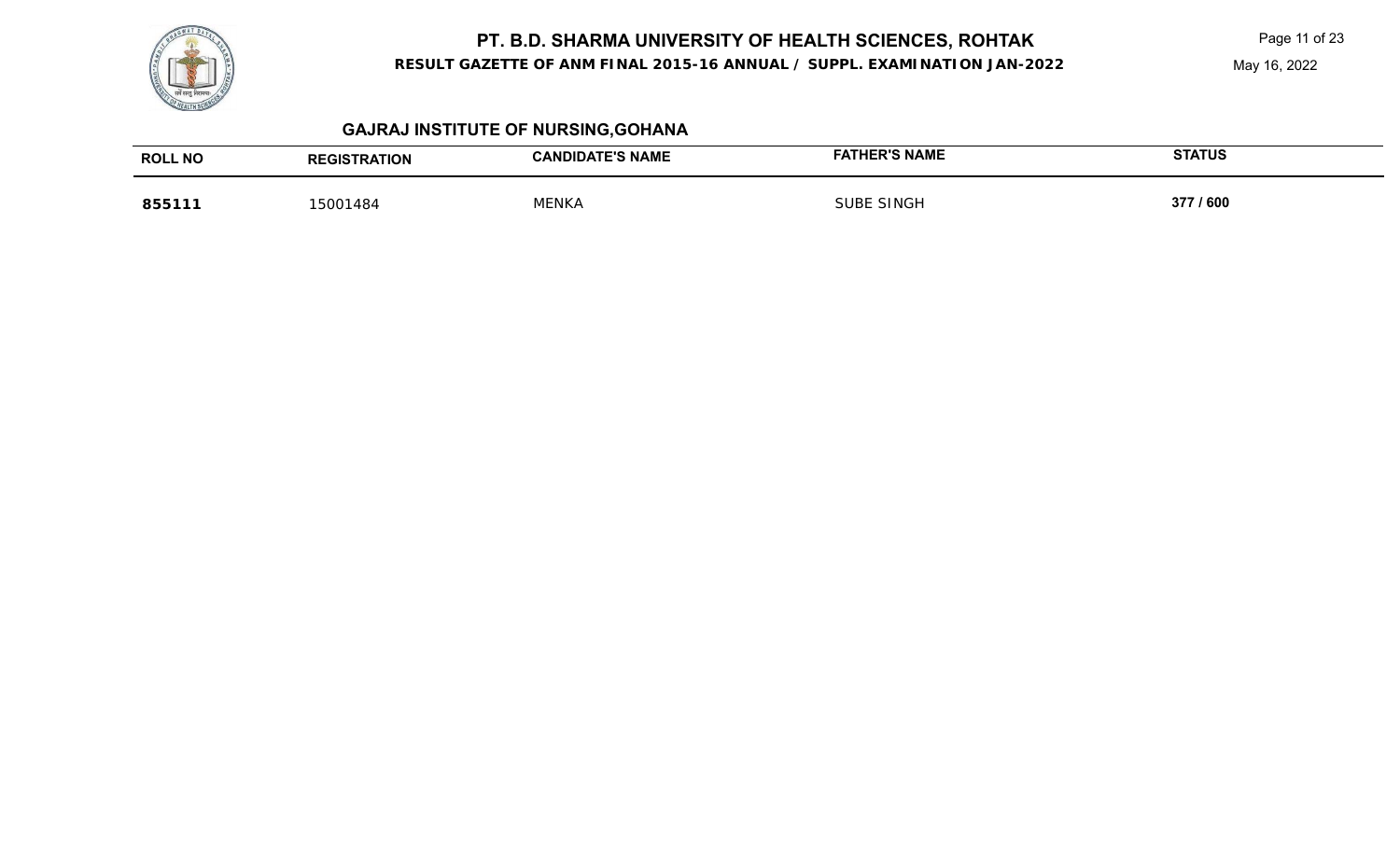

**RESULT GAZETTE OF ANM FINAL 2015-16 ANNUAL / SUPPL. EXAMINATION JAN-2022**

May 16, 2022

## **PHOGAT SCHOOL OF NURSING, LOHARU, BHIWANI**

| <b>ROLL NO</b> | <b>REGISTRATION</b> | <b>CANDIDATE'S NAME</b> | <b>FATHER'S NAME</b> | <b>STATUS</b> |
|----------------|---------------------|-------------------------|----------------------|---------------|
| 855121         | 1504153             | PRIYANKA                | <b>SITA RAM</b>      | 436 / 600     |
| 855131         | 15003104            | ANNU                    | OM PARKASH           | 430 / 600     |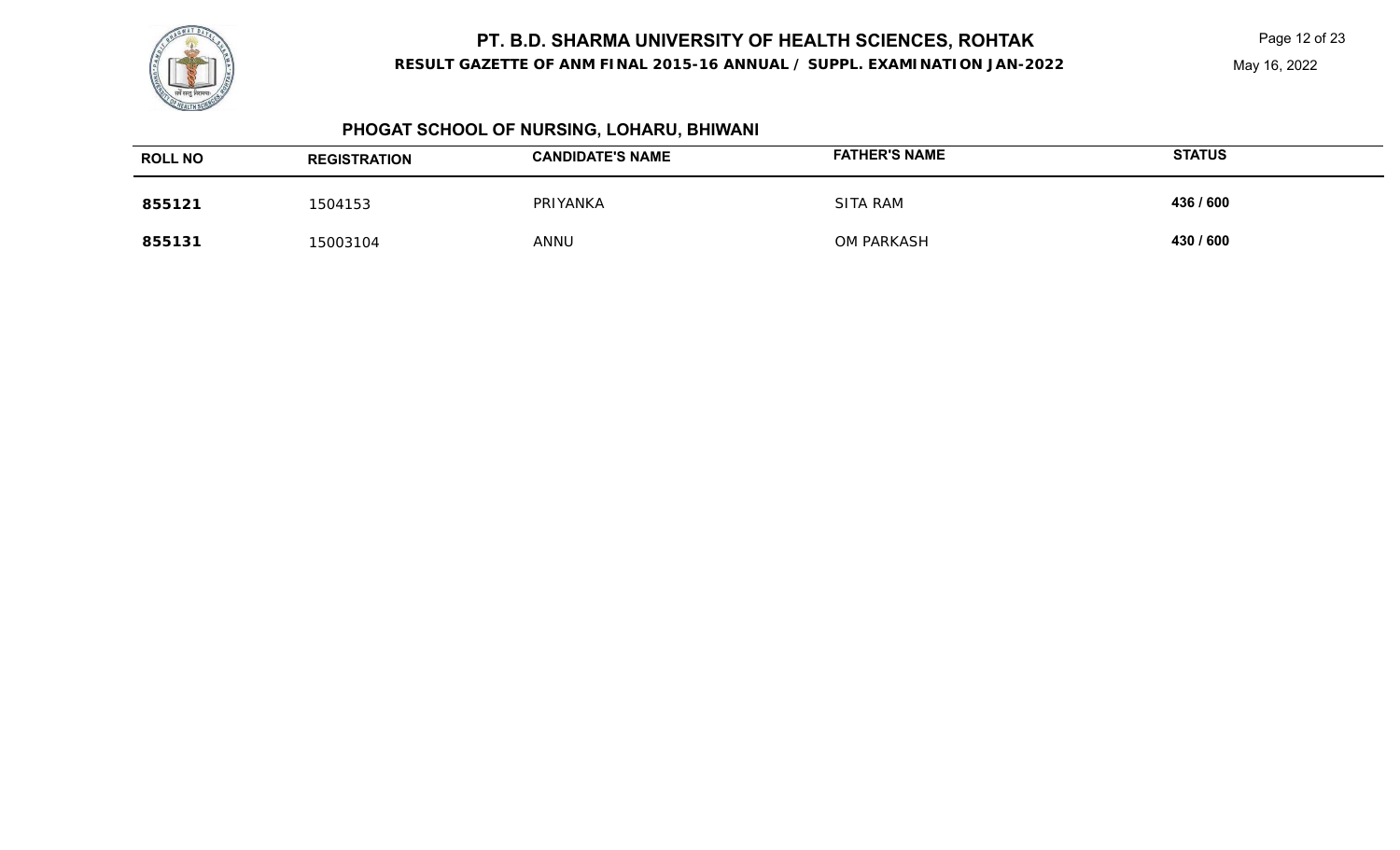

**RESULT GAZETTE OF ANM FINAL 2015-16 ANNUAL / SUPPL. EXAMINATION JAN-2022**

May 16, 2022

## **RACHNA INST. OF NURSING NANGAL SIROHI MAHINDERGARH**

| <b>ROLL NO</b> | <b>TRATION</b><br><b>REGIST</b> | CANDIDATE'S NAME<br>. | <b>ER'S NAME</b> | <b>STATUS</b>      |
|----------------|---------------------------------|-----------------------|------------------|--------------------|
| 855275         | 5003505                         | POOJA                 | SANT<br>∟AL      | $1 MP-33$<br>R-MP- |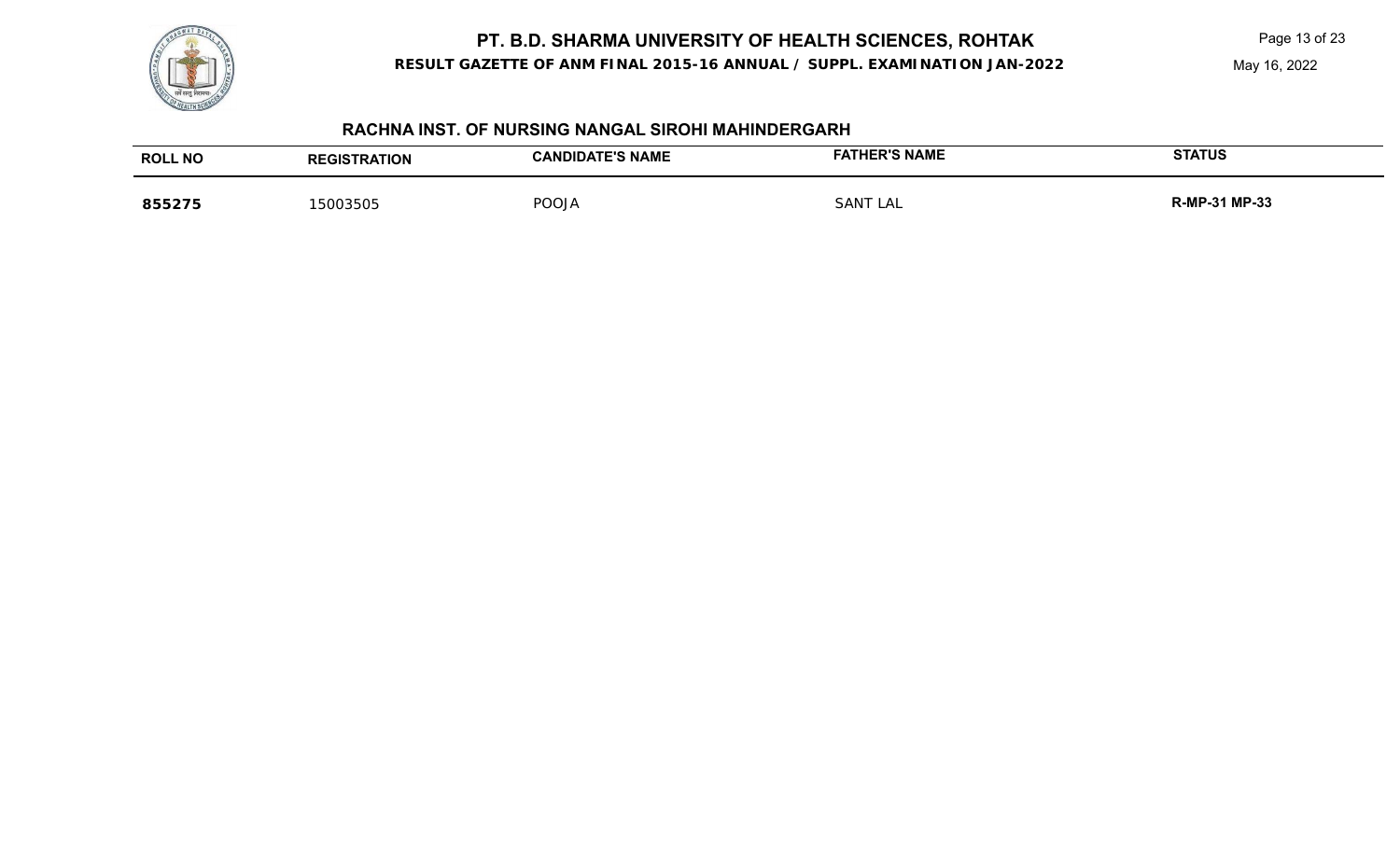

**RESULT GAZETTE OF ANM FINAL 2015-16 ANNUAL / SUPPL. EXAMINATION JAN-2022**

May 16, 2022

#### **ADARSH SCHOOL OF NURSING NIWAZ NAGAR NARNAUL**

| <b>ROLL NO</b> | <b>TION</b><br>GIS | <b>E'S NAME</b><br><b>CAND</b><br>IDА | <b>FATHER'S NAME</b> | <b>STATUS</b> |
|----------------|--------------------|---------------------------------------|----------------------|---------------|
| 85514          | <b>EOOE</b><br>348 | ∴ANI⊂'<br>HΔ                          | SINGF                | <b>ABS</b>    |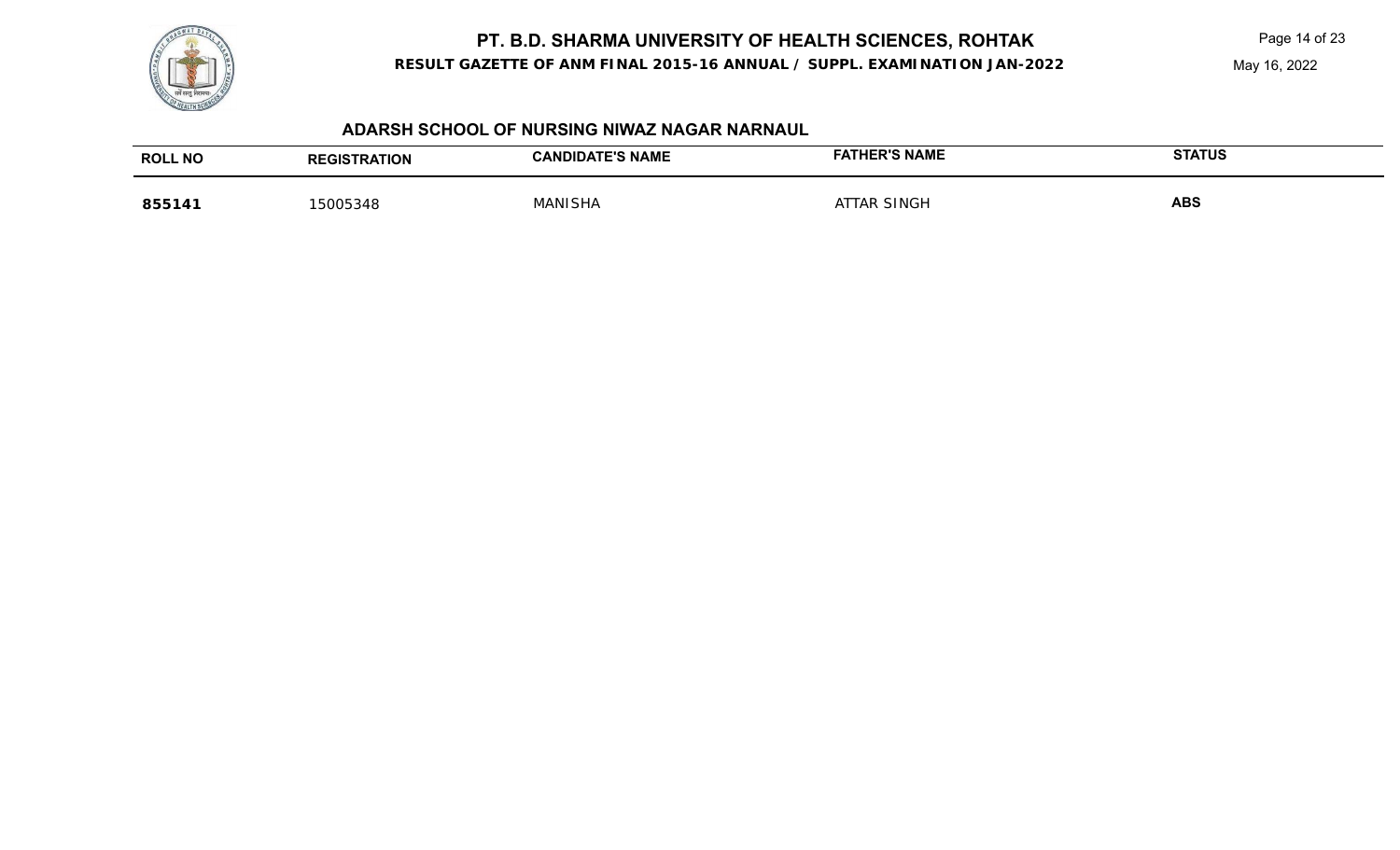

**RESULT GAZETTE OF ANM FINAL 2015-16 ANNUAL / SUPPL. EXAMINATION JAN-2022**

#### **BABA SWAMI DAYAL SCHOOL OF NURSING MAHENDERGARH**

| <b>ROLL NO</b> | <b>REGISTRATION</b> | <b>CANDIDATE'S NAME</b> | <b>FATHER'S NAME</b> | <b>STATUS</b>        |
|----------------|---------------------|-------------------------|----------------------|----------------------|
| 855151         | 15005483            | <b>MEENA YADAV</b>      | RAM KISAAN           | 386 / 600            |
| 855161         | 15003185            | <b>SANTOSH</b>          | <b>HAWA SINGH</b>    | 379 / 600            |
| 855162         | 15003192            | POONAM BAI              | SATYAVIR SINGH       | <b>R-MP-31 MP-33</b> |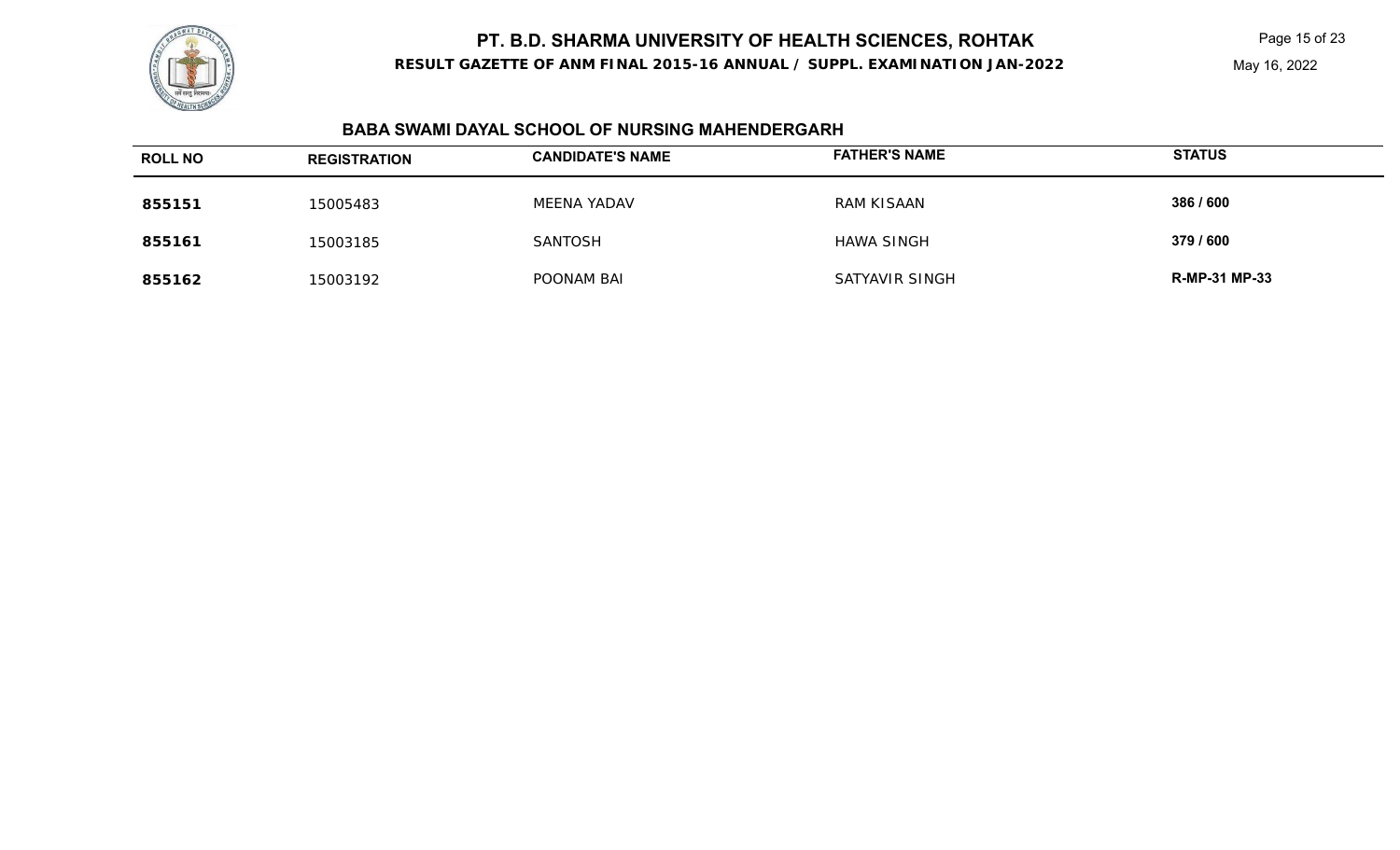

**RESULT GAZETTE OF ANM FINAL 2015-16 ANNUAL / SUPPL. EXAMINATION JAN-2022**

May 16, 2022

#### **H.K.S.D SCHOOL OF NURSING KHERI LOCHAB NARNAUND HISAR**

| <b>ROLL</b><br>. NO | <b>NOIT</b> | <b>E'S NAME</b><br><b>JANF</b><br>IJΑ | <b>FATHER'S NAME</b> | <b>STATUS</b> |
|---------------------|-------------|---------------------------------------|----------------------|---------------|
| 855181              | 500358      | SWFI                                  | <b>DHARAMBIR</b>     | 401 / 600     |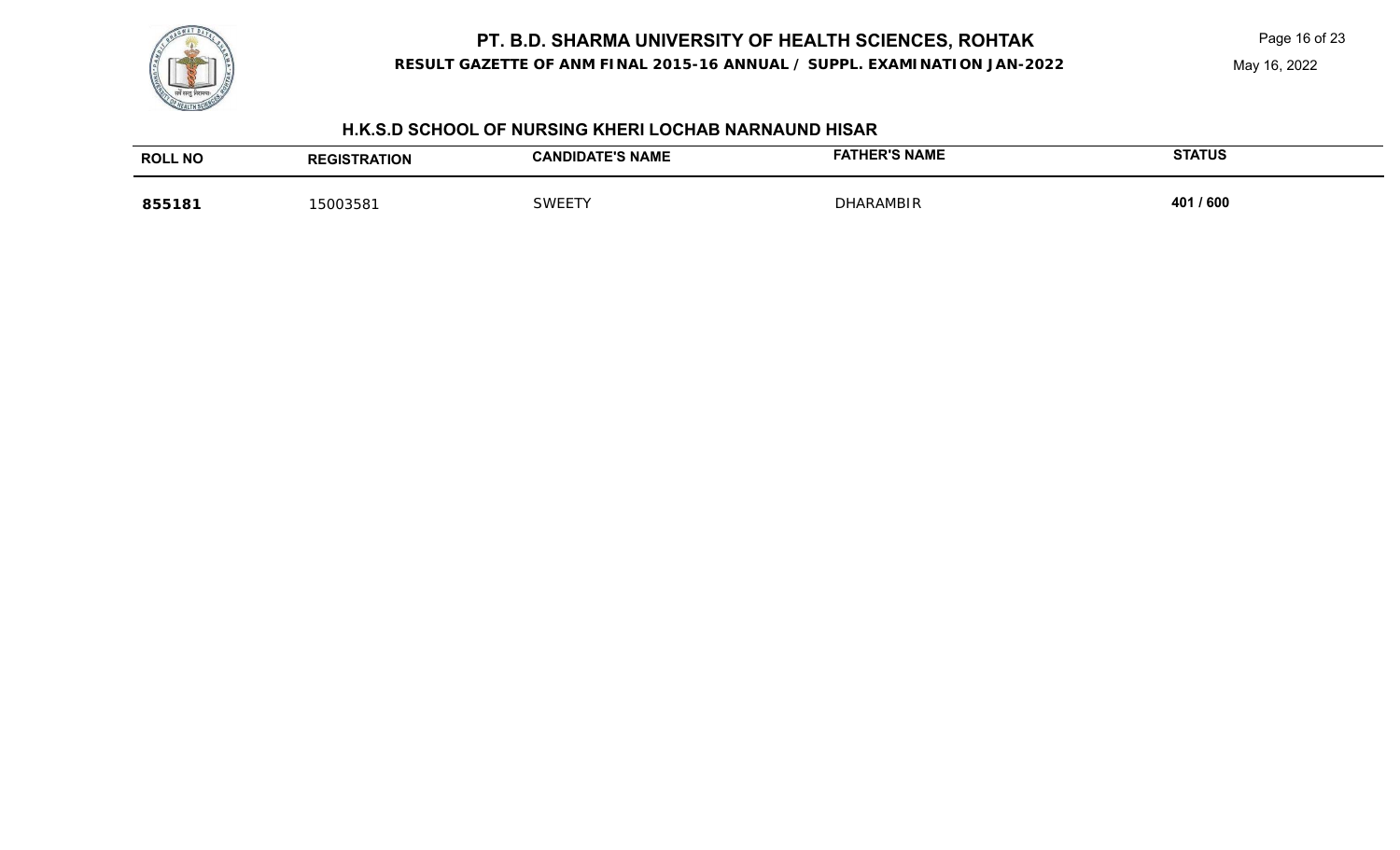

**RESULT GAZETTE OF ANM FINAL 2015-16 ANNUAL / SUPPL. EXAMINATION JAN-2022**

May 16, 2022

## **SVM COLLEGE OF NURSING V.P.O. BALAND, ROHTAK**

| <b>ROLL NO</b> | <b>REGISTRATION</b> | <b>CANDIDATE'S NAME</b> | <b>FATHER'S NAME</b>          | <b>STATUS</b> |
|----------------|---------------------|-------------------------|-------------------------------|---------------|
| 855191         | '5003668            | <b>JYOT</b>             | <b>KUMAR</b><br>RAM<br>/IF.5H | 424 / 600     |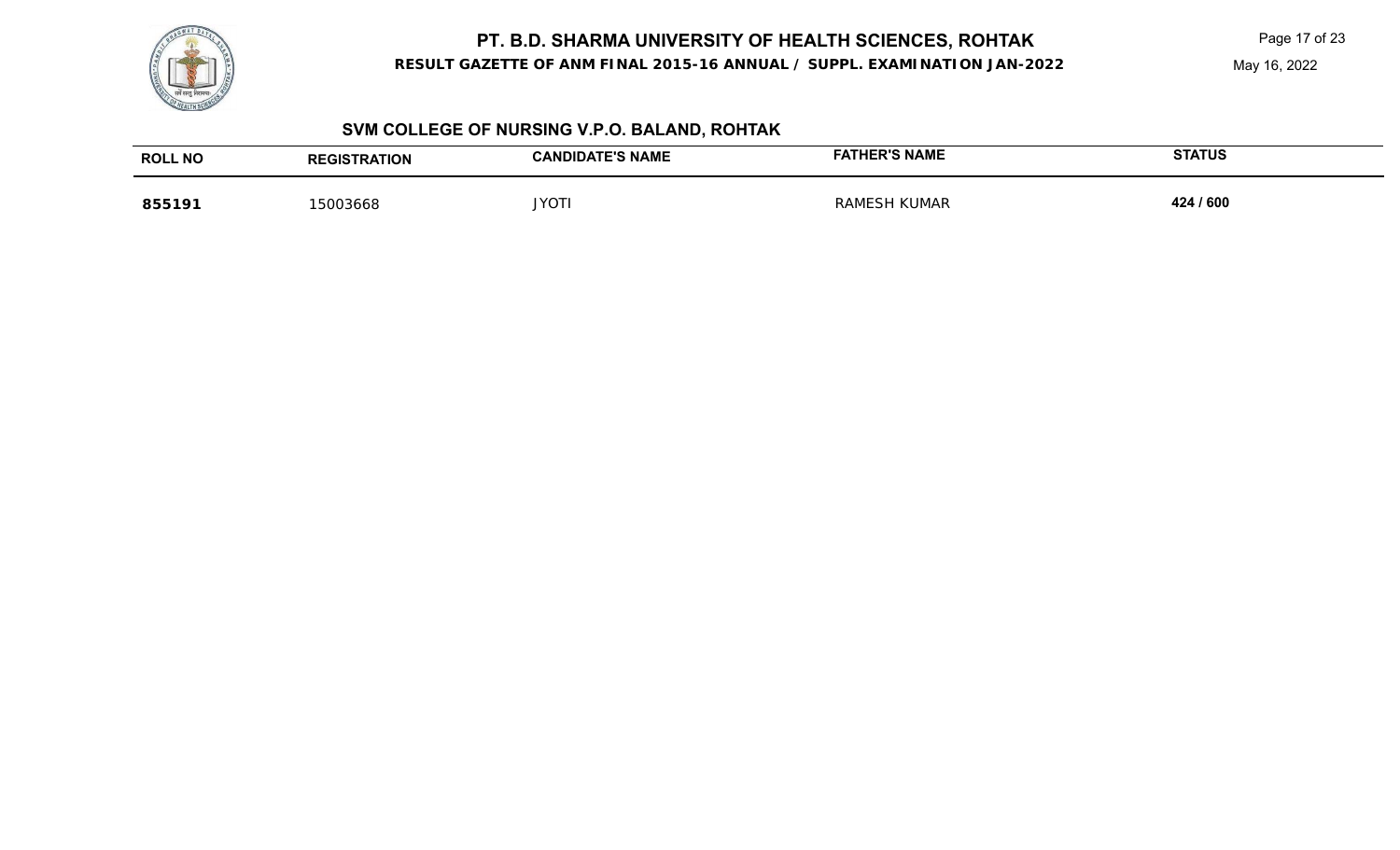

**RESULT GAZETTE OF ANM FINAL 2015-16 ANNUAL / SUPPL. EXAMINATION JAN-2022**

May 16, 2022

## **NAVEEN INSTITUTE OF NURSING HEALTH & MEDICAL EDUCA. KHUDANA, M.GARH**

| <b>ROLL NO</b> | <b>REGISTRATION</b> | <b>TE'S NAME</b><br>CAND<br>IDА | <b>FATHER'S NAME</b> | <b>STATUS</b>        |
|----------------|---------------------|---------------------------------|----------------------|----------------------|
| 855201         | 5004899             | <b>BIMLA</b>                    | ' SINGI<br>ABHAY     | P-31 MP-33<br>K-MP ה |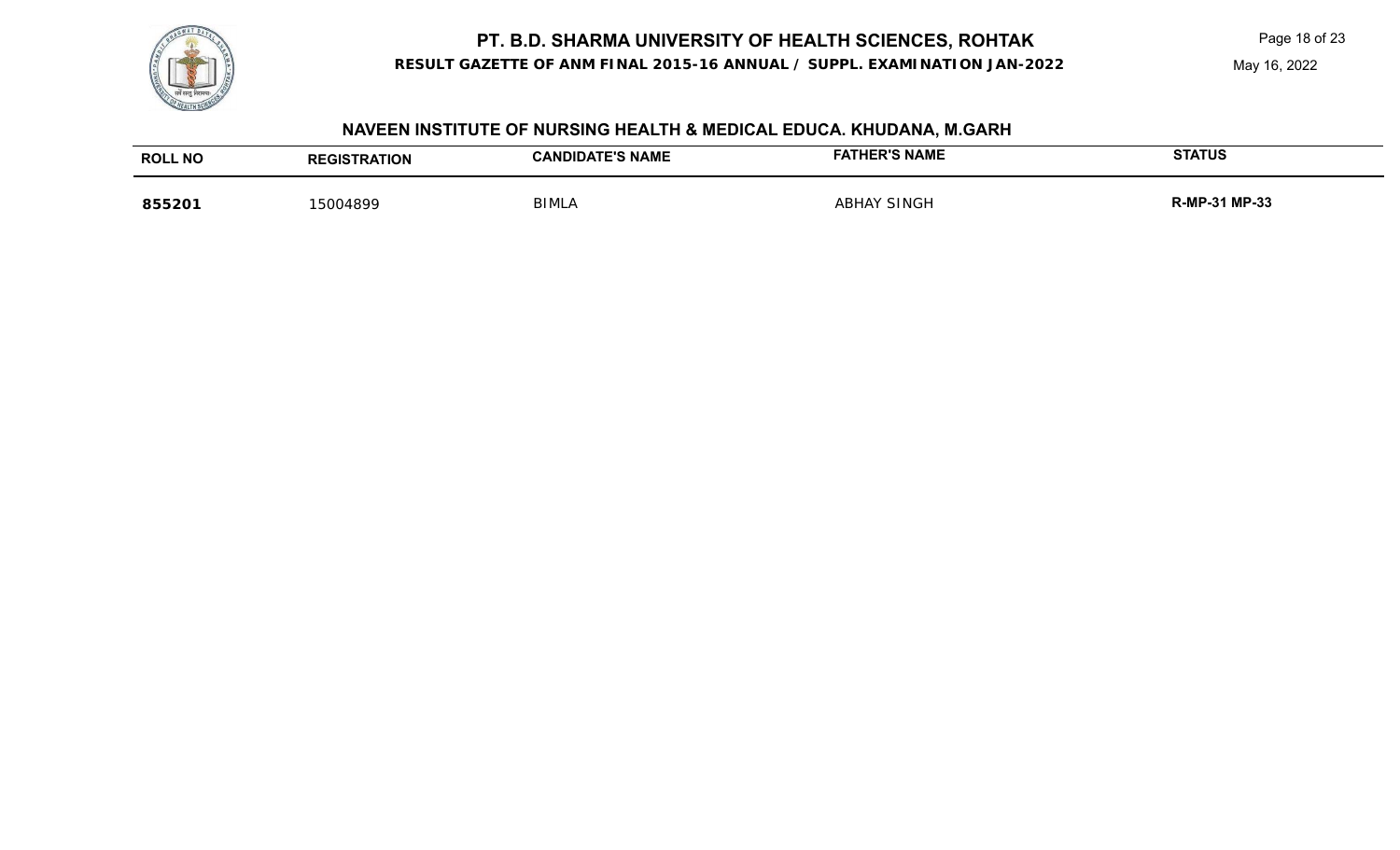

**RESULT GAZETTE OF ANM FINAL 2015-16 ANNUAL / SUPPL. EXAMINATION JAN-2022**

May 16, 2022

### **FLORENCE SCHOOL OF NURSING DAYALPUR BALLABGARH FARIDABAD**

| <b>ROLL NO</b> | <b>EGISTRATION</b> | <b>E'S NAME</b><br>IJА | <b>FATHER'S NAME</b> | <b>STATUS</b> |
|----------------|--------------------|------------------------|----------------------|---------------|
| 8552           | 5002708            | <b>KNV</b>             | `HANL<br>IAC         | 458 / 600     |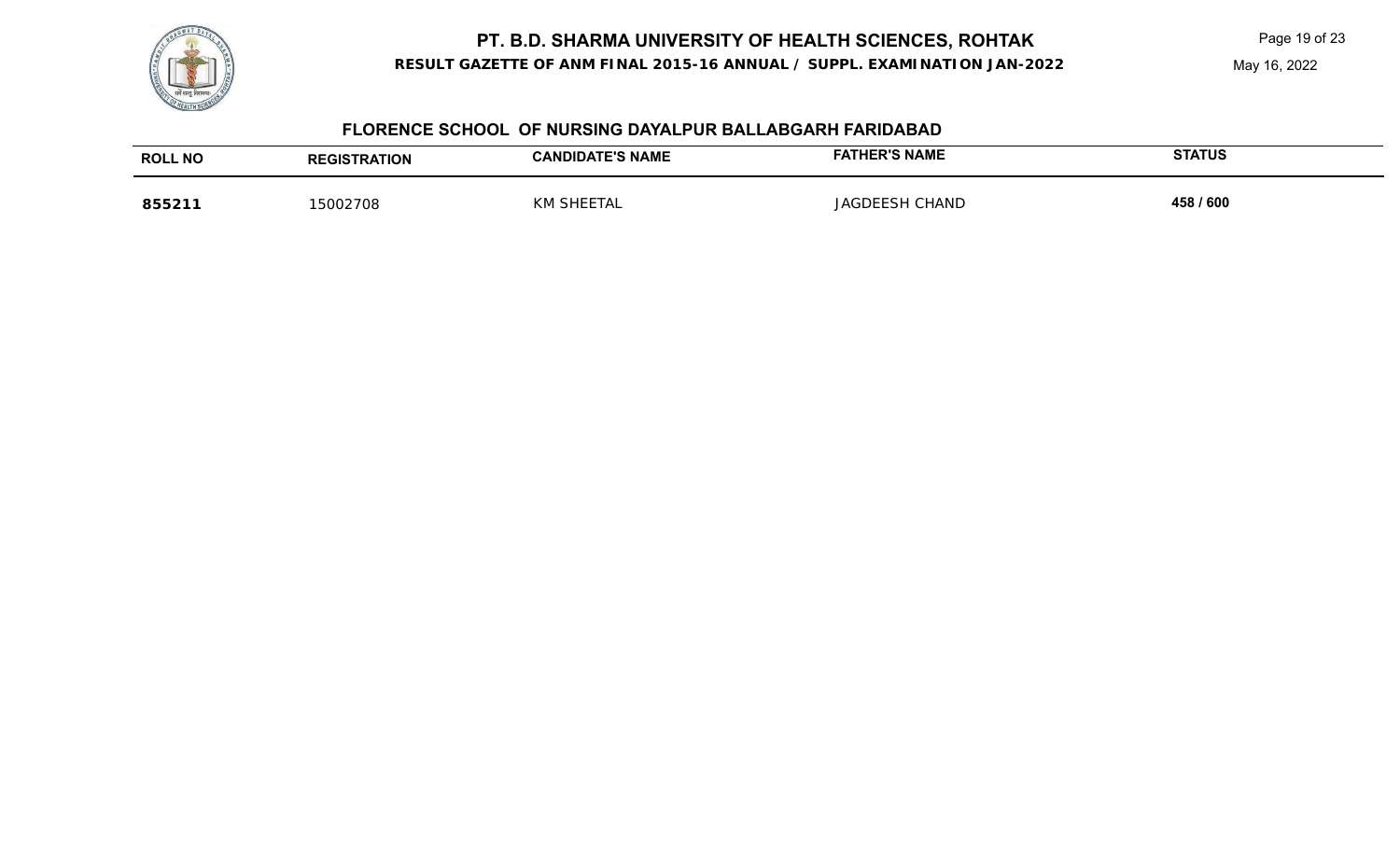

**RESULT GAZETTE OF ANM FINAL 2015-16 ANNUAL / SUPPL. EXAMINATION JAN-2022**

May 16, 2022

## **CH. BHAGMAL SCHOOL OF NURSING KHERI CHOPTTA, HISAR**

| <b>ROLL NO</b> | <b>TRATION</b><br><b>REGIS</b> | <b>E'S NAME</b><br>`ANDIDA. | <b>ER'S NAME</b> | <b>STATUS</b> |
|----------------|--------------------------------|-----------------------------|------------------|---------------|
| 855231         | 5003073<br>ຸມ<br>,,,,          | SONIA                       | RAJPAL           | 375 / 600     |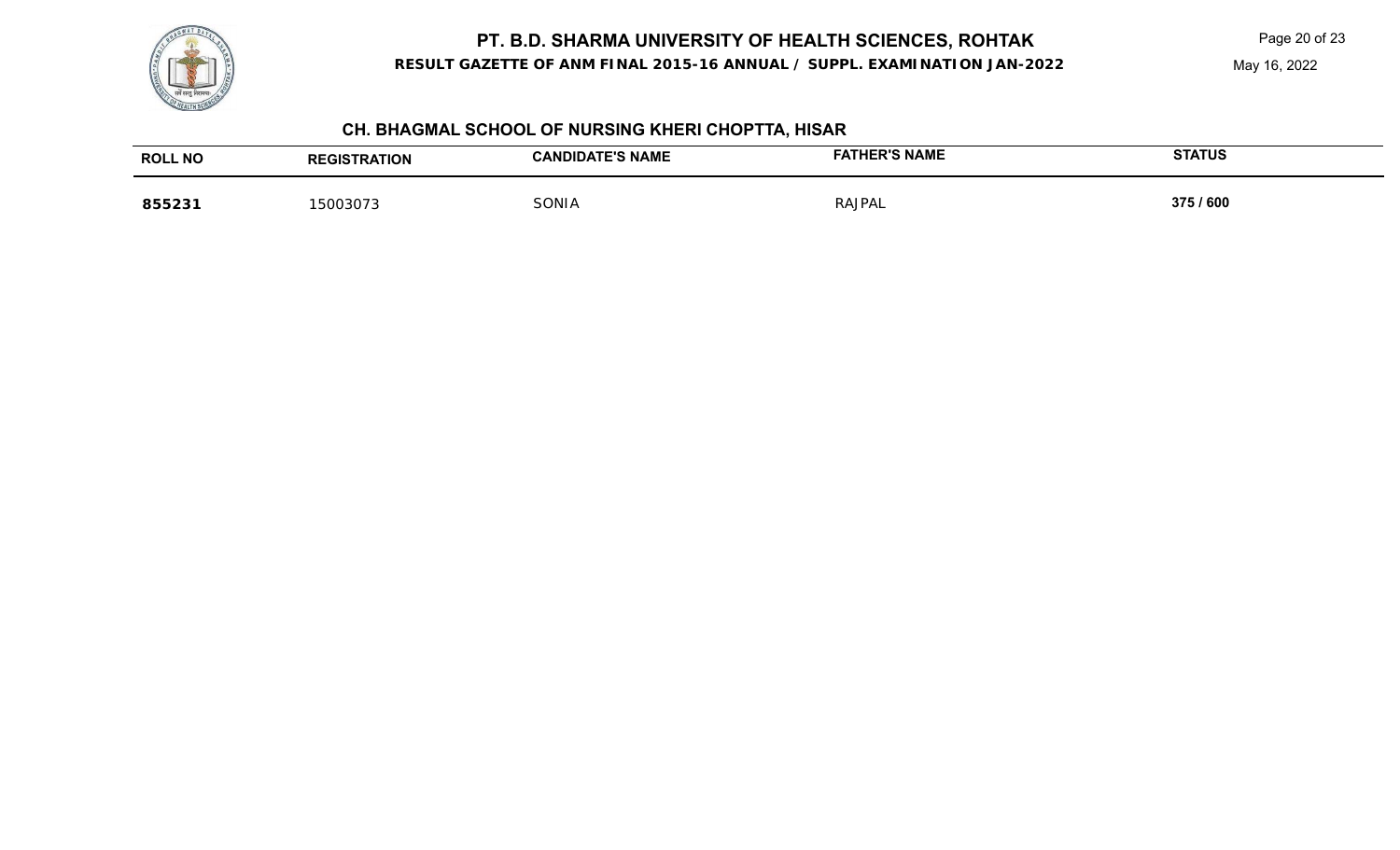**RESULT GAZETTE OF ANM FINAL 2015-16 ANNUAL / SUPPL. EXAMINATION JAN-2022**

### **SARDAR KARTAR SINGH HAYER SCHOOL OF NURSING, SHAHABAD, MARKANDA, KURUKSHETRA**

| <b>ROLL NO</b> | <b>REGISTRATION</b> | <b>CANDIDATE'S NAME</b> | <b>FATHER'S NAME</b> | <b>STATUS</b> |
|----------------|---------------------|-------------------------|----------------------|---------------|
| 855241         | 15001188            | <b>MAMTESH KUMARI</b>   | SHISH RAM            | R-MP-31 MP-33 |

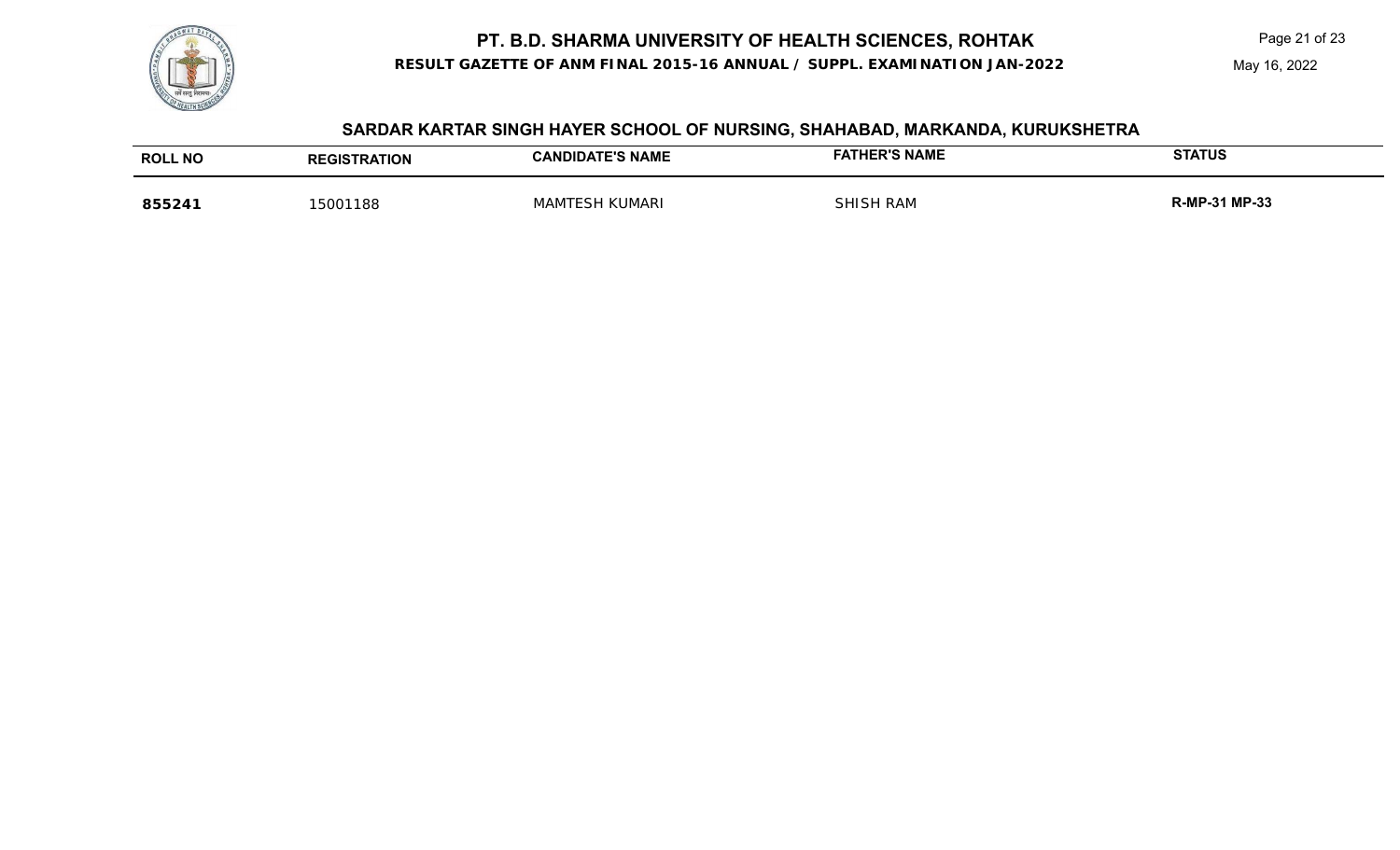

**RESULT GAZETTE OF ANM FINAL 2015-16 ANNUAL / SUPPL. EXAMINATION JAN-2022**

May 16, 2022

## **NATIONAL SCHOOL OF NURSING, DHANI GARAN ROAD, BARWALA, DISTT. HISAR**

| <b>ROLL NO</b> | <b>RATION</b> | <b>TE'S NAME</b> | <b>FATHER'S NAME</b> | <b>STATUS</b> |
|----------------|---------------|------------------|----------------------|---------------|
|                | GIS           |                  |                      |               |
| 85526          | 15002642      | I RANI           | 3INGF<br>PR          | 416 / 600     |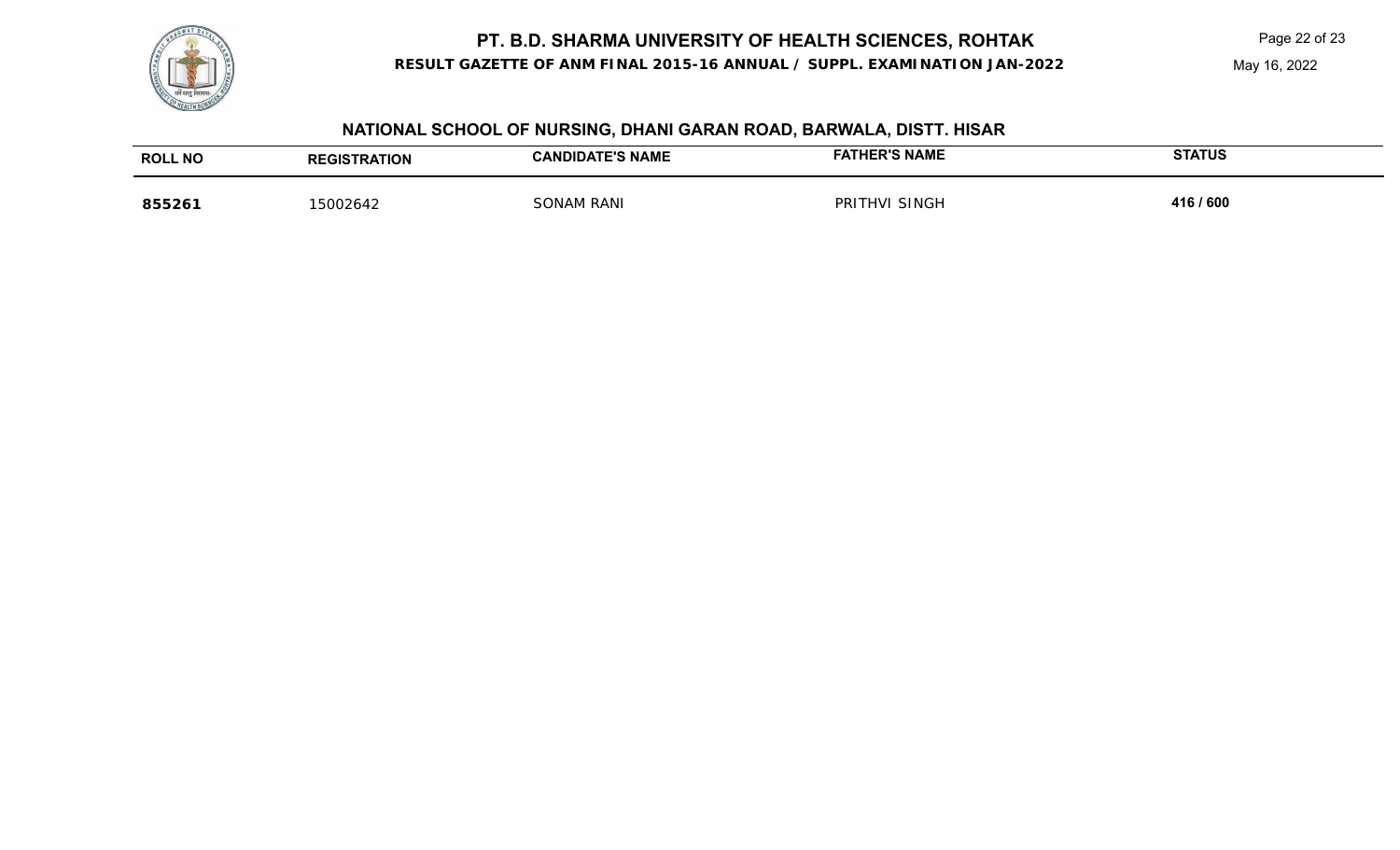

# **PT. B.D. SHARMA UNIVERSITY OF HEALTH SCIENCES, ROHTAK** Page 23 of 23 of 23

**RESULT GAZETTE OF ANM FINAL 2015-16 ANNUAL / SUPPL. EXAMINATION JAN-2022**

May 16, 2022

## **K.V.M. NURSING COLLEGE, LADHOT ROAD, ROHTAK**

| <b>ROLL NO</b> | <b>REGISTRATION</b> | <b>CANDIDATE'S NAME</b> | <b>FATHER'S NAME</b> | <b>STATUS</b> |
|----------------|---------------------|-------------------------|----------------------|---------------|
| 855271         | 5004055             | EPMALA<br>ז בר          | RAJINDER SINGH       | R-MP-31 MP-33 |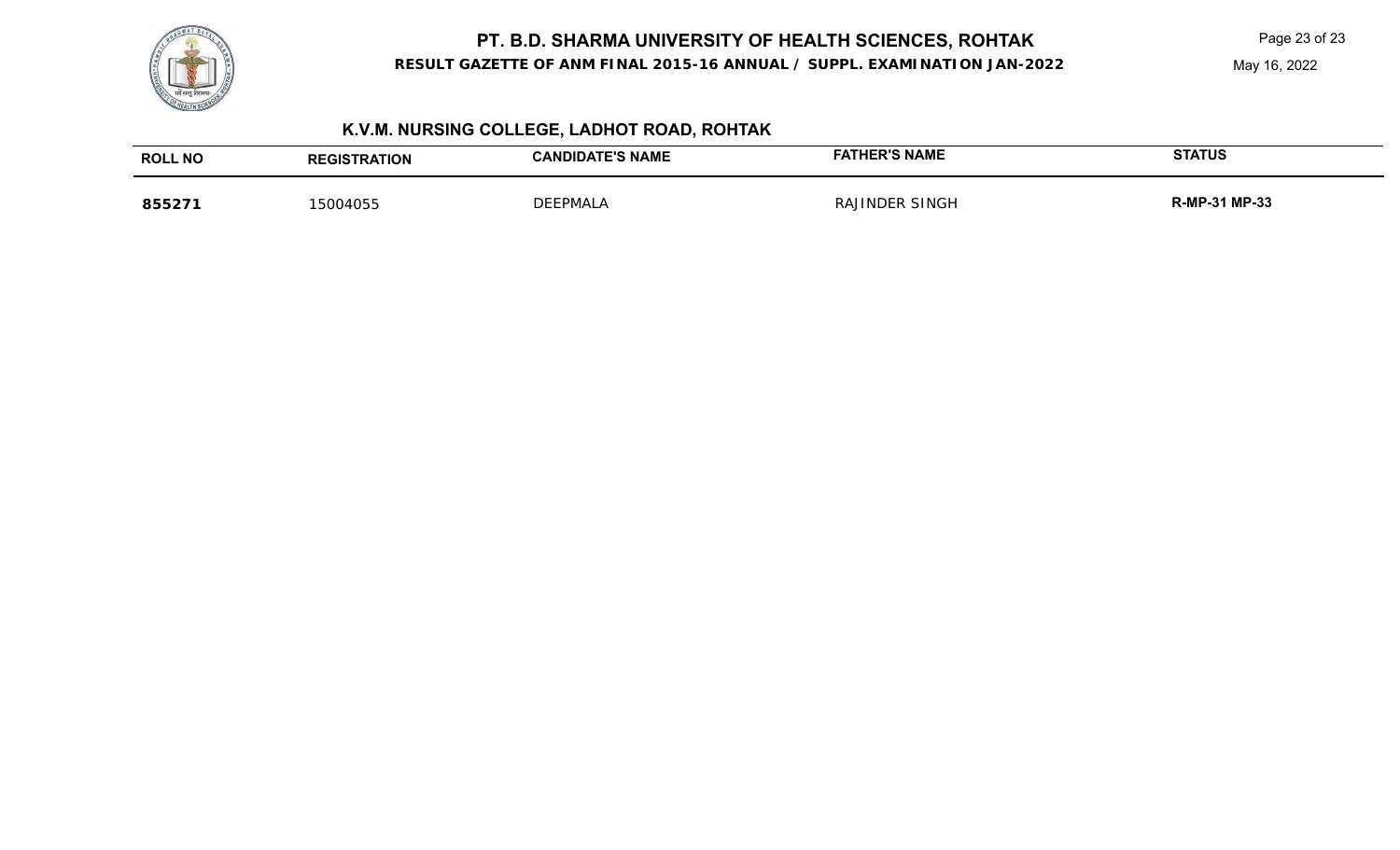**RESULT GAZETTE OF ANM FINAL 2016-17 EXAMINATION JAN-2022**

Page 1 of 26 May 16, 2022

## **BHARAT SCHOOL OF NURSING BABAIN KKR**

| <b>ROLL NO</b> | <b>REGISTRATION</b> | <b>CANDIDATE'S NAME</b> | <b>FATHER'S NAME</b>  | <b>STATUS</b>        |
|----------------|---------------------|-------------------------|-----------------------|----------------------|
| 855281         | 16000793            | REENA DEVI              | PARKASH CHAND         | <b>R-MP-31 MP-33</b> |
| 855282         | 16004878            | DIMPLE RANI             | <b>JOGINDER SINGH</b> | <b>ABS</b>           |

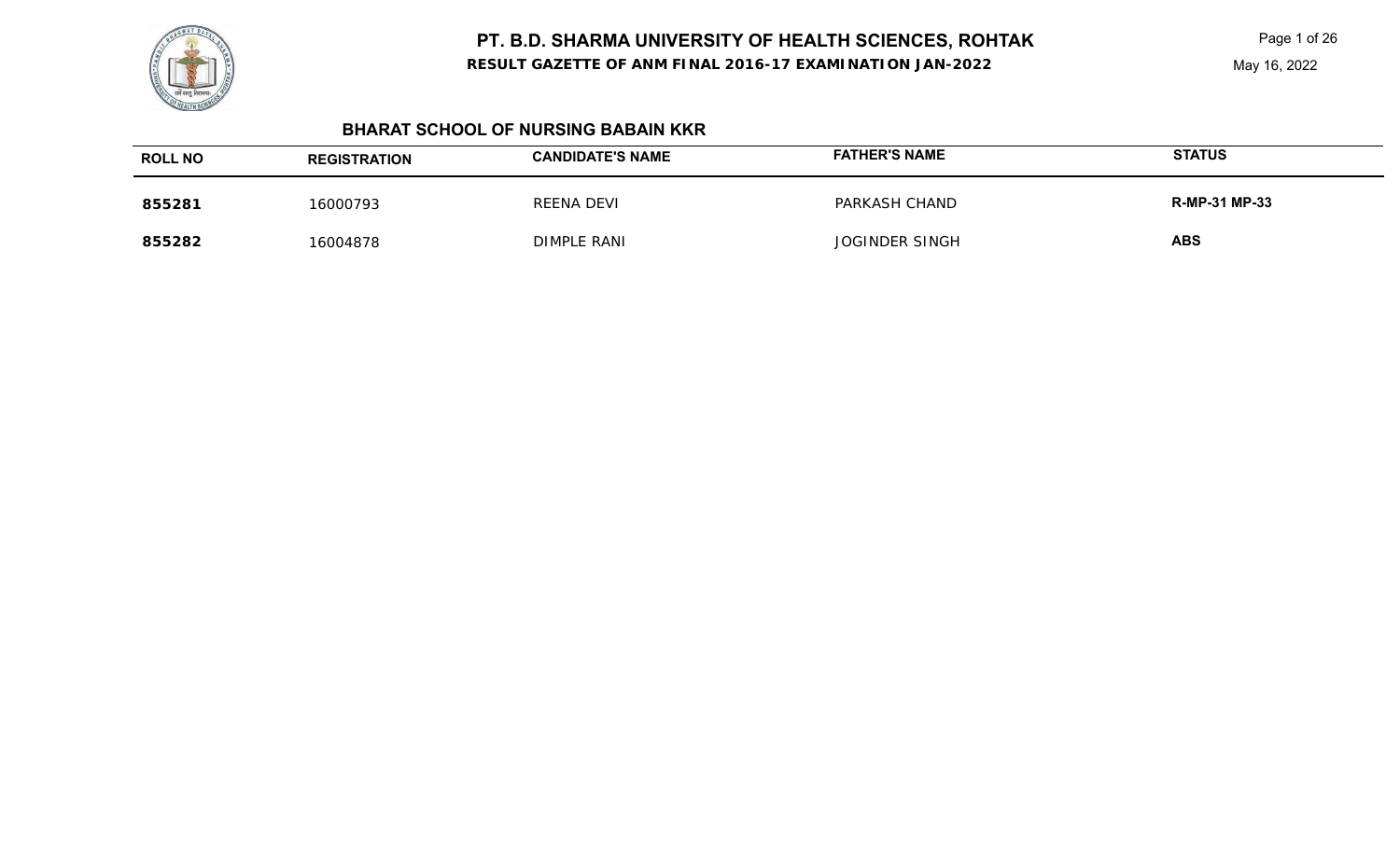

**RESULT GAZETTE OF ANM FINAL 2016-17 EXAMINATION JAN-2022**

Page 2 of 26 May 16, 2022

### **GURU SAIN BHAGAT TRAINING CENTRE KARNAL**

| <b>ROLL NO</b> | <b>REGISTRATION</b> | <b>CANDIDATE'S NAME</b> | <b>FATHER'S NAME</b> | <b>STATUS</b>        |
|----------------|---------------------|-------------------------|----------------------|----------------------|
| 855291         | 16004368            | POOJA RANI              | <b>RAM SINGH</b>     | 384 / 600            |
| 855292         | 16004391            | PRIYANKA                | JAINARAYAN           | 414 / 600            |
| 855293         | 16004697            | <b>JYOTI</b>            | <b>RAMESH</b>        | 426 / 600            |
| 855294         | 16004807            | MEENA                   | DEV RAJ VOHRA        | 386 / 600            |
| 855295         | 16004892            | <b>KAVITA DEVI</b>      | <b>SITA RAM</b>      | 384 / 600            |
| 855296         | 16004923            | AMAN KAUR               | <b>SURESH PAL</b>    | <b>R-MP-32 MP-34</b> |

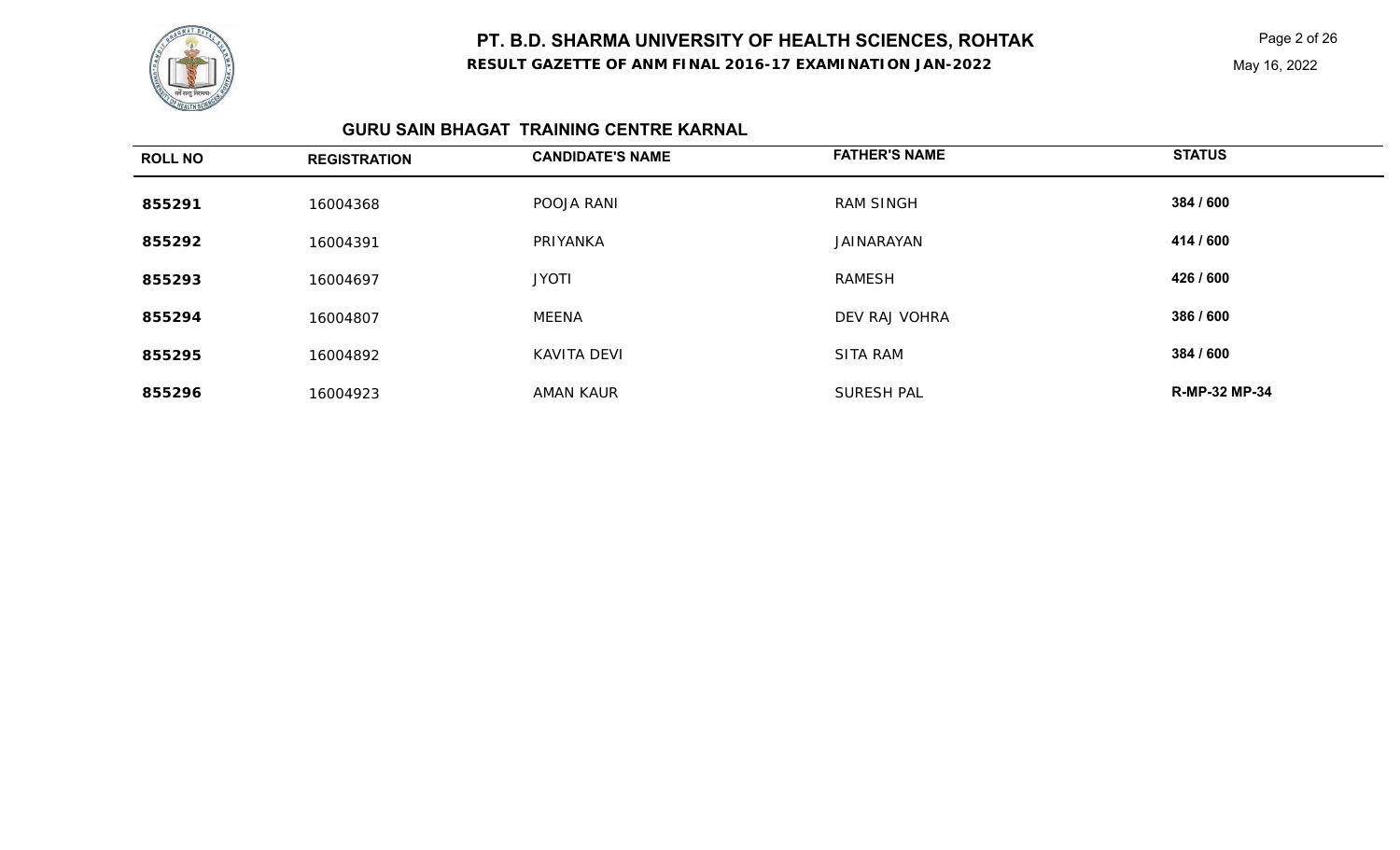

**RESULT GAZETTE OF ANM FINAL 2016-17 EXAMINATION JAN-2022**

Page 3 of 26 May 16, 2022

## **CHANDERMUKHI SCHOOL OF NURSING GOHANA**

| <b>ROLL NO</b> | <b>REGISTRATION</b> | <b>CANDIDATE'S NAME</b> | <b>FATHER'S NAME</b> | <b>STATUS</b> |
|----------------|---------------------|-------------------------|----------------------|---------------|
| 855301         | 16000438            | NISHA                   | <b>JOGENDER</b>      | 395 / 600     |
| 855302         | 16004806            | RITU                    | KARAMBIR             | 418 / 600     |
| 855311         | 16004400            | <b>KAVITA</b>           | MAHENDER SINGH       | 394 / 600     |
| 855312         | 16004579            | AKANSHA                 | MAHENDER SINGH       | 419 / 600     |

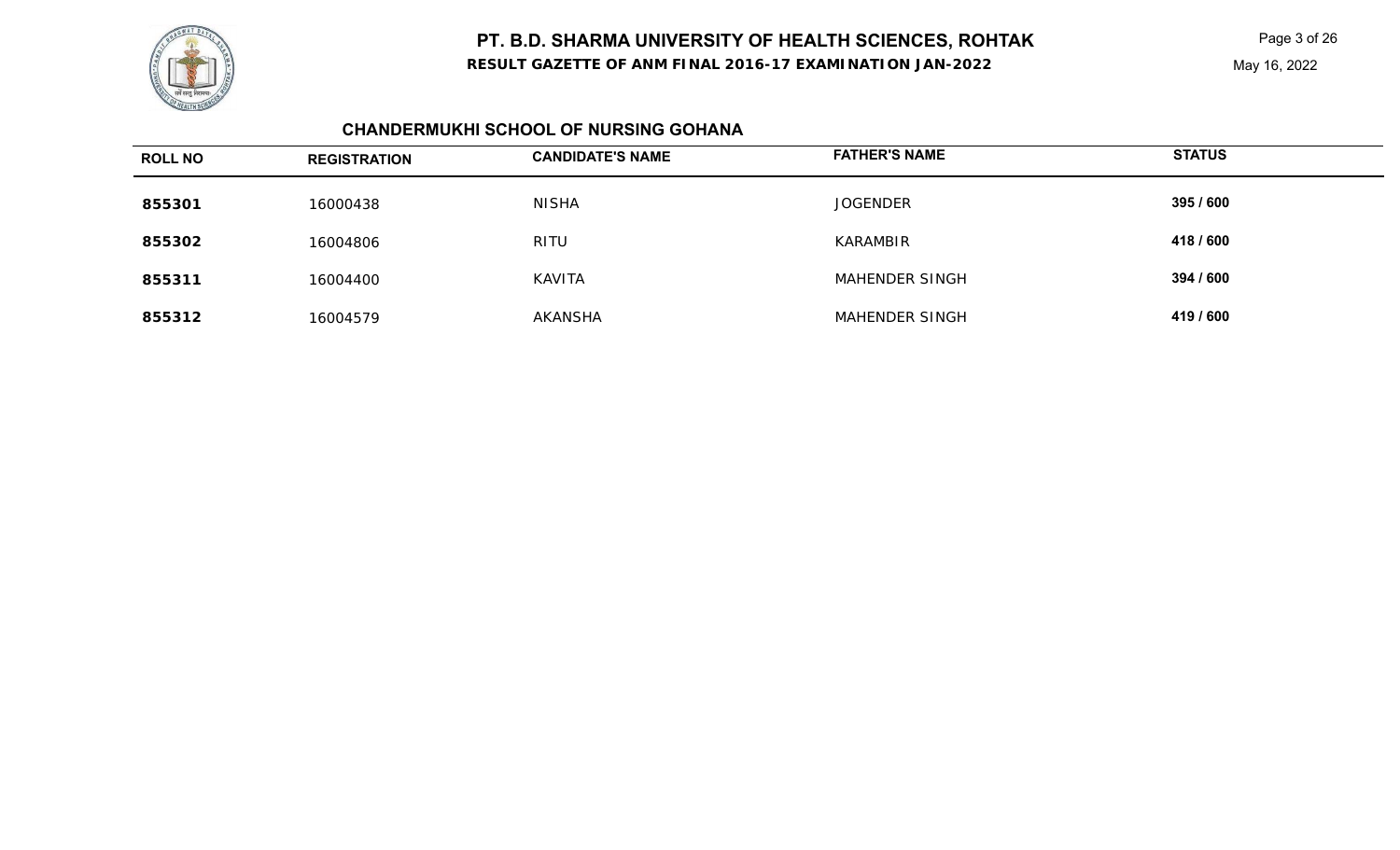**RESULT GAZETTE OF ANM FINAL 2016-17 EXAMINATION JAN-2022**

Page 4 of 26 May 16, 2022

#### **MUKHI SCHOOL OF NURSING GOHANA**

| <b>ROLL NO</b> | <b>REGISTRATION</b> | <b>CANDIDATE'S NAME</b> | <b>FATHER'S NAME</b> | <b>STATUS</b> |
|----------------|---------------------|-------------------------|----------------------|---------------|
| 855321         | 16004614            | <b>SUMIT</b>            | MAHAVIR SINGH        | 408 / 600     |
| 855331         | 16004503            | <b>NEHA</b>             | <b>SUBHASH</b>       | 380 / 600     |
| 855332         | 16004804            | KAVITA DEVI             | DAULAT RAM           | 392 / 600     |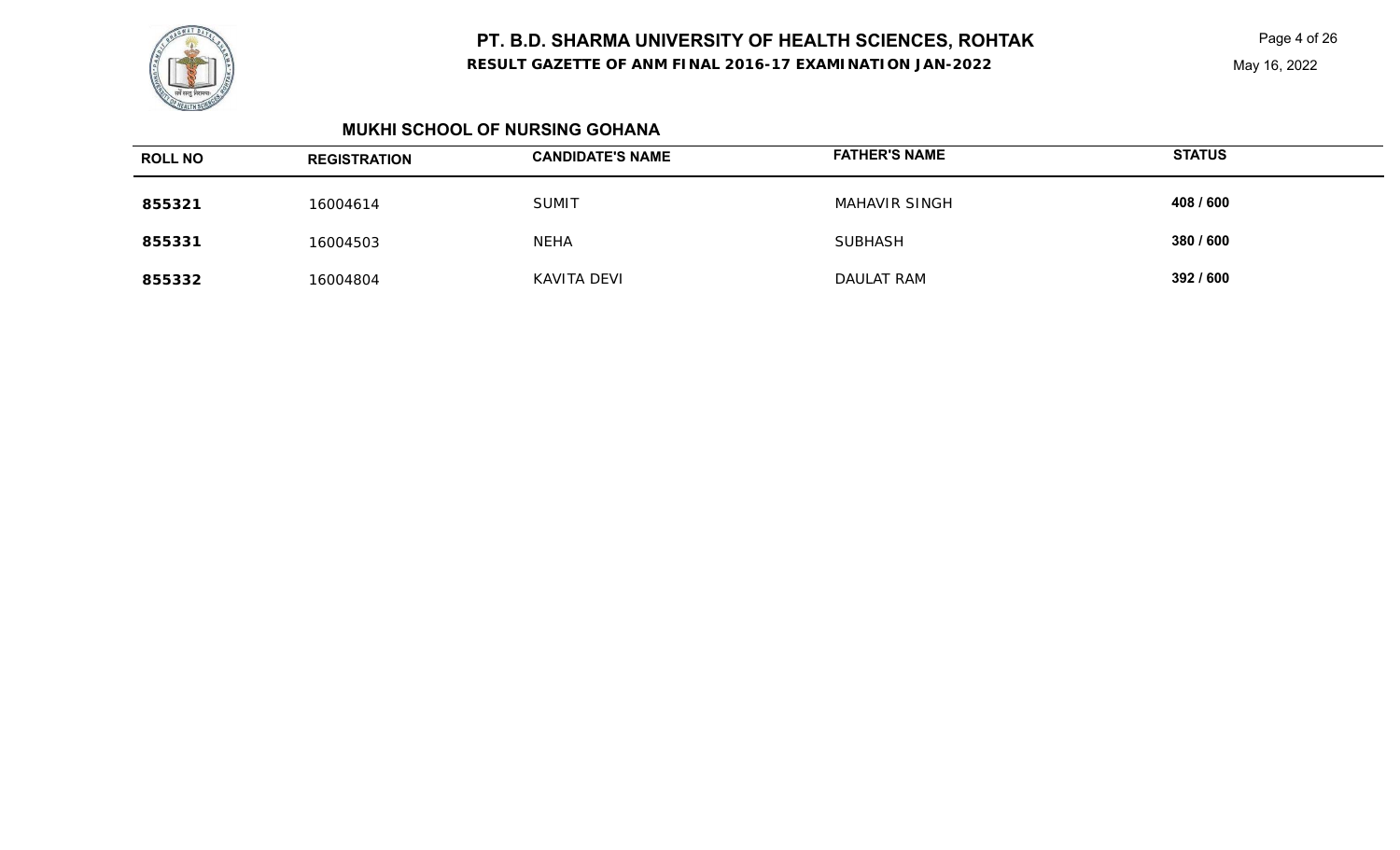**RESULT GAZETTE OF ANM FINAL 2016-17 EXAMINATION JAN-2022**

Page 5 of 26

## **SDM SCHOOL OF NURSING KABULPUR ROHTAK**

| <b>ROLL NO</b> | <b>REGISTRATION</b> | <b>CANDIDATE'S NAME</b> | <b>FATHER'S NAME</b> | <b>STATUS</b>        |
|----------------|---------------------|-------------------------|----------------------|----------------------|
| 855351         | 16002248            | <b>PINKY</b>            | SUBE SINGH           | <b>R-MP-31 MP-33</b> |
| 855361         | 16002077            | <b>REENA</b>            | <b>BIJENDER</b>      | <b>R-MP-31 MP-33</b> |

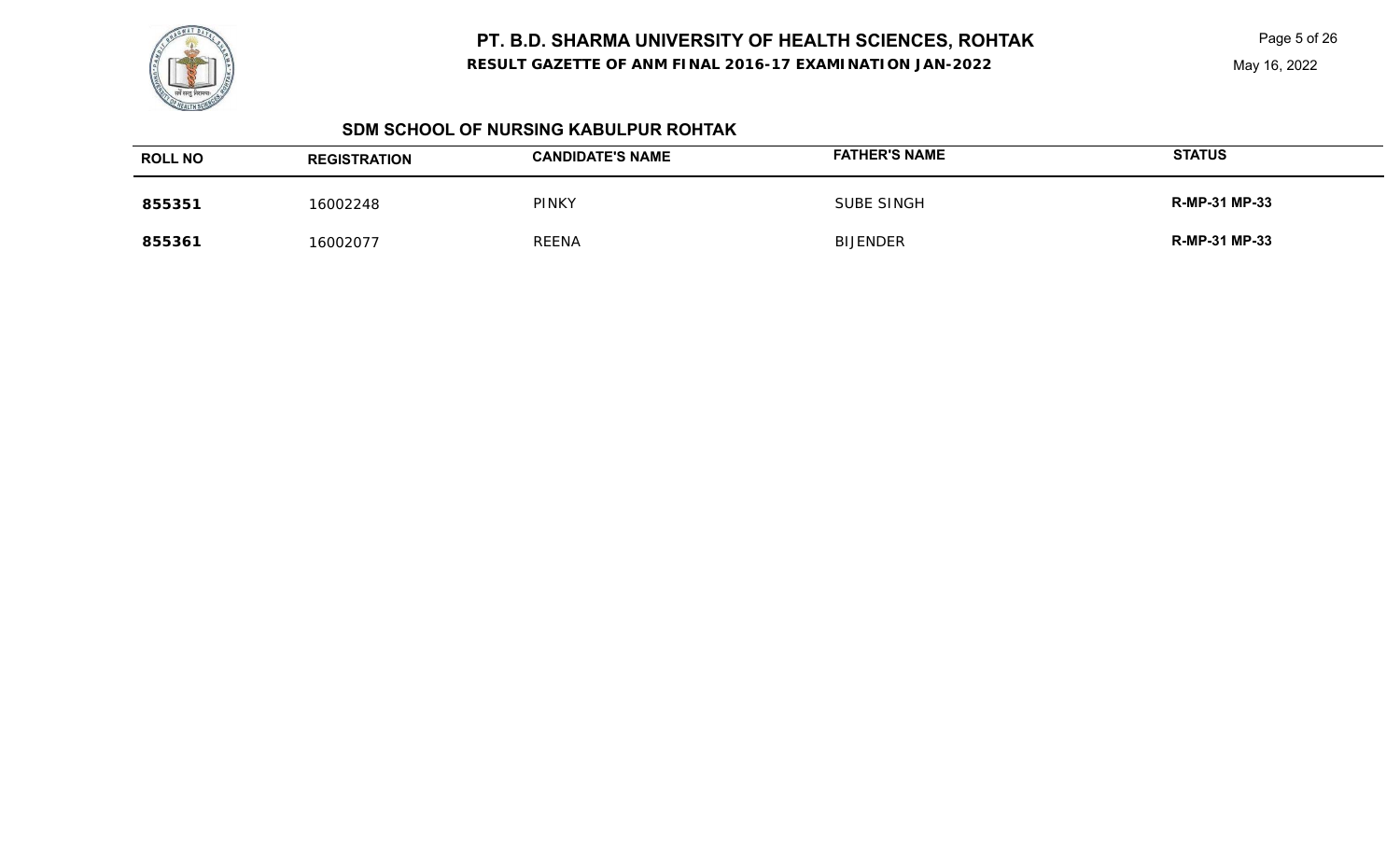

**RESULT GAZETTE OF ANM FINAL 2016-17 EXAMINATION JAN-2022**

Page 6 of 26

#### **CHETNA SCHOOL OF NURSING PILLUKHERA JIND**

| <b>ROLL NO</b> | <b>REGISTRATION</b> | <b>CANDIDATE'S NAME</b> | <b>ER'S NAME</b>    | <b>STATUS</b>     |
|----------------|---------------------|-------------------------|---------------------|-------------------|
| 8553           | 600491              | SHFF.<br>5 IA.          | KUMAR<br>RA'<br>⊏SF | 31 MP-33<br>R-MP- |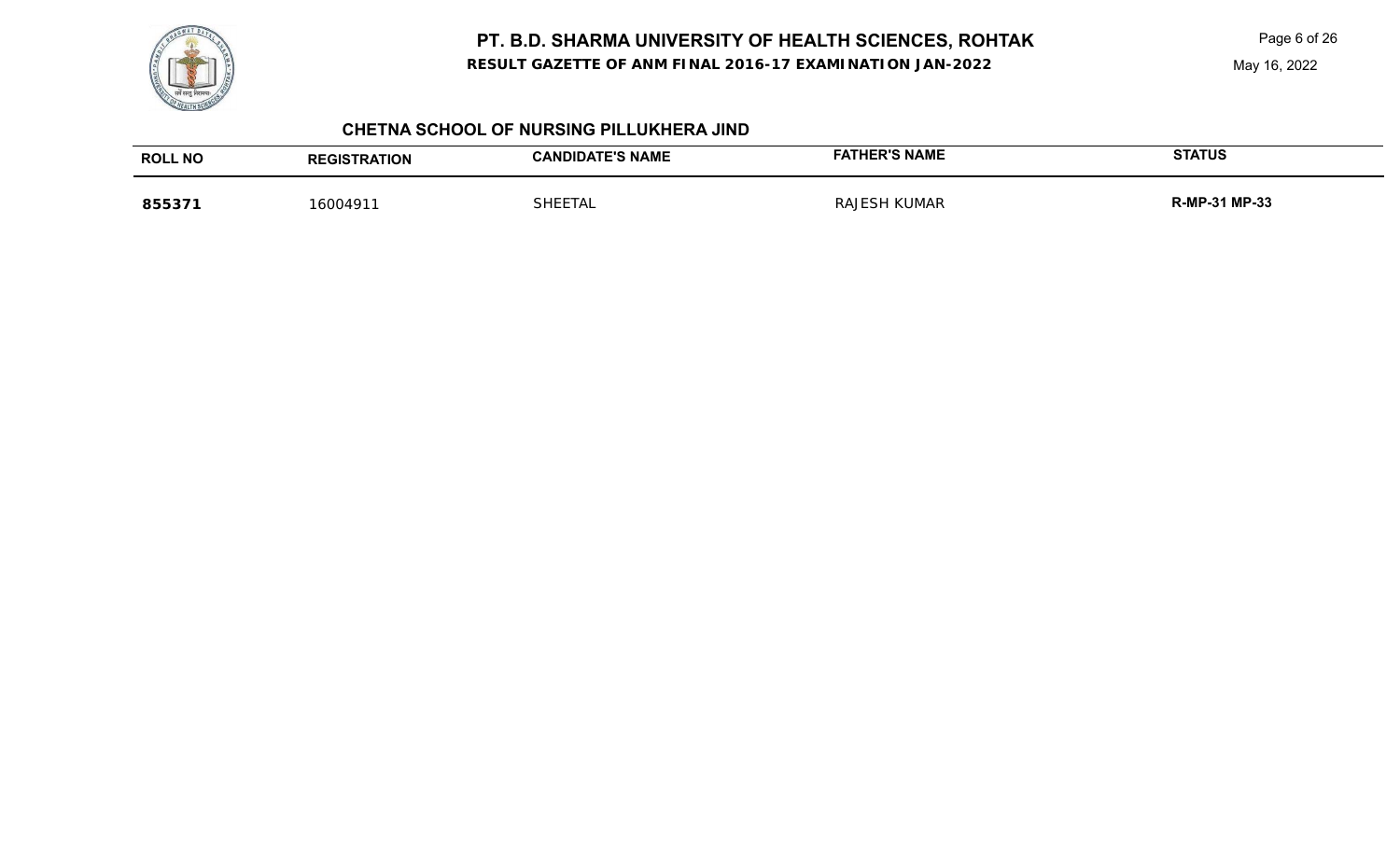**RESULT GAZETTE OF ANM FINAL 2016-17 EXAMINATION JAN-2022**

Page 7 of 26 May 16, 2022

#### **MAYA CHAND MEMORIAL NURSING SCHOOL JIND**

| <b>ROLL NO</b> | <b>REGISTRATION</b> | <b>CANDIDATE'S NAME</b> | <b>FATHER'S NAME</b> | <b>STATUS</b> |
|----------------|---------------------|-------------------------|----------------------|---------------|
| 855381         | 16004248            | <b>SHEETAL</b>          | <b>SUNIL</b>         | 389 / 600     |
| 855382         | 16004734            | <b>ANJU</b>             | DHARAMPAL            | 393 / 600     |

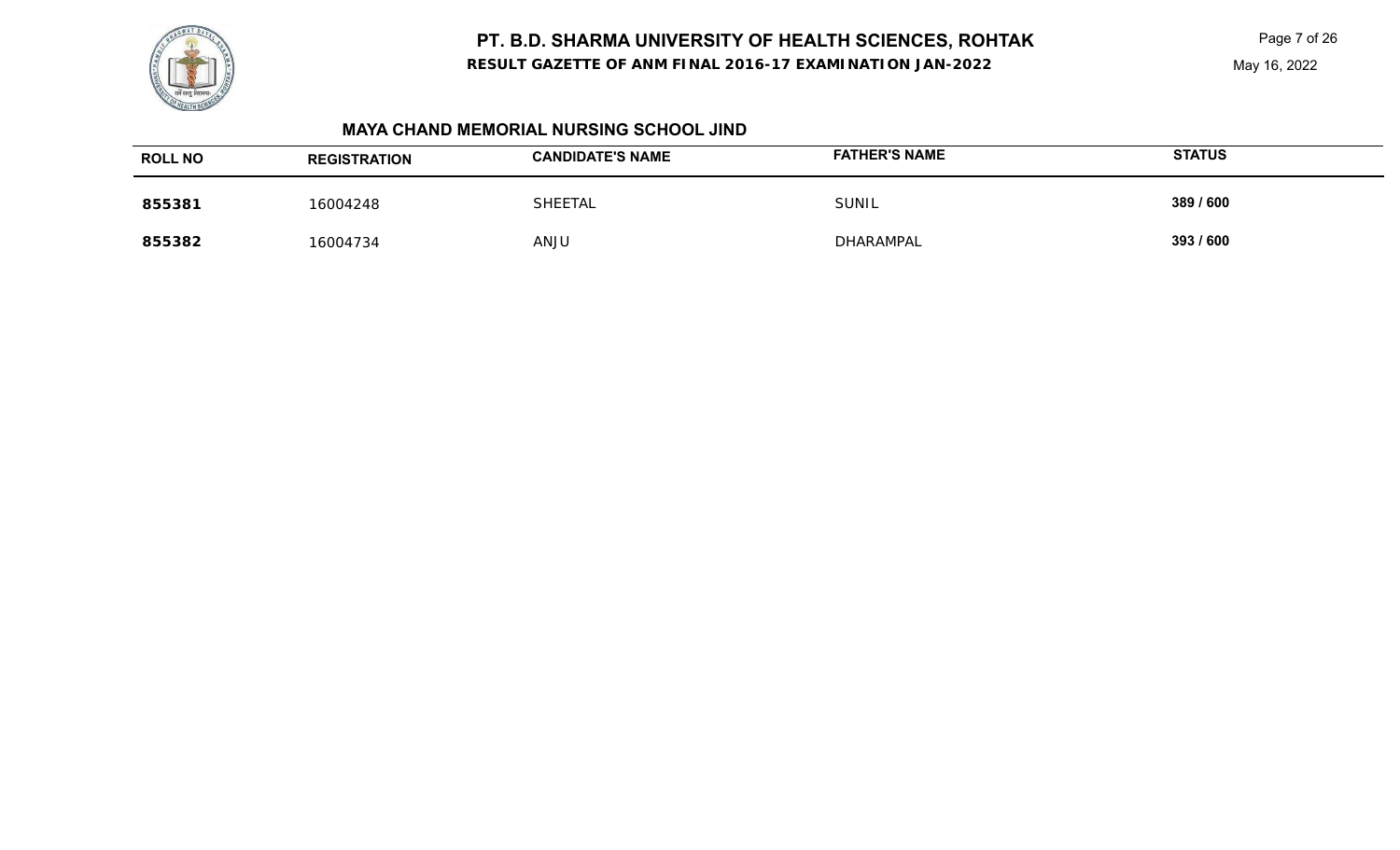

**RESULT GAZETTE OF ANM FINAL 2016-17 EXAMINATION JAN-2022**

Page 8 of 26

May 16, 2022

#### **KHUSHI SCHOOL OF NURSING SAFIDON JIND**

| <b>ROLL NO</b> | <b>RATION</b> | <b>ATE'S NAME</b><br>JIDA | <b>HER'S NAME</b><br><b>FAT</b> | <b>STATUS</b> |
|----------------|---------------|---------------------------|---------------------------------|---------------|
| 855391         | 16004755      | <b>ASHA</b>               | <b>KRISHAN</b>                  | 457 / 600     |
|                |               |                           |                                 |               |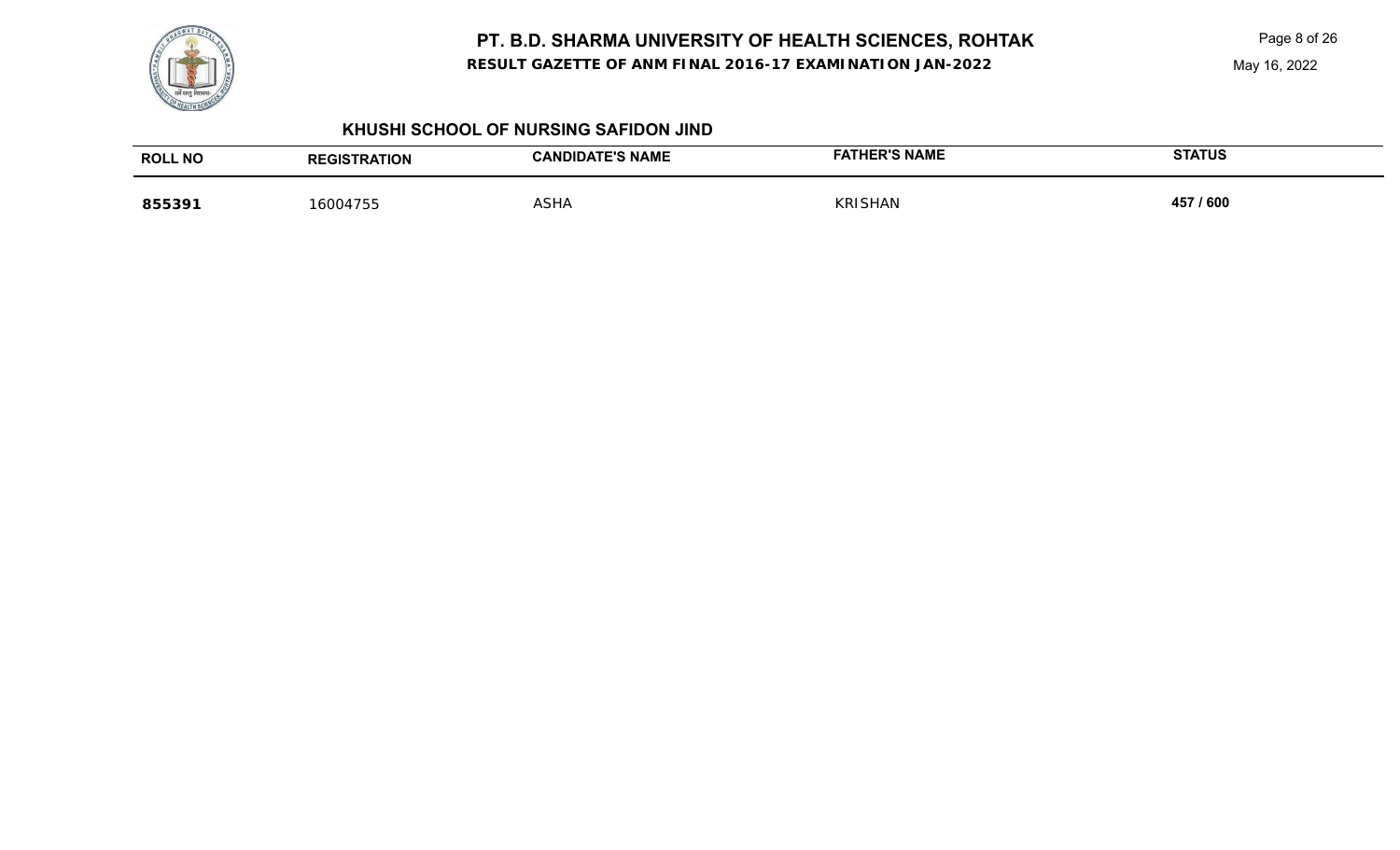

**RESULT GAZETTE OF ANM FINAL 2016-17 EXAMINATION JAN-2022**

Page 9 of 26

May 16, 2022

#### **GRV NURSING SCHOOL CHARKHI DADRI BHIWANI**

| <b>ROLL NO</b> | <b>REGISTRATION</b> | <b>CANDIDATE'S NAME</b> | <b>FATHER'S NAME</b> | <b>STATUS</b> |
|----------------|---------------------|-------------------------|----------------------|---------------|
| 855401         | 16003807            | SII<br>`OCHANA DEVI     | NAND LAL             | R-MP-31 MP-33 |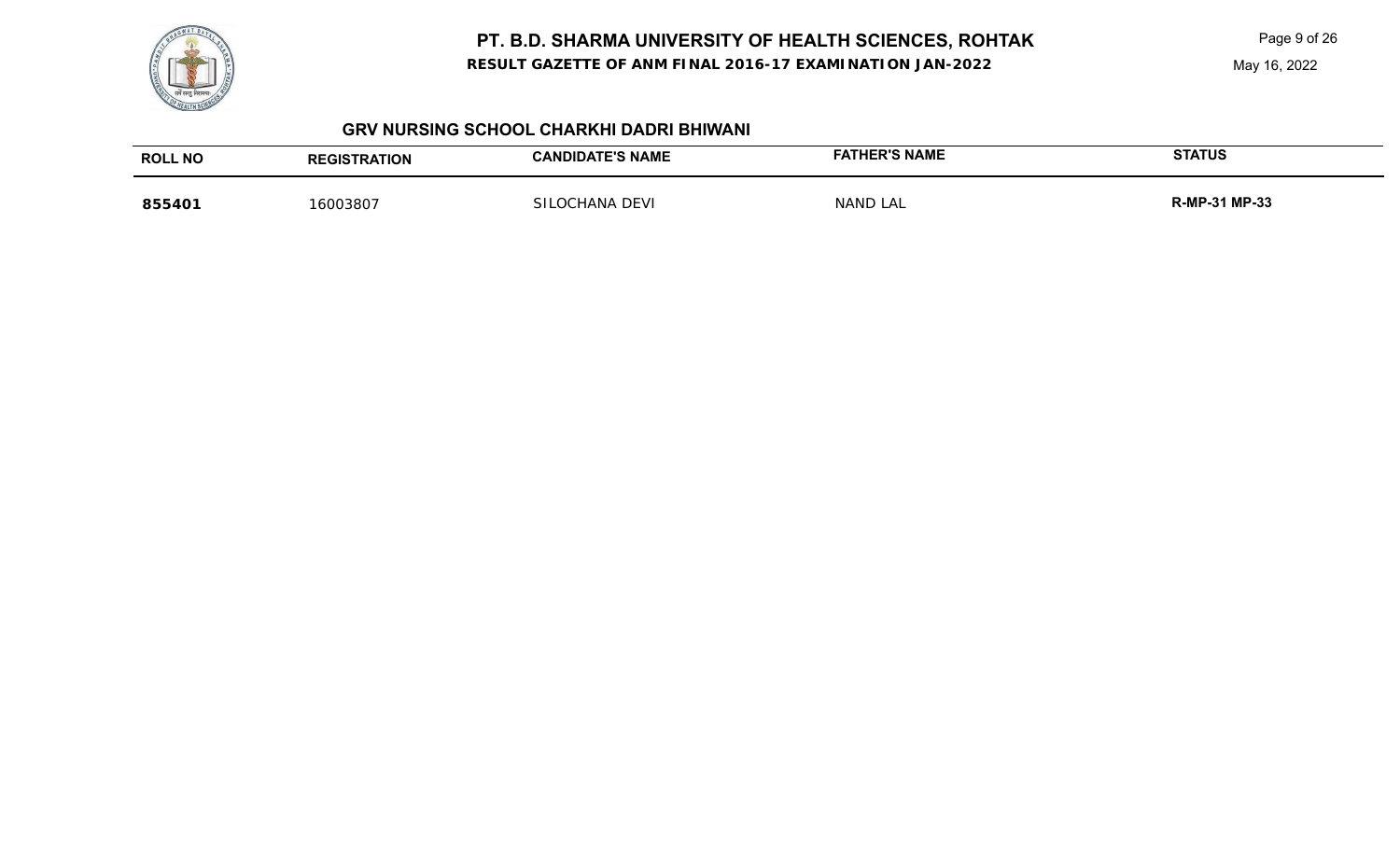**RESULT GAZETTE OF ANM FINAL 2016-17 EXAMINATION JAN-2022**

Page 10 of 26

#### **CCC NURSING COLLEGE SINGHANI BHIWANI**

| <b>ROLL NO</b> | <b>REGISTRATION</b> | <b>CANDIDATE'S NAME</b> | <b>FATHER'S NAME</b> | <b>STATUS</b>             |
|----------------|---------------------|-------------------------|----------------------|---------------------------|
| 855411         | 16001985            | <b>SEEMA</b>            | SATYAVIR SINGH       | R-MP-31 MP-32 MP-33 MP-34 |
| 855412         | 16002869            | <b>BABITA</b>           | RANSINGH             | R-MP-31 MP-32 MP-33 MP-34 |

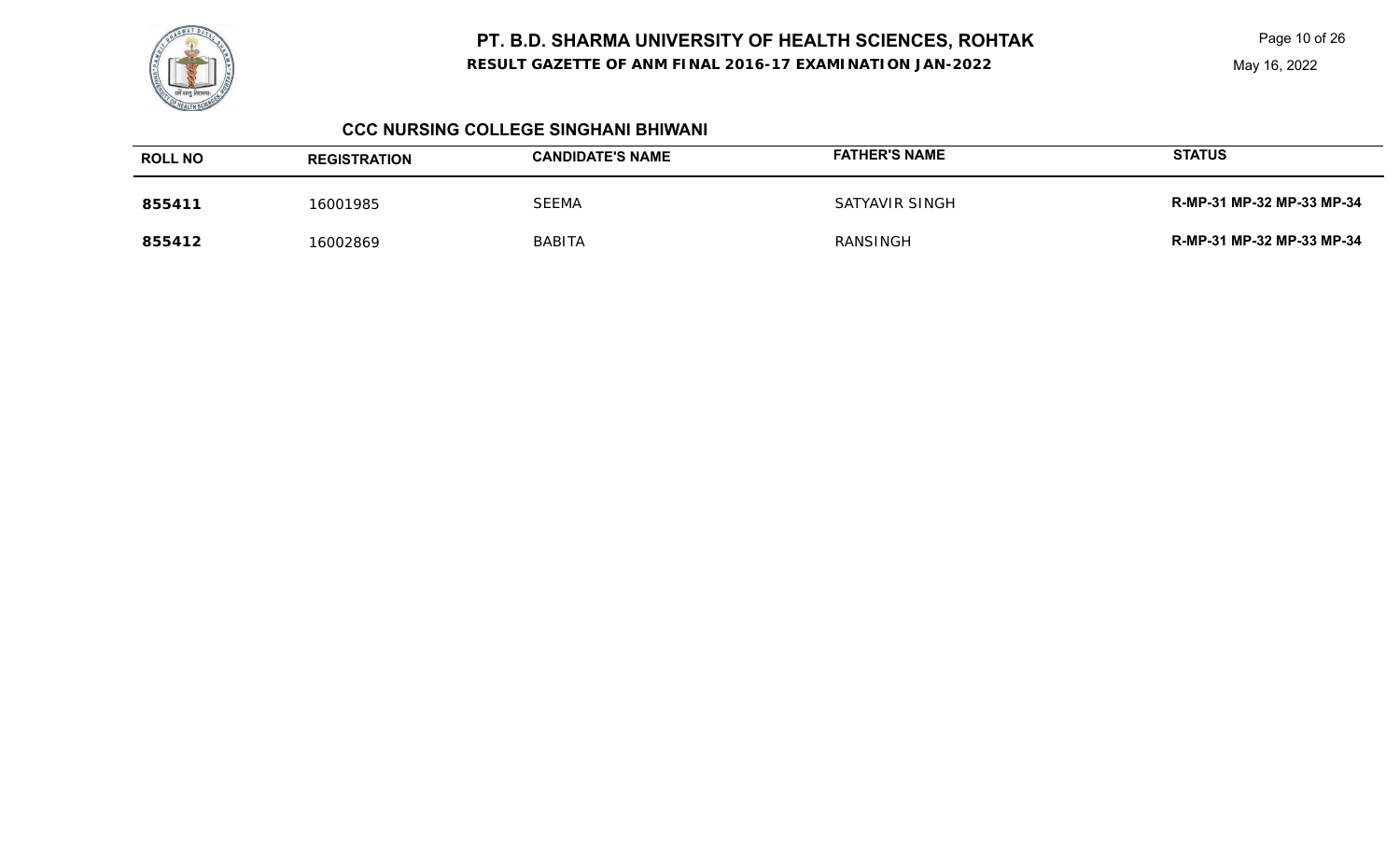

**RESULT GAZETTE OF ANM FINAL 2016-17 EXAMINATION JAN-2022**

Page 11 of 26

May 16, 2022

## **SHARBATI SCHOOL OF NURSING MAHENDERGARH**

| <b>ROLL NO</b> | <b>REGISTRATION</b> | <b>CANDIDATE'S NAME</b> | <b>FATHER'S NAME</b> | <b>STATUS</b> |
|----------------|---------------------|-------------------------|----------------------|---------------|
| 855421         | 16001644            | MANITA DEVI             | <b>TARA CHAND</b>    | 375 / 600     |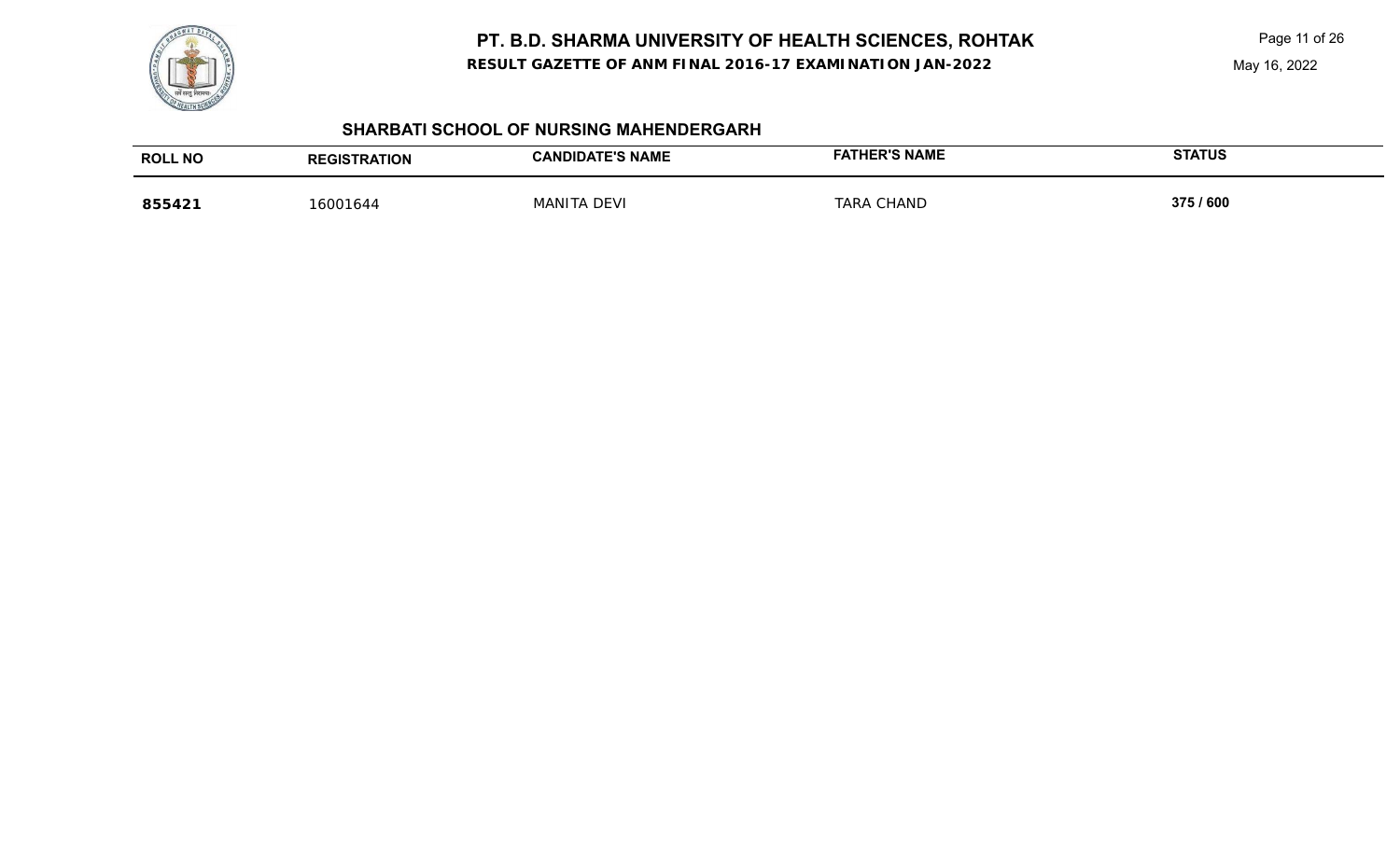

**RESULT GAZETTE OF ANM FINAL 2016-17 EXAMINATION JAN-2022**

Page 12 of 26

#### **ADARSH SCHOOL OF NURSING NIWAZ NAGAR NARNAUL**

| <b>ROLL NO</b> | <b>TRATION</b> | <b>CANDIDATE'S NAME:</b> | <b>ER'S NAME</b> | <b>STATUS</b> |
|----------------|----------------|--------------------------|------------------|---------------|
|                | <b>REGIST</b>  |                          |                  |               |
| 855431         | . ა003539      | RITU                     | SINGH<br>_AI     | R-MP-31 MP-33 |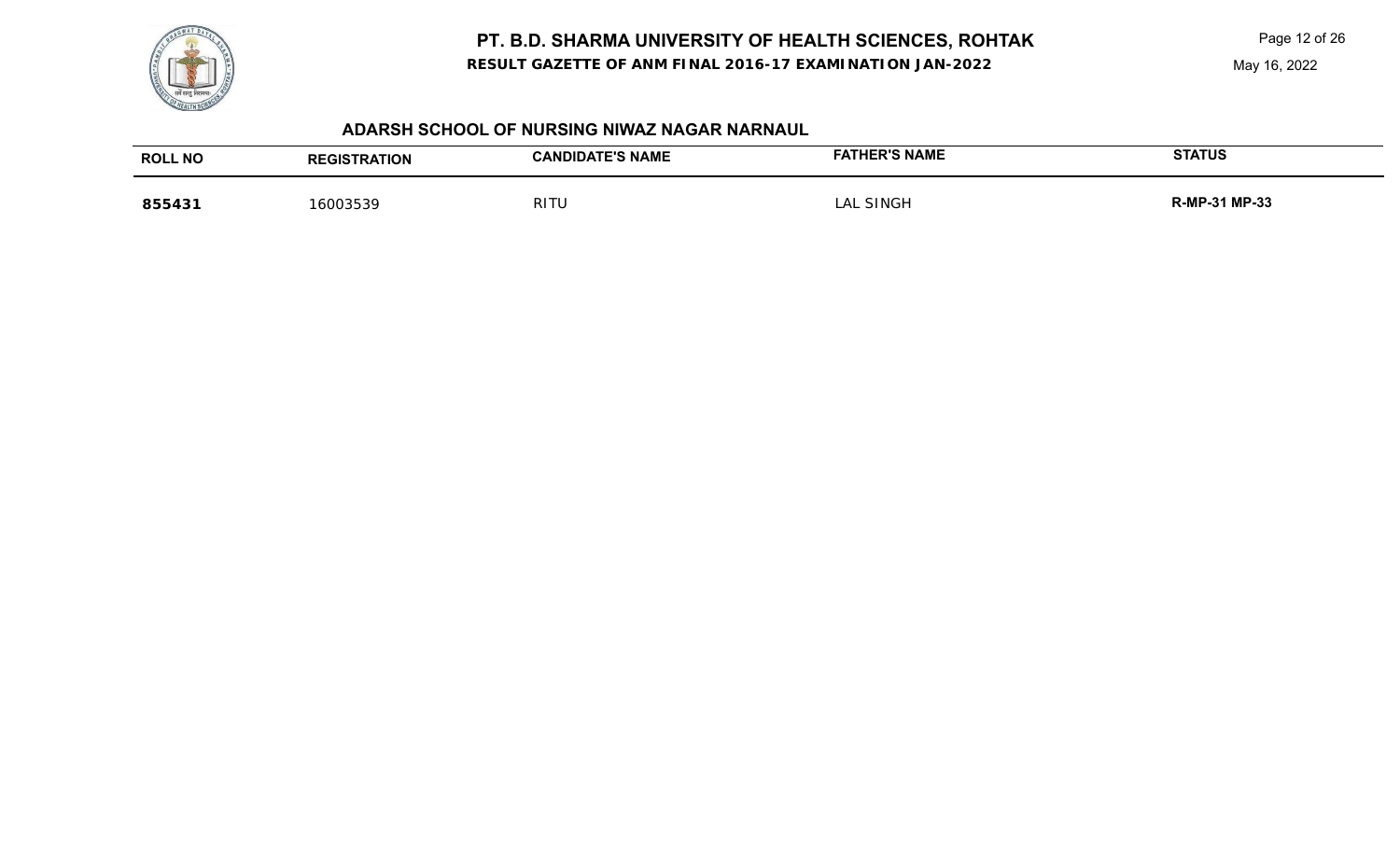**RESULT GAZETTE OF ANM FINAL 2016-17 EXAMINATION JAN-2022**

#### May 16, 2022

| <b>BABA SWAMI DAYAL SCHOOL OF NURSING MAHENDERGARH</b> |  |
|--------------------------------------------------------|--|
|--------------------------------------------------------|--|

| <b>ROLL NO</b> | <b>REGISTRATION</b> | <b>CANDIDATE'S NAME</b> | <b>FATHER'S NAME</b>  | <b>STATUS</b> |
|----------------|---------------------|-------------------------|-----------------------|---------------|
| 855441         | 16003604            | <b>SEEMA</b>            | <b>MAHAVIR PRASAD</b> | 378 / 600     |
| 855451         | 16001763            | GAYATRI                 | <b>RAJ KUMAR</b>      | 368 / 600     |

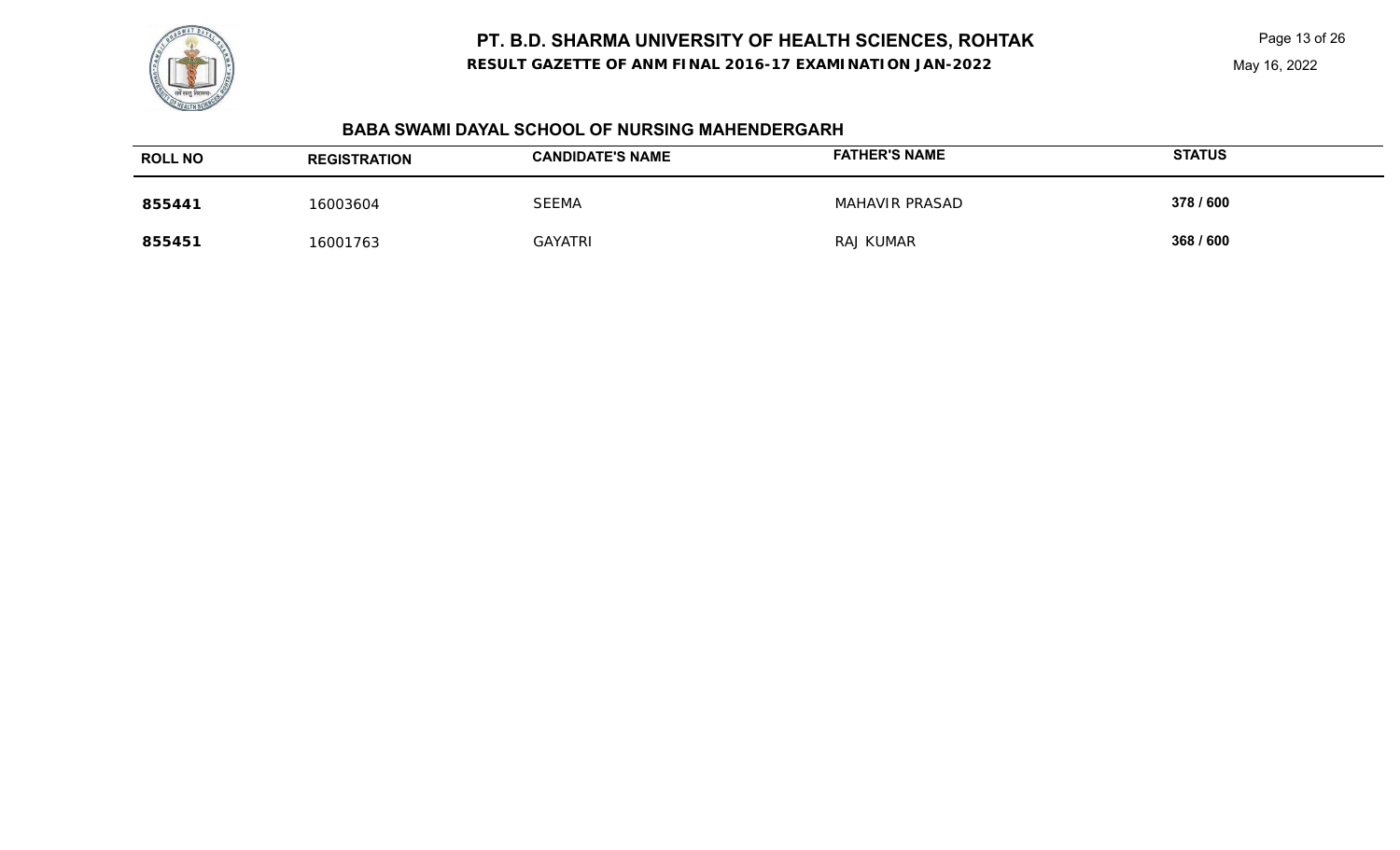**RESULT GAZETTE OF ANM FINAL 2016-17 EXAMINATION JAN-2022**

Page 14 of 26

May 16, 2022

#### **RR SCHOOL OF NURSING GURGAON**

| <b>ROLL NO</b> | <b>REGISTRATION</b> | <b>CANDIDATE'S NAME</b> | <b>FATHER'S NAME</b> | <b>STATUS</b> |
|----------------|---------------------|-------------------------|----------------------|---------------|
| 855461         | 16000470            | <b>ARTI</b>             | <b>VINOD KUMAR</b>   | R-MP-31 MP-33 |

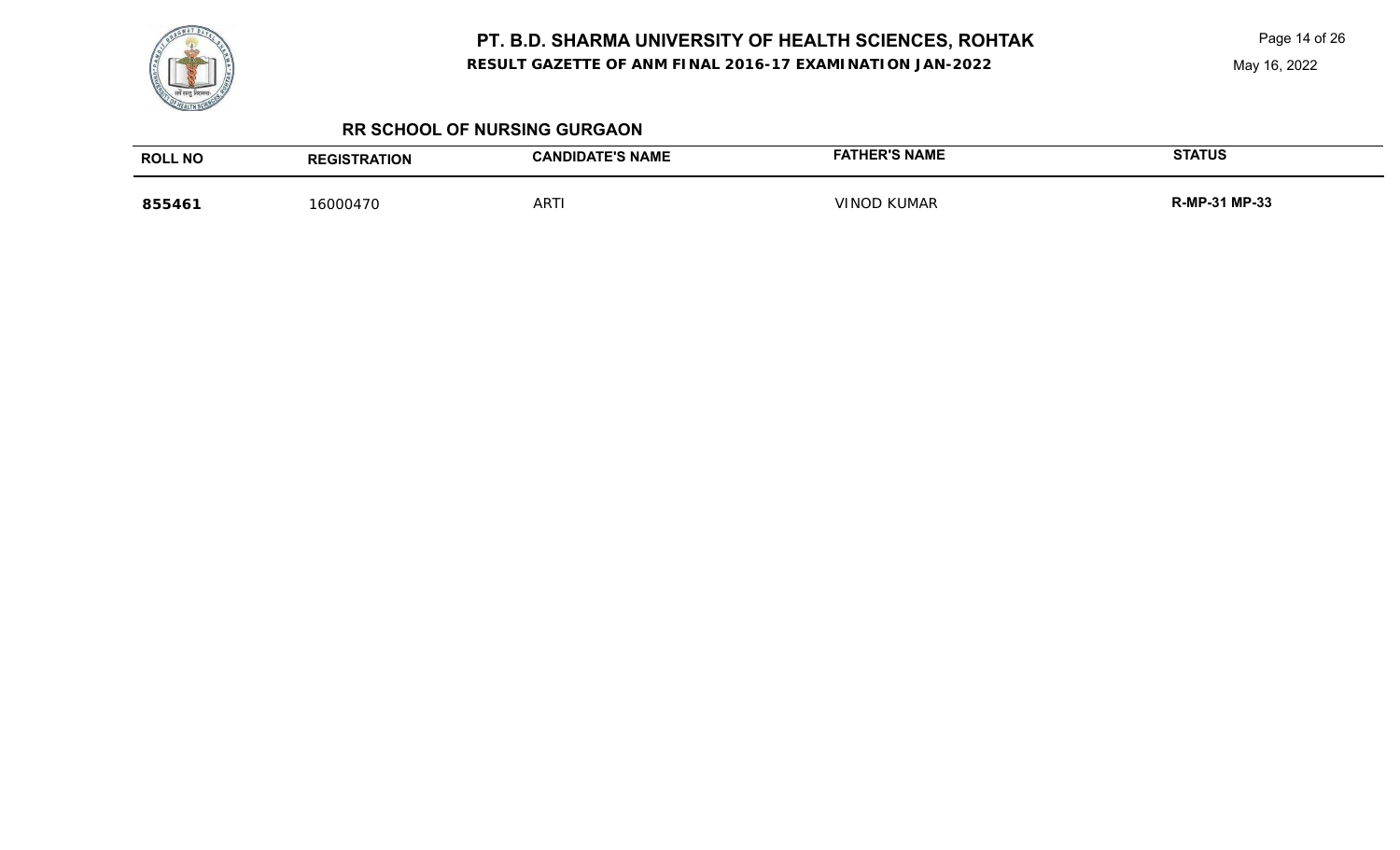**RESULT GAZETTE OF ANM FINAL 2016-17 EXAMINATION JAN-2022**

Page 15 of 26

## **ANM TRAINING CENTRE FARIDABAD**

| <b>ROLL NO</b> | <b>REGISTRATION</b> | <b>CANDIDATE'S NAME</b> | <b>FATHER'S NAME</b> | <b>STATUS</b>        |
|----------------|---------------------|-------------------------|----------------------|----------------------|
| 855471         | 16004872            | ROSHANI DEVI            | DHARAM SINGH         | 381/600              |
| 855472         | 16004957            | <b>VINITA</b>           | ASHA RAM             | <b>R-MP-32 MP-34</b> |

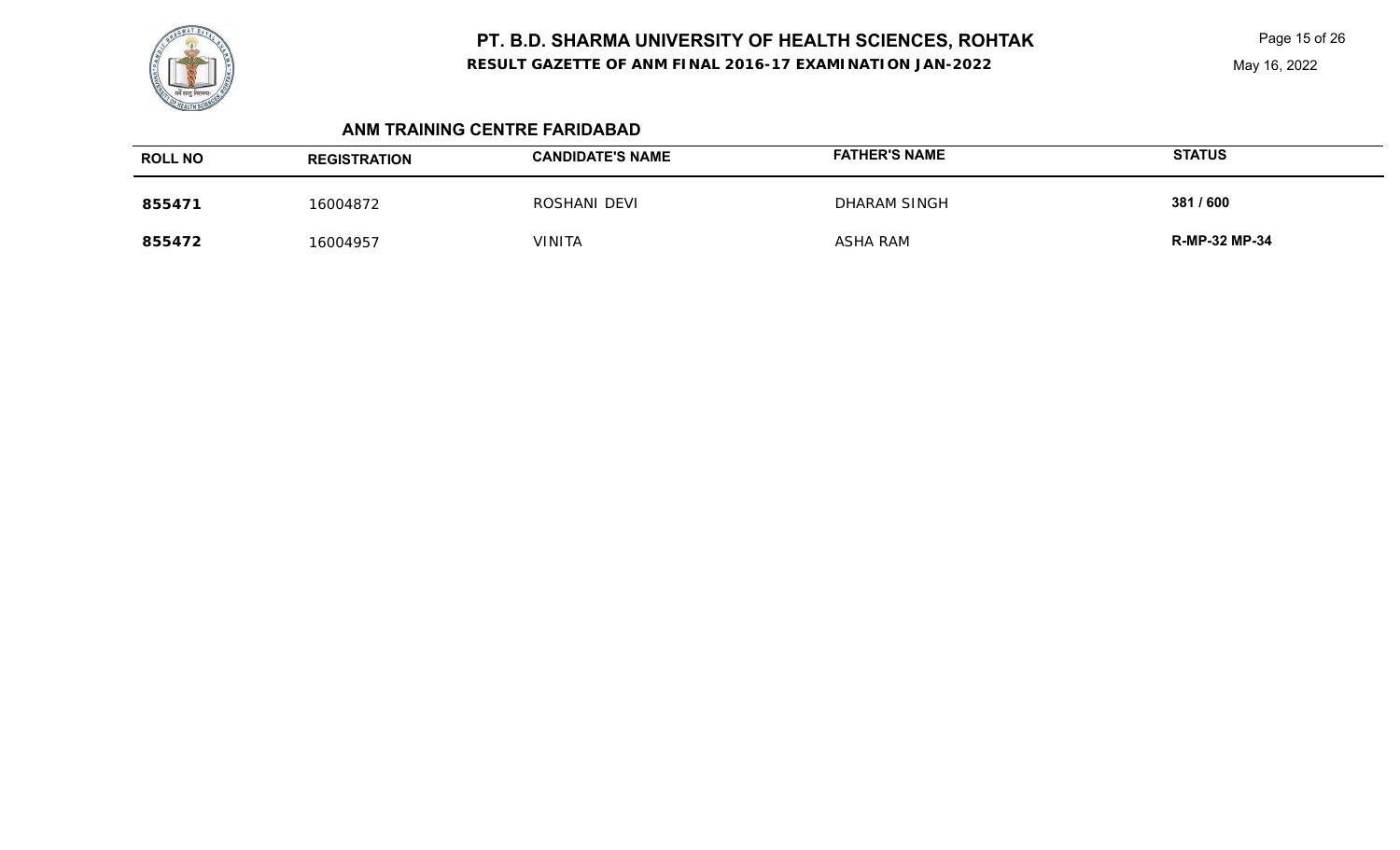**RESULT GAZETTE OF ANM FINAL 2016-17 EXAMINATION JAN-2022**

Page 16 of 26

## **ARYABHATT COLLEGE OF NURSING FATEHABAD**

| <b>ROLL NO</b> | <b>REGISTRATION</b> | <b>CANDIDATE'S NAME</b> | <b>FATHER'S NAME</b> | <b>STATUS</b>        |
|----------------|---------------------|-------------------------|----------------------|----------------------|
| 855481         | 16001577            | RANJU BALA              | SHAHIB RAM           | 392 / 600            |
| 855491         | 16003187            | <b>NEETU</b>            | <b>DHANRAJ</b>       | <b>R-MP-31 MP-33</b> |

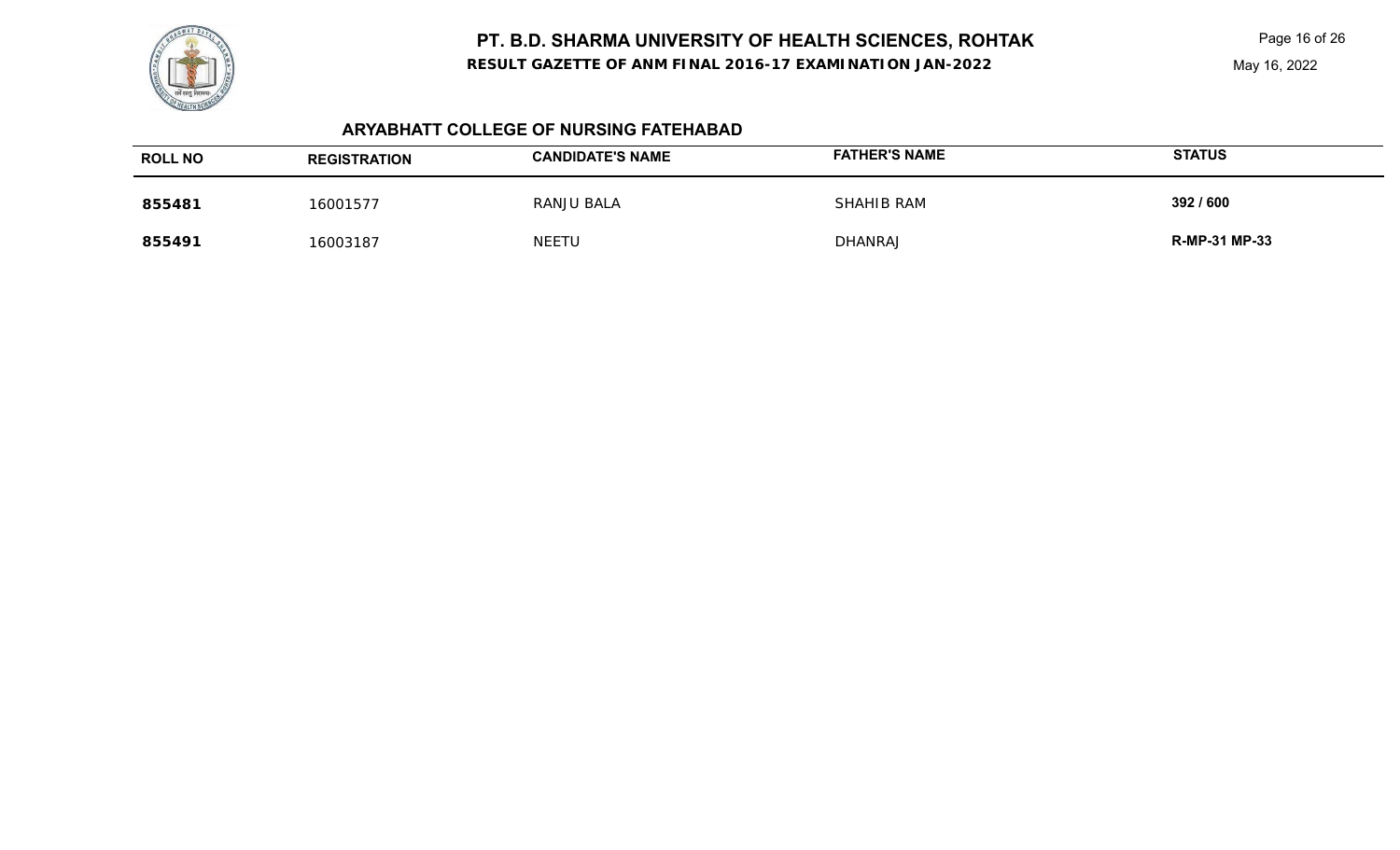**RESULT GAZETTE OF ANM FINAL 2016-17 EXAMINATION JAN-2022**

Page 17 of 26

May 16, 2022

| <b>ROLL NO</b> | <b>REGISTRATION</b> | <b>CANDIDATE'S NAME</b> | <b>FATHER'S NAME</b> | <b>STATUS</b>             |
|----------------|---------------------|-------------------------|----------------------|---------------------------|
| 855501         | 16000898            | <b>KIRAN RANI</b>       | <b>JAI RAM</b>       | R-MP-31 MP-32 MP-33 MP-34 |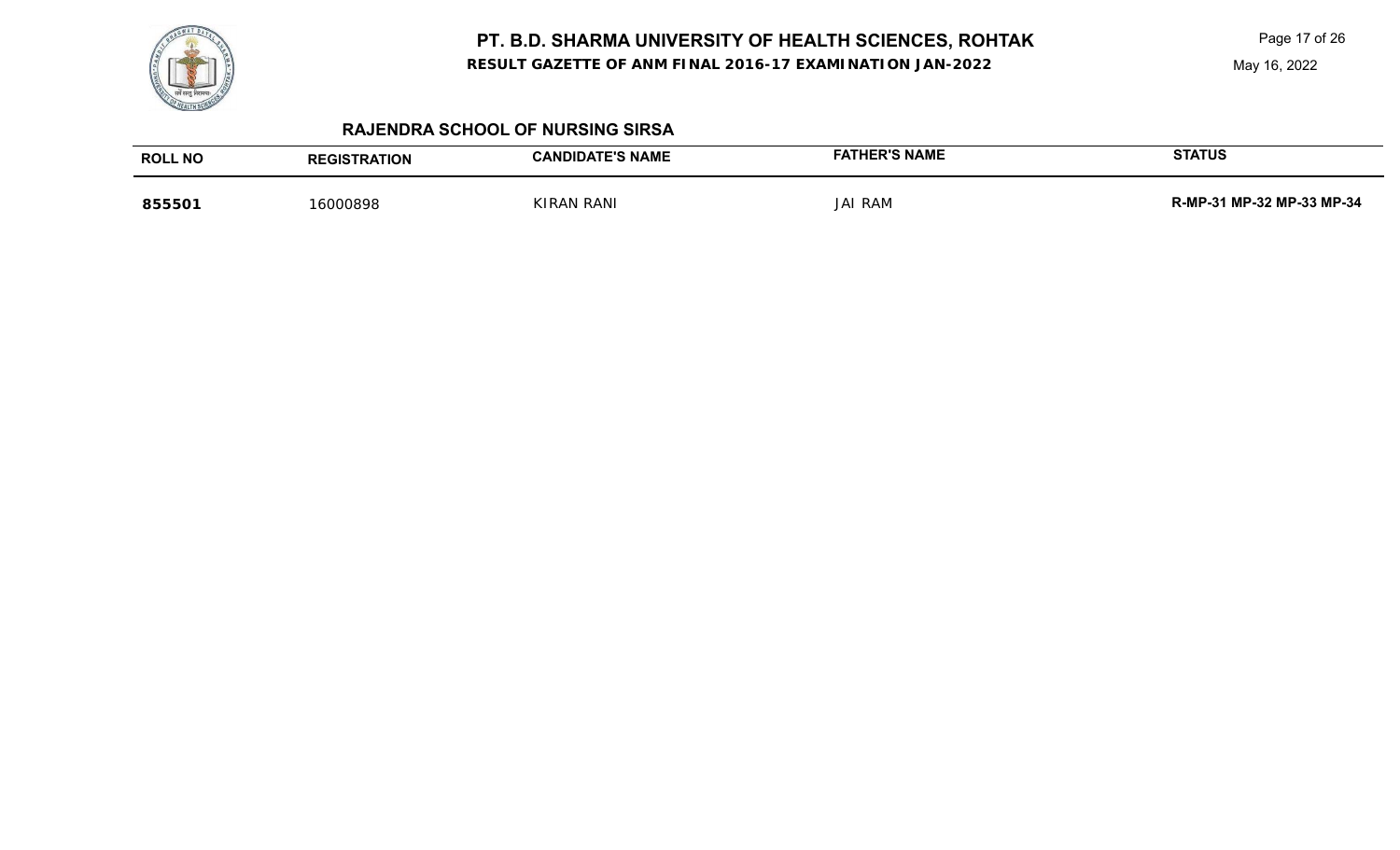**RESULT GAZETTE OF ANM FINAL 2016-17 EXAMINATION JAN-2022**



## **NATIONAL SCHOOL OF NURSING DARIYAPUR FATEHABAD**

| <b>ROLL NO</b>      | <b>RATION</b> | <b>DATE'S NAME</b><br><b>DIDA</b><br>AN | <b>ED'S NAME</b><br><b>NAME</b> | <b>STATUS</b> |
|---------------------|---------------|-----------------------------------------|---------------------------------|---------------|
| <b>QEEF</b><br>ບບບເ | .600333       | CHAND                                   | Surje                           | 377 / 600     |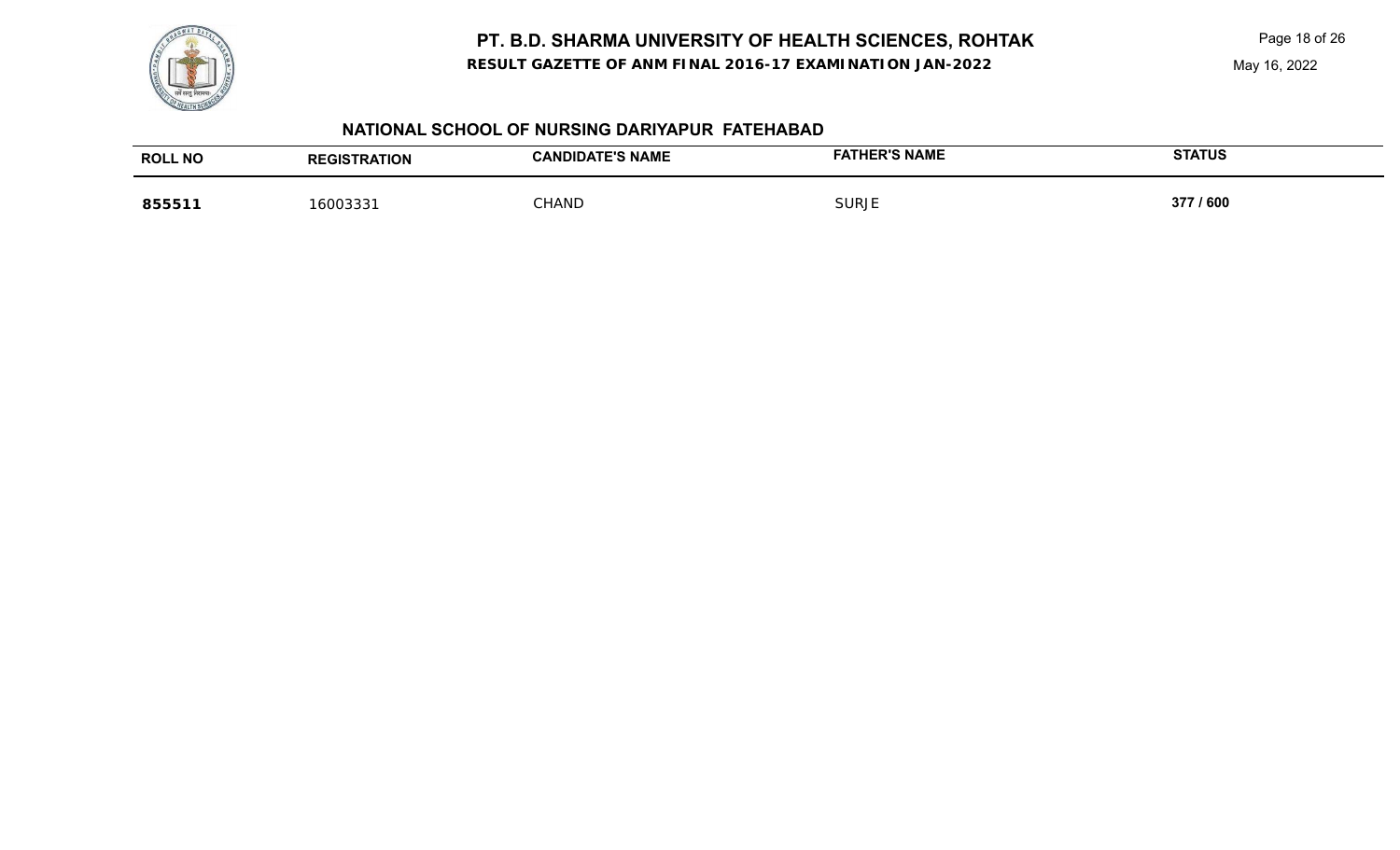

**RESULT GAZETTE OF ANM FINAL 2016-17 EXAMINATION JAN-2022**

Page 19 of 26

| <b>ROLL NO</b> | <b>REGISTRATION</b> | <b>CANDIDATE'S NAME</b> | <b>FATHER'S NAME</b>  | <b>STATUS</b> |
|----------------|---------------------|-------------------------|-----------------------|---------------|
| 855521         | 16004325            | RANI<br><b>REE</b>      | <b>SHAMSHER SINGH</b> | 398 / 600     |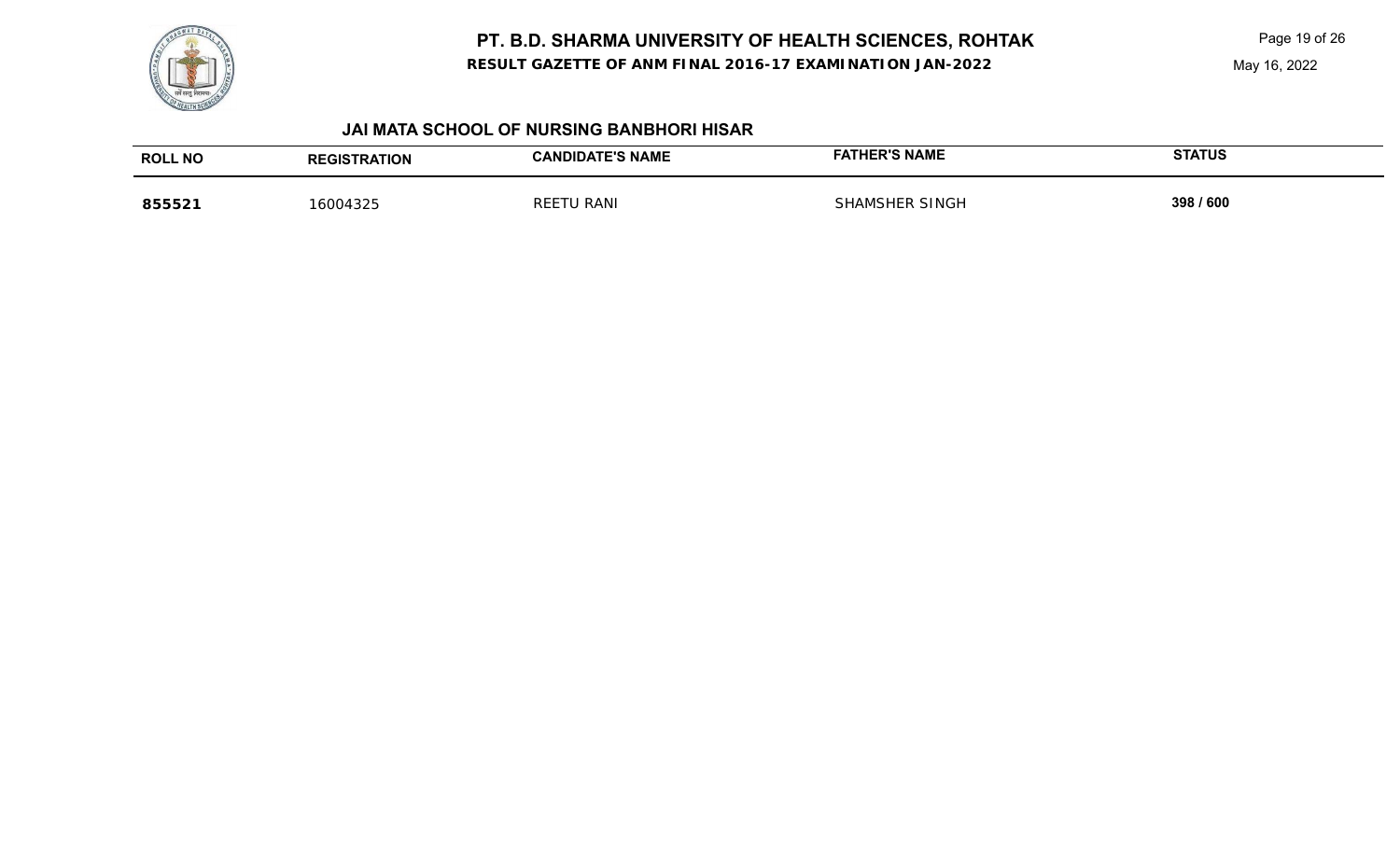**RESULT GAZETTE OF ANM FINAL 2016-17 EXAMINATION JAN-2022**

Page 20 of 26

### **H.K.S.D SCHOOL OF NURSING KHERI LOCHAB NARNAUND HISAR**

| <b>ROLL NO</b> | <b>REGISTRATION</b> | <b>CANDIDATE'S NAME</b> | <b>FATHER'S NAME</b> | <b>STATUS</b> |
|----------------|---------------------|-------------------------|----------------------|---------------|
| 855532         | 16002468            | KOMAL                   | SATBIR BHATIA        | R-MP-31 MP-33 |

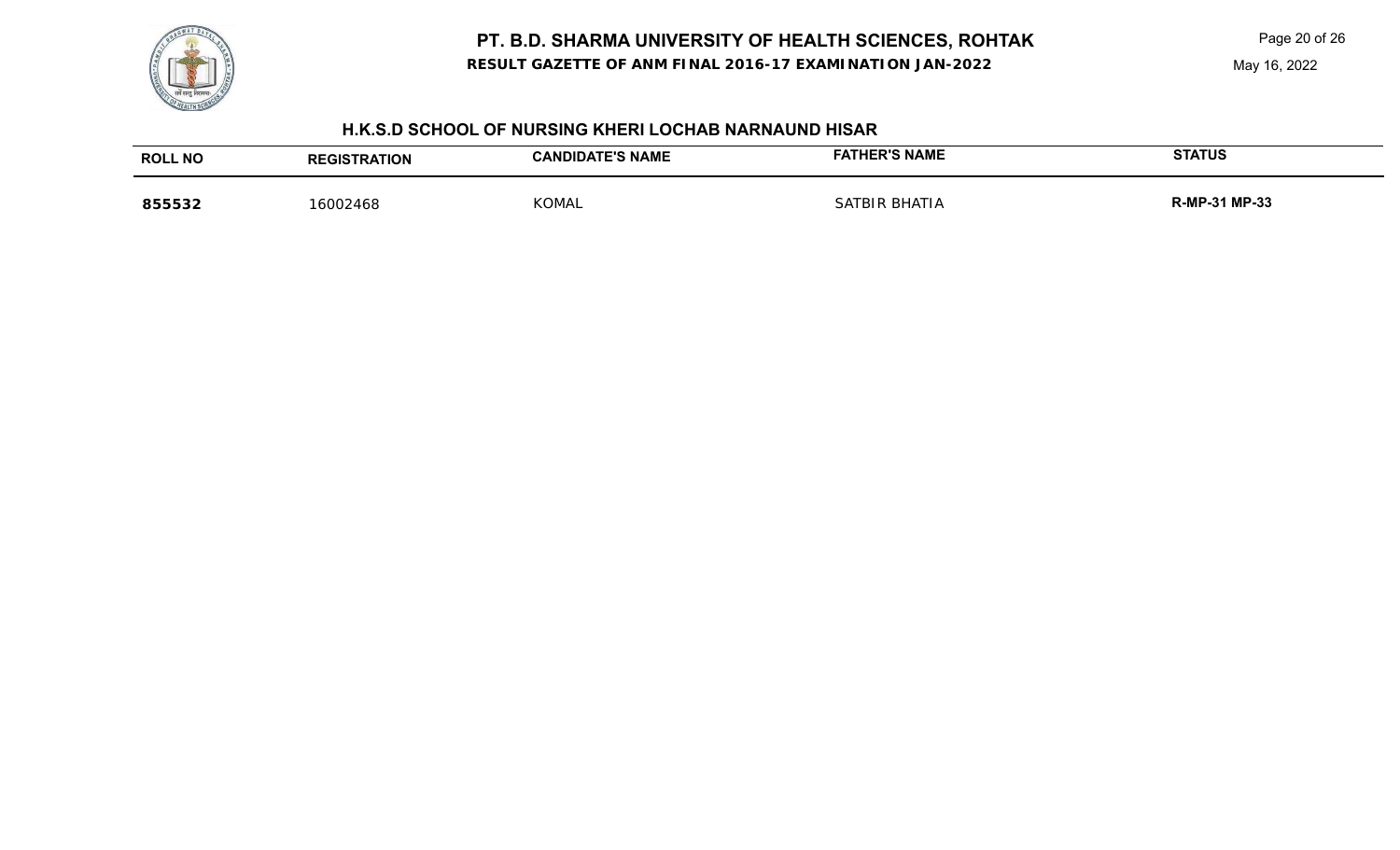

**RESULT GAZETTE OF ANM FINAL 2016-17 EXAMINATION JAN-2022**

Page 21 of 26

May 16, 2022

# **GEETA NIKETAN NURSING SCHOOL, CHARKHI DADRI**

| <b>ROLL NO</b> | <b>REGISTRATION</b> | <b>CANDIDATE'S NAME</b> | <b>HER'S NAME</b><br>FAT | <b>STATUS</b>             |
|----------------|---------------------|-------------------------|--------------------------|---------------------------|
| 855541         | 16002041            | <b>POOJA</b>            | <b>RAJENDER</b>          | R-MP-31 MP-32 MP-33 MP-34 |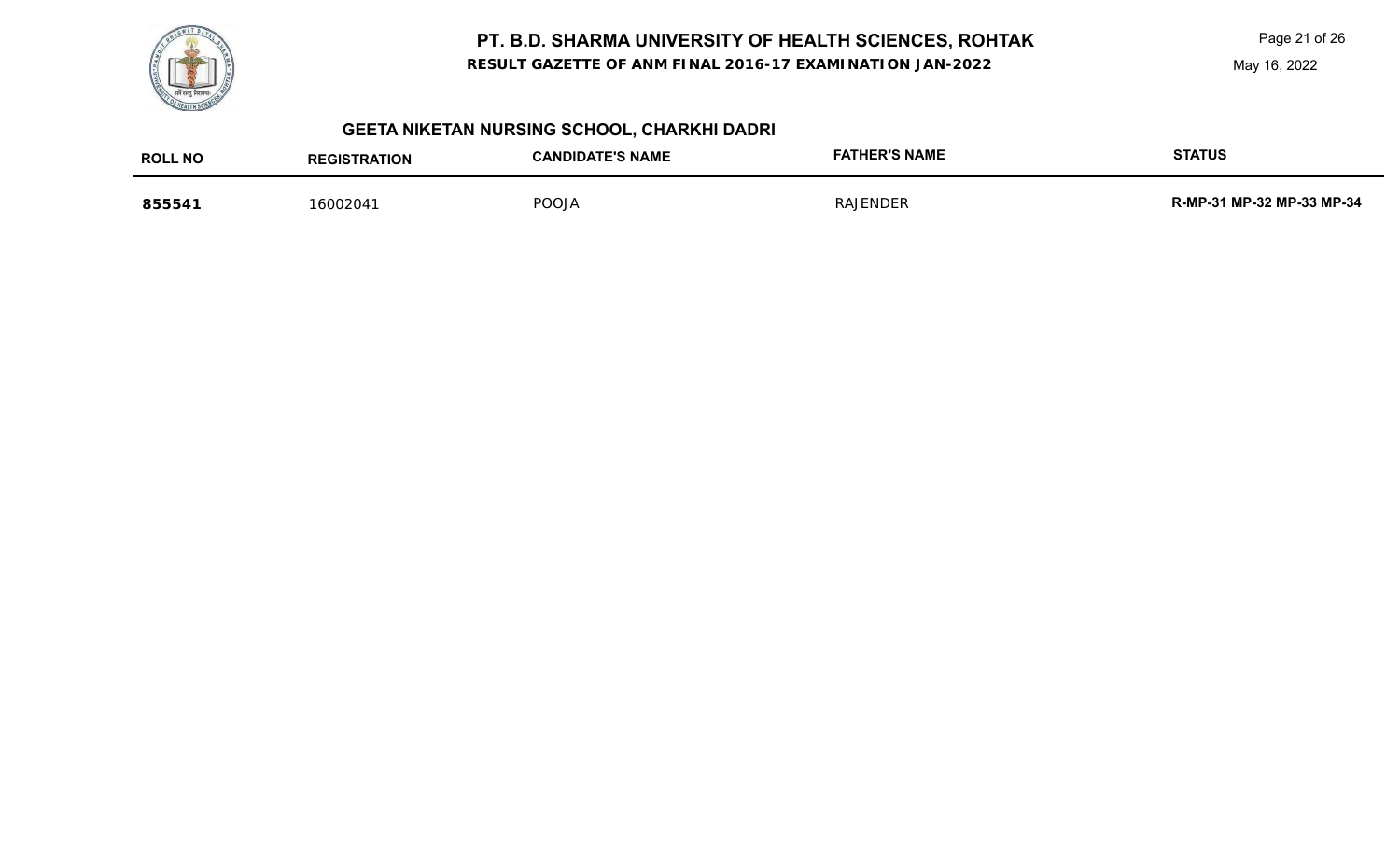**RESULT GAZETTE OF ANM FINAL 2016-17 EXAMINATION JAN-2022**

### May 16, 2022

## **FLORENCE SCHOOL OF NURSING DAYALPUR BALLABGARH FARIDABAD**

| <b>ROLL NO</b> | <b>REGISTRATION</b> | <b>CANDIDATE'S NAME</b> | <b>FATHER'S NAME</b> | <b>STATUS</b>        |
|----------------|---------------------|-------------------------|----------------------|----------------------|
| 855551         | 16002013            | KM KAVITA RANI SHARMA   | MAHESH CHAND SHARMA  | 478 / 600            |
| 855561         | 16001104            | RAJBATI                 | <b>VIJAY PAL</b>     | 431 / 600            |
| 855562         | 16002685            | CHANCHAL                | KHUBI RAM            | <b>R-MP-31 MP-33</b> |
| 855563         | 16003208            | SONU                    | <b>DULICHAND</b>     | 415 / 600            |
| 855564         | 16003460            | POOJA RANI              | NATHAN SINGH         | <b>R-MP-31 MP-33</b> |

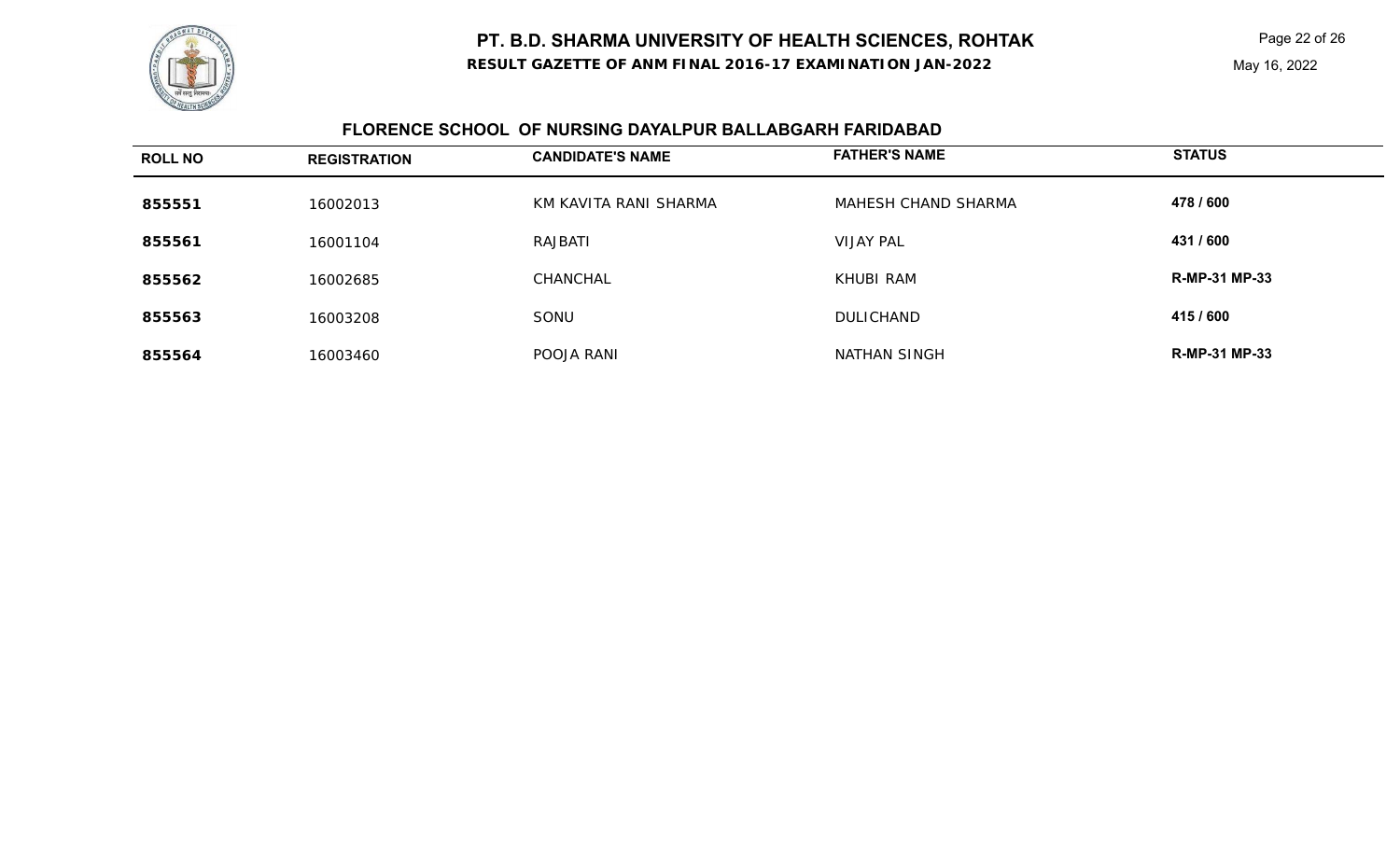**RESULT GAZETTE OF ANM FINAL 2016-17 EXAMINATION JAN-2022**



## **CH. BHAGMAL SCHOOL OF NURSING KHERI CHOPTTA, HISAR**

| <b>ROLL NO</b> | <b>REGISTRATION</b> | <b>CANDIDATE'S NAME</b> | <b>FATHER'S NAME</b> | <b>STATUS</b> |
|----------------|---------------------|-------------------------|----------------------|---------------|
| 855571         | 16002065            | <b>SEEMA</b>            | <b>WAZIR SINGH</b>   | 387 / 600     |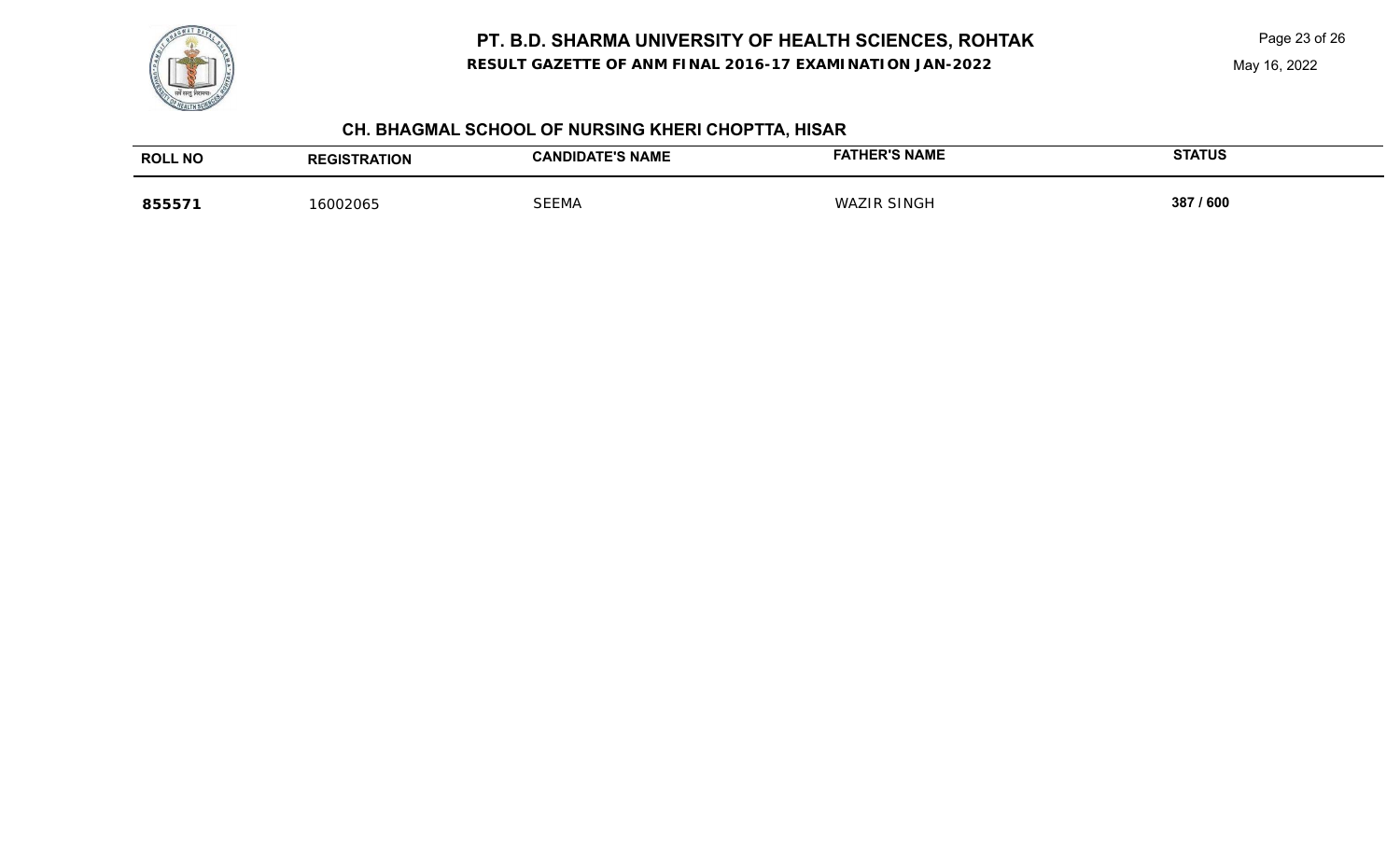**RESULT GAZETTE OF ANM FINAL 2016-17 EXAMINATION JAN-2022**

Page 24 of 26

May 16, 2022

## **SARDAR KARTAR SINGH HAYER SCHOOL OF NURSING, SHAHABAD, MARKANDA, KURUKSHETRA**

| <b>ROLL NO</b> | <b>REGISTRATION</b> | <b>CANDIDATE'S NAME</b>  | <b>FATHER'S NAME</b> | <b>STATUS</b>             |
|----------------|---------------------|--------------------------|----------------------|---------------------------|
| 855581         | 160018/35           | <b>KAUR</b><br>PARAMJEET | MAHINDER SINGH       | R-MP-31 MP-32 MP-33 MP-34 |

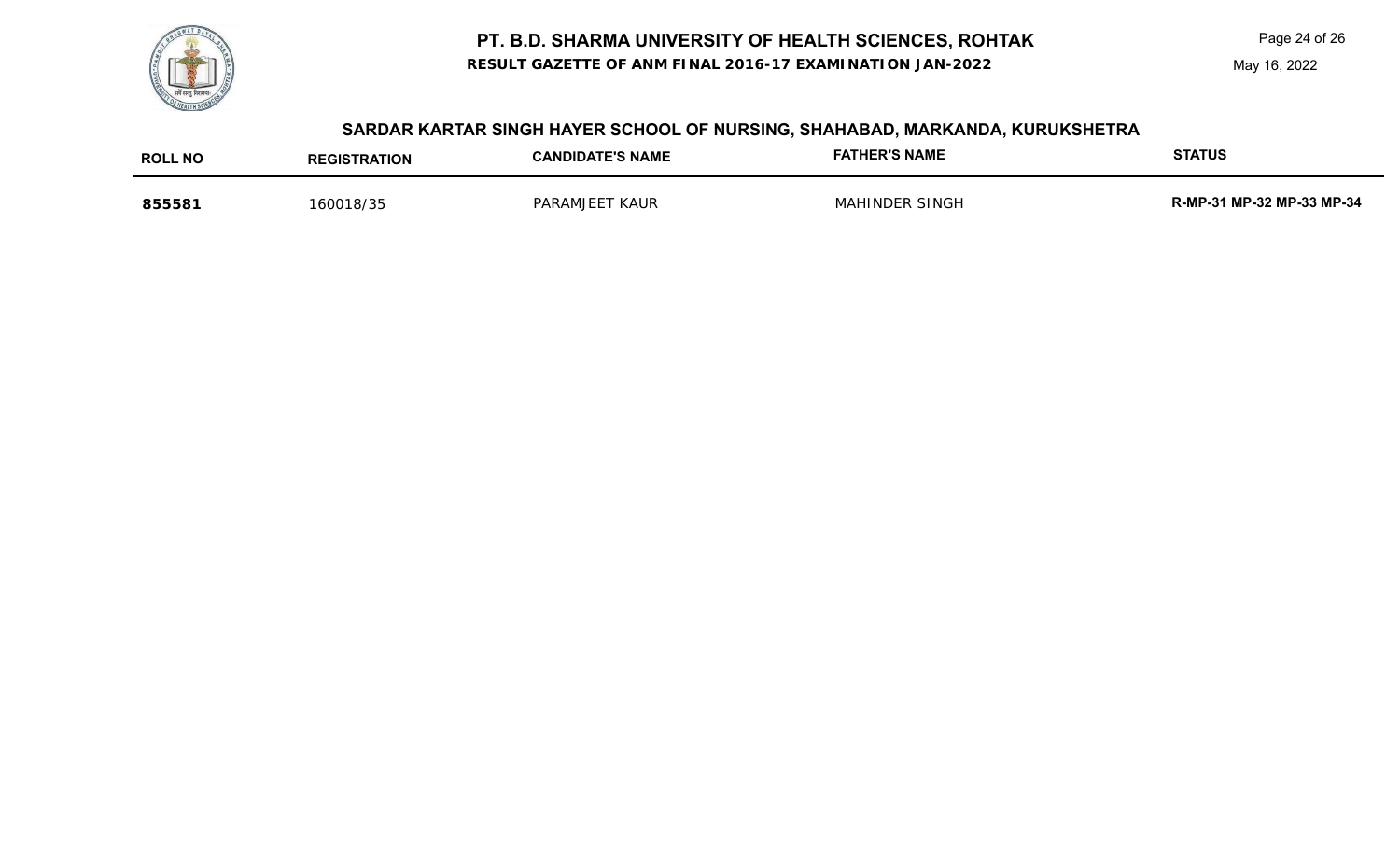

**RESULT GAZETTE OF ANM FINAL 2016-17 EXAMINATION JAN-2022**

Page 25 of 26

#### **SD COLLEGE OF NURSING ISHARWAL BHIWANI**

| <b>ROLL NO</b> | <b>REGISTRATION</b> | <b>CANDIDATE'S NAME</b> | <b>FATHER'S NAME</b> | <b>STATUS</b>             |
|----------------|---------------------|-------------------------|----------------------|---------------------------|
| 855591         | 16001827            | SUSHILA KUMARI          | RANDHIR SINGH        | 394 / 600                 |
| 855592         | 16002481            | REKHA RANI              | RAMPHAL              | 425 / 600                 |
| 855593         | 16003405            | <b>SARITA</b>           | SHISHAN KUMAR        | R-MP-31 MP-32 MP-33 MP-34 |